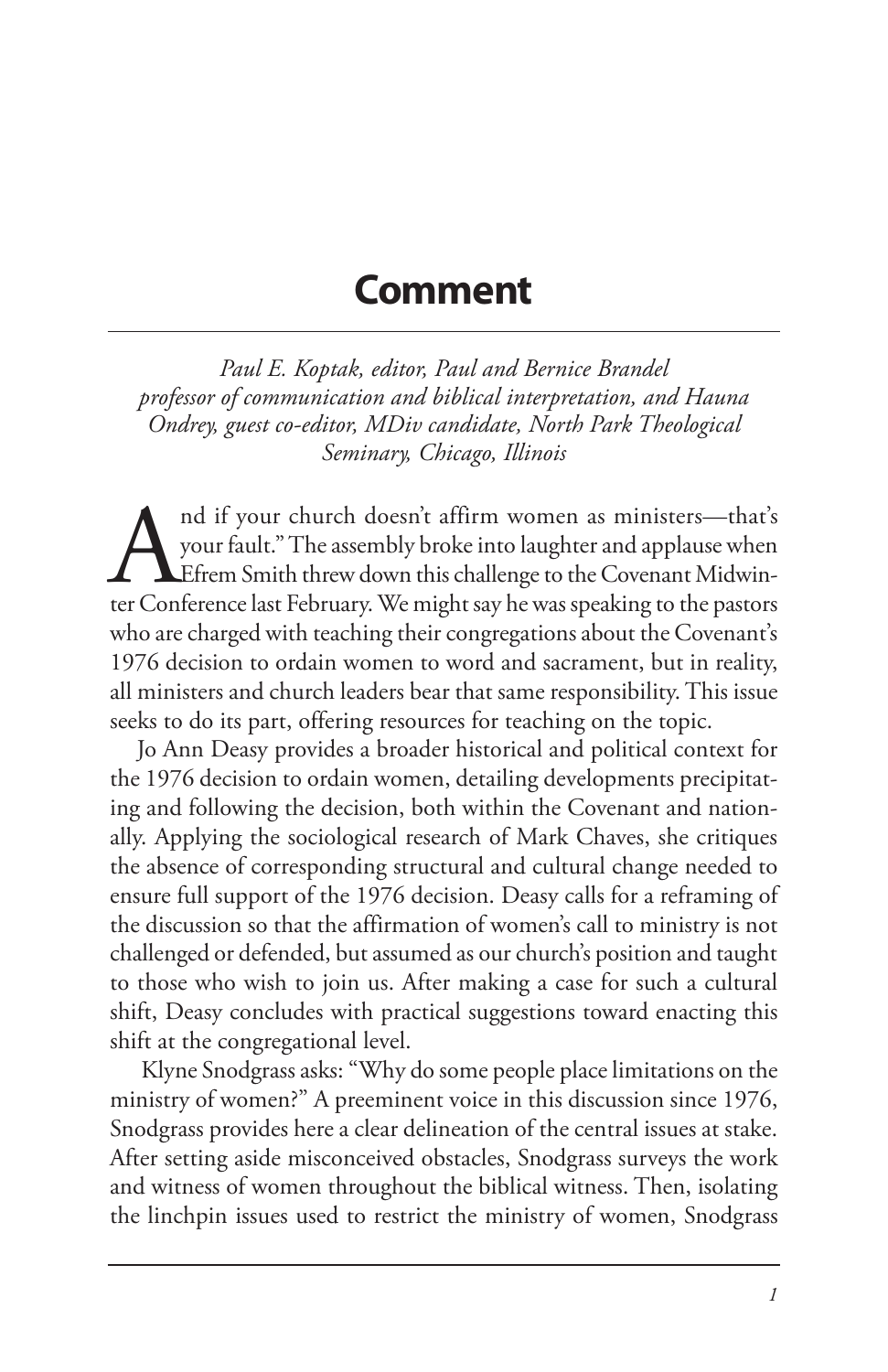works through the exegetical difficulties of two New Testament texts (1 Corinthians 14:33-38; 1Timothy 2:9-15) and challenges faulty notions of Christian authority. In countering the standard arguments used to restrict the ministry of women, Snodgrass offers a lucid, biblical statement of the Covenant's position.

Continuing the tradition of decadal surveys of women who serve in Covenant ministry, Amanda Olson and Mae Cannon review the results of studies conducted in 1987 and 1997 and summarize the findings of their own research. For the first time, surveys were sent out to all women serving Covenant churches, whether or not they graduated from North Park Theological Seminary. The results are encouraging, with fewer respondents reporting dissatisfaction.

The tension in juxtaposing Snodgrass's case and Deasy's call to move past defense is not lost on us. Nonetheless, in a certain sense we recognize a continued need for addressing this topic. In addition to the past ambivalence Deasy describes, individuals and whole churches continue to enter the denomination after the 1976 decision, and for this reason the discussion is necessarily ongoing.

And yet, if Deasy's argument is compelling, as we find it to be, the timbre and focus of the discussion are in need of a shift. While ongoing challenge requires ongoing affirmation, does our stance need to move past the defensive? Snodgrass demonstrates that the biblical case for the unrestricted ministry of women is solid; Olson and Cannon's research demonstrates increased support and advocacy for women clergy: can we move past defense even while we continue to uphold the unrestricted ministry of women?

Moreover, Deasy suggests that a biblical argument alone is insufficient to enact the cultural and structural changes necessary to create a denomination in which women need not defend God's calling to serve the gospel. Has the time come for the Covenant Church to put its efforts into creating a local church culture that matches our denominational position of affirmation of women in ministry? Denominational efforts outlined in Deasy's paper suggest this shift is beginning to take place. If the local church is the true front line for enacting cultural change, it will be pastors, staff ministers, and church leaders who must take seriously Efrem Smith's Midwinter charge: "And if your church doesn't affirm women as ministers—that's your fault."

Note: In the last issue, 67:1 page 14, Robert Larson's title should read "director of urban church planning," not "planting." We regret the error.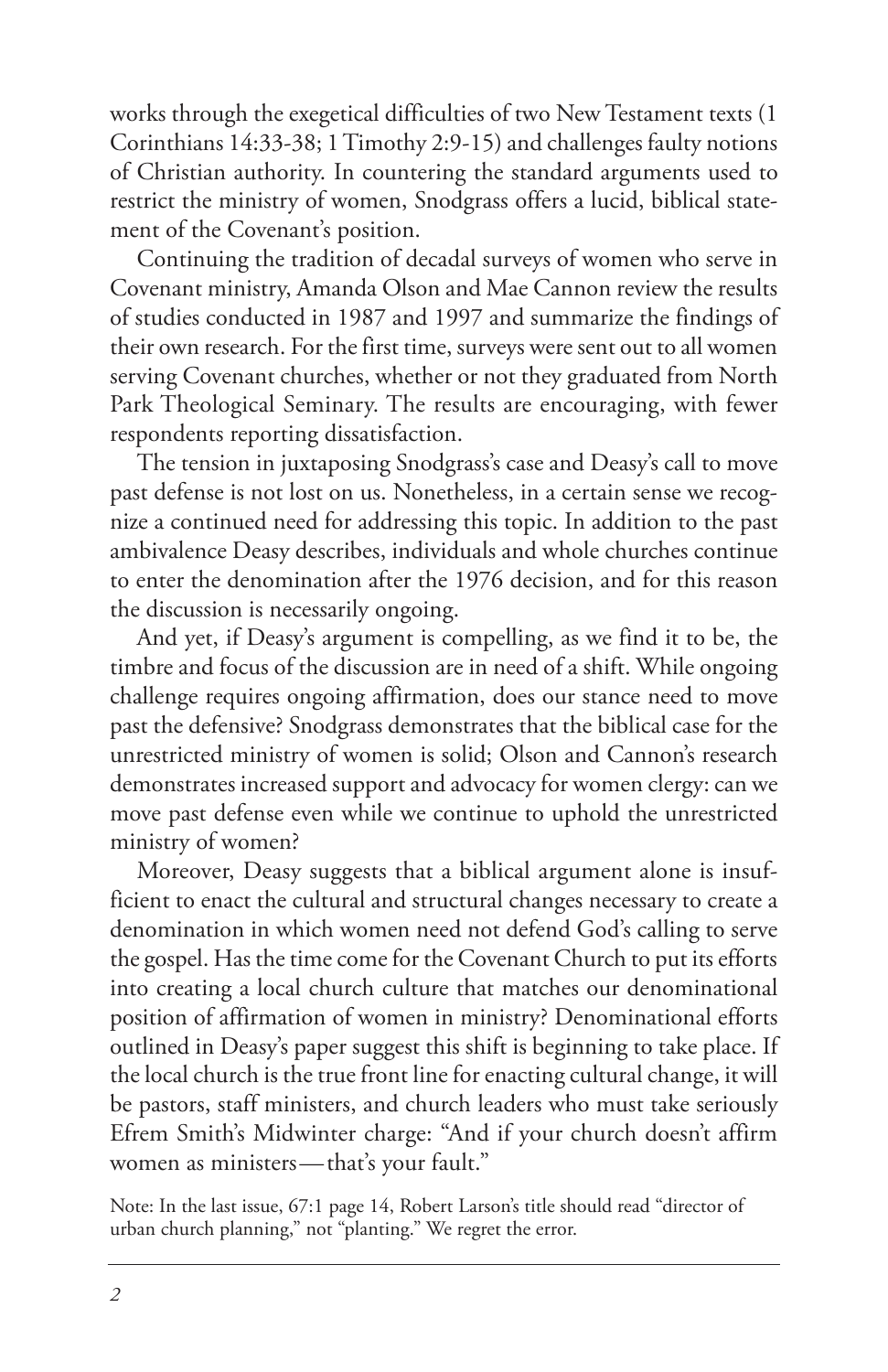## **Reframing the Issue: Women's Ordination in the ECC**

*Jo Ann Deasy, Ph.D. candidate, Garrett-Evangelical Theological Seminary, Evanston, Illinois*

In 1976 a historic vote took place at the Annual Meeting of the Evangelical Covenant Church. The delegates voted to "go on record as favoring the ordination of women"<sup>1</sup> to word and sacrament, opening the door for them to n 1976 a historic vote took place at the Annual Meeting of the Evangelical Covenant Church. The delegates voted to "go on record as  $\blacktriangle$  favoring the ordination of women"<sup>1</sup> to word and sacrament, opening including the role of lead pastor. Just over thirty years later, there are more than 115 women ordained to word and sacrament. Women make up over 20 percent of the Covenant Ministerium with more than 300 holding licenses or ordination. Women serve as senior, solo, or co-pastors in forty-two Covenant churches.<sup>2</sup> There have been several motions at subsequent Annual Meetings to overturn this decision, $3$  but they have been overwhelmingly defeated. It seems that once the door for women's ordination was open, there was no going back.

The door metaphor seems apt for the decision made in 1976 meeting. Looking back on that historic meeting, some believe that the door was swung wide open, allowing a wave of women to freely and joyfully march through. Others think that the door was only opened a crack, and women were left to squeeze through or force the door wider open in order to make their way. Some wish they could shut the door—or at least the door of *their* church—to those women seeking to serve as pastors. Some assume that there were hordes of women knocking at the door, demanding to be let in. Others wonder what discussions went on behind closed doors to bring about such a vote in our denomination.

So what really happened at that historic meeting? This article will attempt to tell the story of that meeting through the written records of the Evangelical Covenant Church (ECC), placing it in the wider context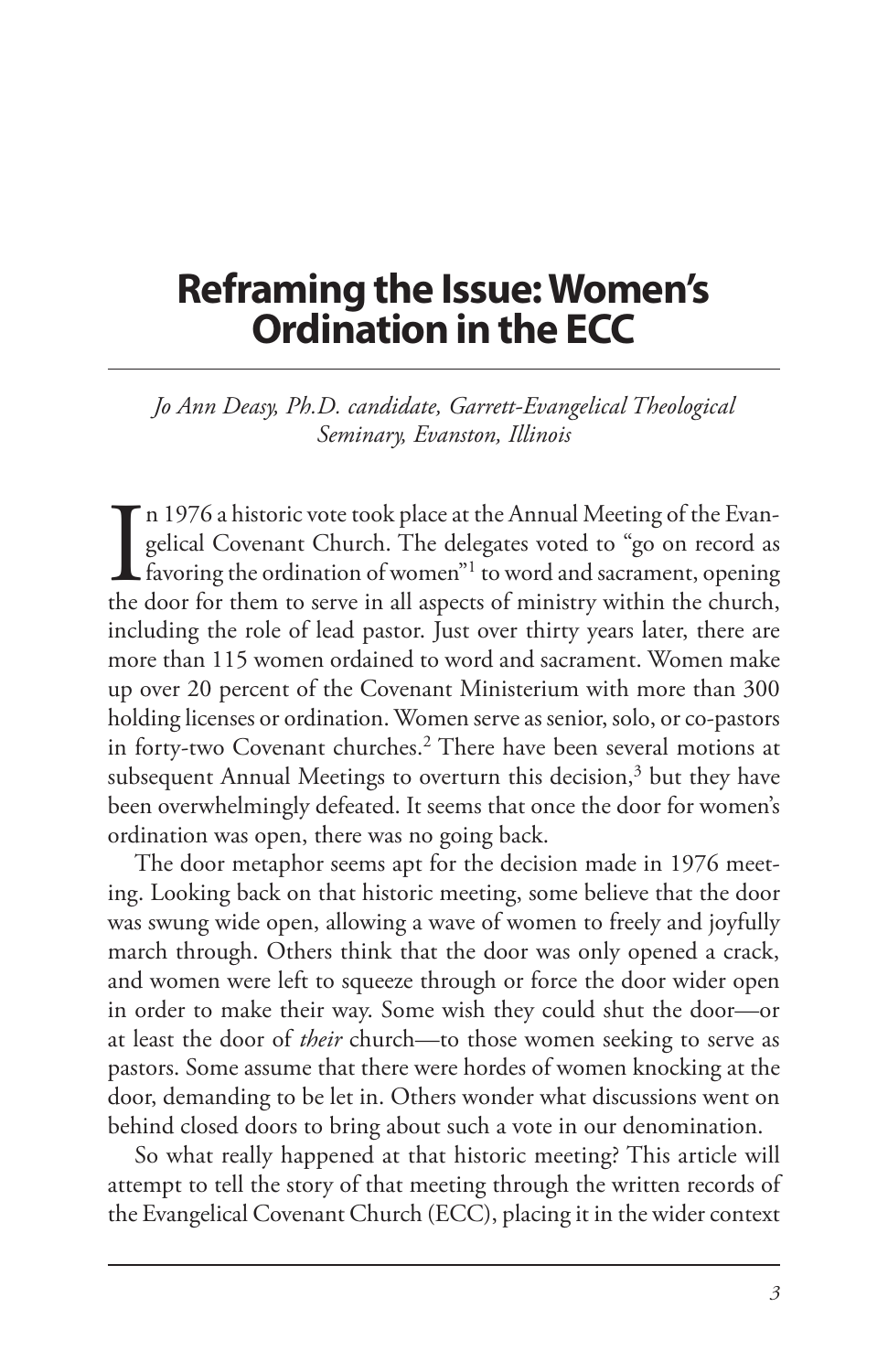of women's ordination in the United States. In doing so, it attempts to reframe the issue of women's ordination in the denomination, moving us away from a defensive posture toward a posture that embraces the historic vote in 1976 as the stated position of the ECC. In addition, it argues that there is a need to shift the majority of the burden of upholding this position away from clergywomen towards local congregations and the denomination as a whole and offers practical steps to move us in that direction.

#### **Preparing the Way**

In 1970 the Board of Ministerial Standing and faculty from North Park Theological Seminary conducted a consultation on the meaning of ordination in the ECC. The consultation arose in response to the great diversification that was taking place within ministry in the United States. As Earl VanDerVeer, then executive secretary of the ministry for the Covenant, wrote: "Our present rules governing the Board of Ministerial Standing reflect the time when most men who heard the call of God to so-called 'full-time Christian service' entered the pastoral ministry. We now find ourselves living in a day when men who are giving all their time to ministry are scattered over a wide range of special responsibilities."4 VanDerVeer goes on to recite the various staff ministries, parachurch ministries, and chaplaincy roles that now make up the majority of our current ministerium. At the time of the consultation, the Board of Ministerial Standing only issued four credentials: ordination to word and sacrament, a ministerial license, a ministerial license for theological students, and a lay minister's license.<sup>5</sup> Christian education workers were commissioned through the Board of Christian Education rather than the Board of Ministerial Standing and were not yet considered a part of the ministerium.6 As a result of the consultation, the definition of ordination to word and sacrament was broadened to include many of these diverse specializations.7

While the issue of women's ordination was never formally mentioned in the documents, VanDerVeer mentioned it briefly in an article in *The Covenant Companion.* Following an overview of the consultation and its recommendations, VanDerVeer added a short paragraph stating: "Another question we face concerns the ordination of women. We have had such a request already. What will the Covenant Church say to this person?"8 VanDerVeer's question in this context suggests that the issue was at least brought before the consultation. Unfortunately, while the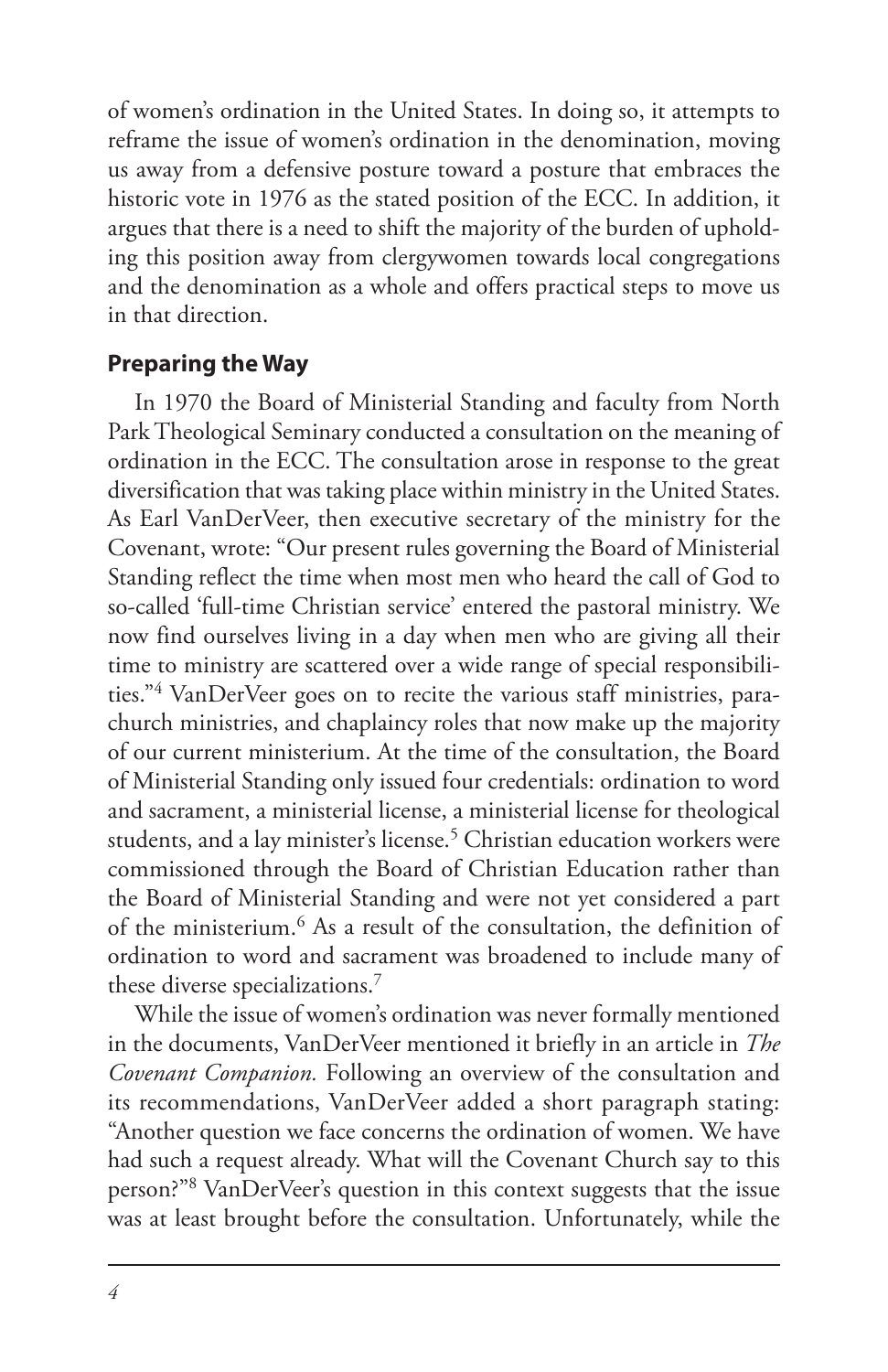consultation produced numerous papers on the history of the ordination in the church and the denomination, the theology of ordination, and the biblical understanding of ordination, none of them addressed the issue of gender. It may be that, while not willing to directly address the issue or to bring forward a motion, the consultation thought that broadening the understanding of ordination would make it easier for congregations to accept the ordination of women. With the new, broader understanding, one could approve women's ordination without having to approve women as senior or solo pastors. Women could continue to serve in staff ministries, parachurch organizations, and as chaplains.

While it did not directly address women's ordination at the 1970 consultation, the Board of Ministerial Standing did reflect its commitment to moving toward the ordination of women in its revision of its rules and regulations that were approved in 1973. The revision was undertaken for two reasons. First, the rules had not been updated since 1956, and in the meantime the Annual Meeting had voted on numerous changes and addendums. A revision was needed to provide consistency and clarity. Second, the rules needed to reflect recent changes to the understanding of ordination that had been approved at the 1971 Annual Meeting. In addition, though, the Board of Ministerial Standing decided to remove all references to gender from the documents.<sup>9</sup> It is interesting to note that in *The Covenant Companion* article highlighting the changes to the rules, there is no mention of the move to gender-neutral language.10 Again, while unofficially supporting the move towards women's ordination, there is no formal mention of such support.

The revisions to the rules and regulations of the now Board of Ministry were approved in 1973. That same year several articles in *The Covenant Companion* began raising the issue of women in the church. Earl Dahlstrom, professor of pastoral studies at North Park Theological Seminary, wrote an article on recruiting new pastors. Dahlstrom asked, "Who is the recruit?" and answered: "Most any young man or woman within the reach of our ministry upon whom you can lay a heavy but friendly hand and say with conviction, 'Joe (Mary), I'd like to see you in the Christian ministry.'"11 The following month *The Covenant Companion* started a series of four articles by and about women, addressing the issues of feminism, women in the Judeo-Christian tradition, and women in the church and society.12 Several of them articulated a very moderate feminist position, always emphasizing that they were seeking to maintain unity and relationships. None of the articles directly addressed women's ordination,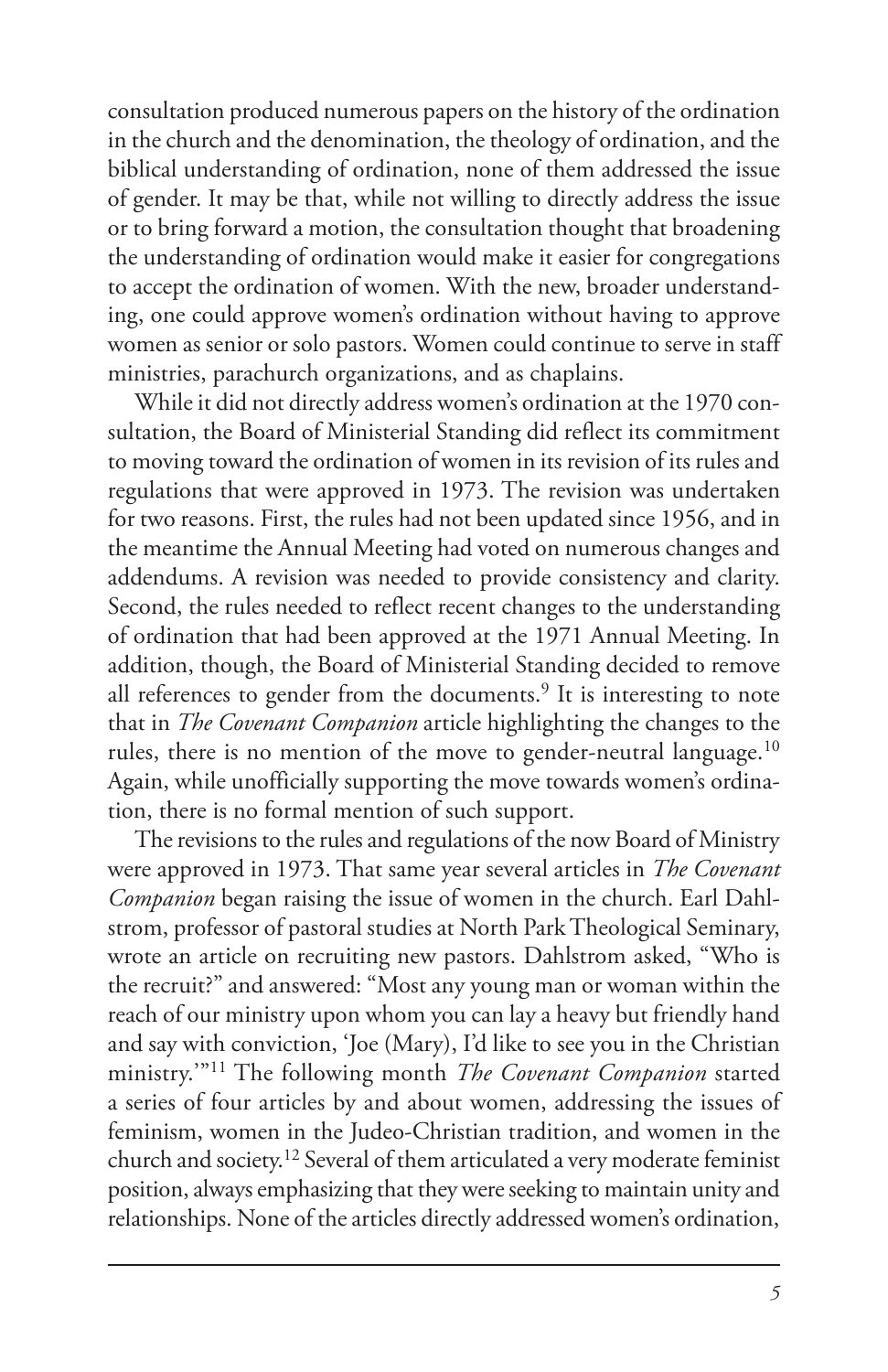but the presence of the articles suggests that the women's movement was beginning to have some impact on the ECC.

There is one final event to mention that occurred in the years leading up to the 1976 vote on women's ordination. In 1974 the ECC was facing a serious clergy shortage. In response the denomination recruited twenty-five men who had obtained their theological training outside the denomination and created a special orientation program for them; it included a quarter of studies at North Park Theological Seminary, a weeklong orientation session, and a year of supervised internship. Several students and their spouses as well as faculty and their spouses at North Park Theological Seminary wrote the following in response to an article in *The Covenant Companion* outlining this decision: "As part of the North Park Seminary community, we were offended by the exclusion of women as a partial answer to the problem…[the article] explained that the shortage is reaching crisis proportions in the Covenant. To ignore the recruitment of women as pastors is to ignore a source that should be utilized."13 While the seminary was not always supportive of women's ordination,<sup>14</sup> it had recently made the formal decision to allow women to pursue the Master of Divinity degree, providing them with the same educational qualifications as male candidates for ordination. The following June, Emmie Mueller would be the first woman to graduate with such a degree. Again, while there may have been unofficial discussions behind the scenes in support of women's ordination, the denomination's formal decisions did not reflect support for such a position.

### **The 1976 Annual Meeting**

In December 1975, Keith Fullerton, chair of the Board of the Ministry, wrote an article for *The Covenant Companion* announcing the decision to bring the issue of women's ordination before the next Annual Meeting. There is little in the article to indicate what precipitated such a decision. Rather, the tone of the article suggests that the denomination would simply be formalizing a position that most people already supported. Fullerton wrote:

My own feeling is that more [Covenanters] would favor women's ordination than oppose, but that is only my personal assumption and I could be wrong.... Within the Board of Ministry we have wondered if the ordination of women is really an issue among Covenanters. We have questioned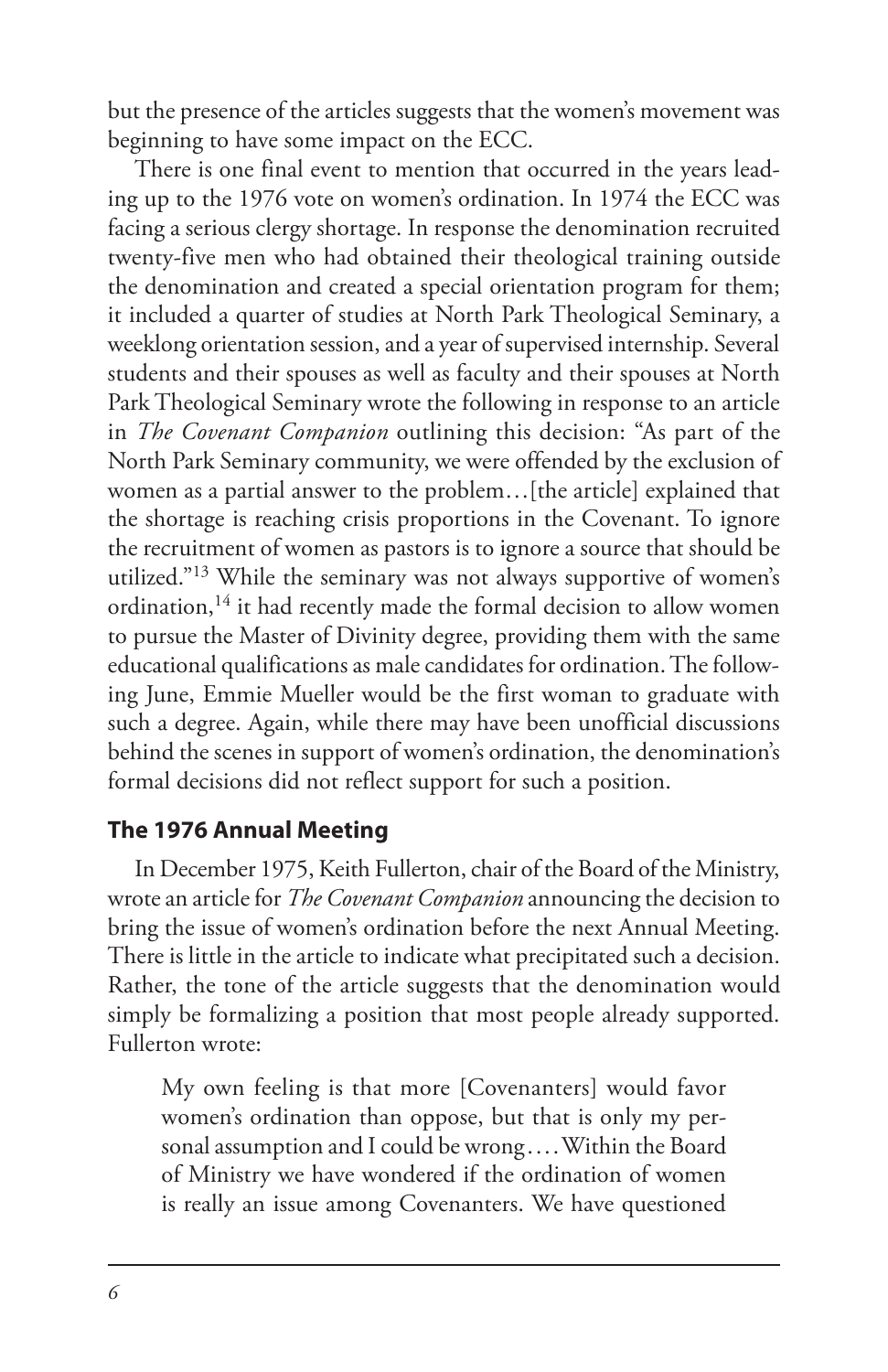whether it would be wise to precipitate the issue by presenting a statement to an Annual Meeting, approving the ordination of women in principle, or if—in light of our rules—we should just assume such a principle has been accepted and wait until the first candidate appears.<sup>15</sup>

One must question whether the board really doubted that women's ordination would be an issue or whether they were simply trying to avoid a confrontational and controversial Annual Meeting. Their failure to directly address women's ordination during the consultation on ordination in 1970 or to consider women as potential solutions in to the clergy shortage in 1974 suggests that there was an unwillingness to address the issue publicly. In addition, the board's reports to the Covenant Ministerium and Annual Meeting stated that there was debate within the board itself over the matter.<sup>16</sup> While the board was unanimous in its support of women's ordination, board president Keith Fullerton indicated that "some of the members of the board who had previously opposed the ordination of women had changed their thinking as a result of the debate within the board."17 Perhaps this internal division over the issue in previous years helps explain the board's previous silence on this issue. Unfortunately, they may not have realized that by not going public with their discussions over the years they had failed to give the denomination as a whole the same time to debate and process the issue.

Over the next few months, articles by Covenant pastors would appear in *The Covenant Companion* presenting both sides of the issue. Everett Wilson, a pastor in Ceresco, Nebraska, argued for the ordination of women based on his understanding of the priesthood of all believers and the role of the Holy Spirit in gifting and calling for ministry. He wrote: "The question of ordination is not: 'Is the candidate male or female?' It is: 'Is the candidate called and gifted by the Holy Spirit for this ministry?'" 18 Douglas Ostien, a pastor in Minneapolis, Minnesota, argued against the ordination of women based on his understandings of the created order of male and female and of Paul's writings regarding women, teaching, and authority. He wrote:

One would think—or rather expect—that a denomination whose traditional war cry has been, "Where is it written?" would not succumb so easily to worldly pressures to conform to humanistic ideas regarding qualification for ordination to the teaching/ruling offices of the church....There is simply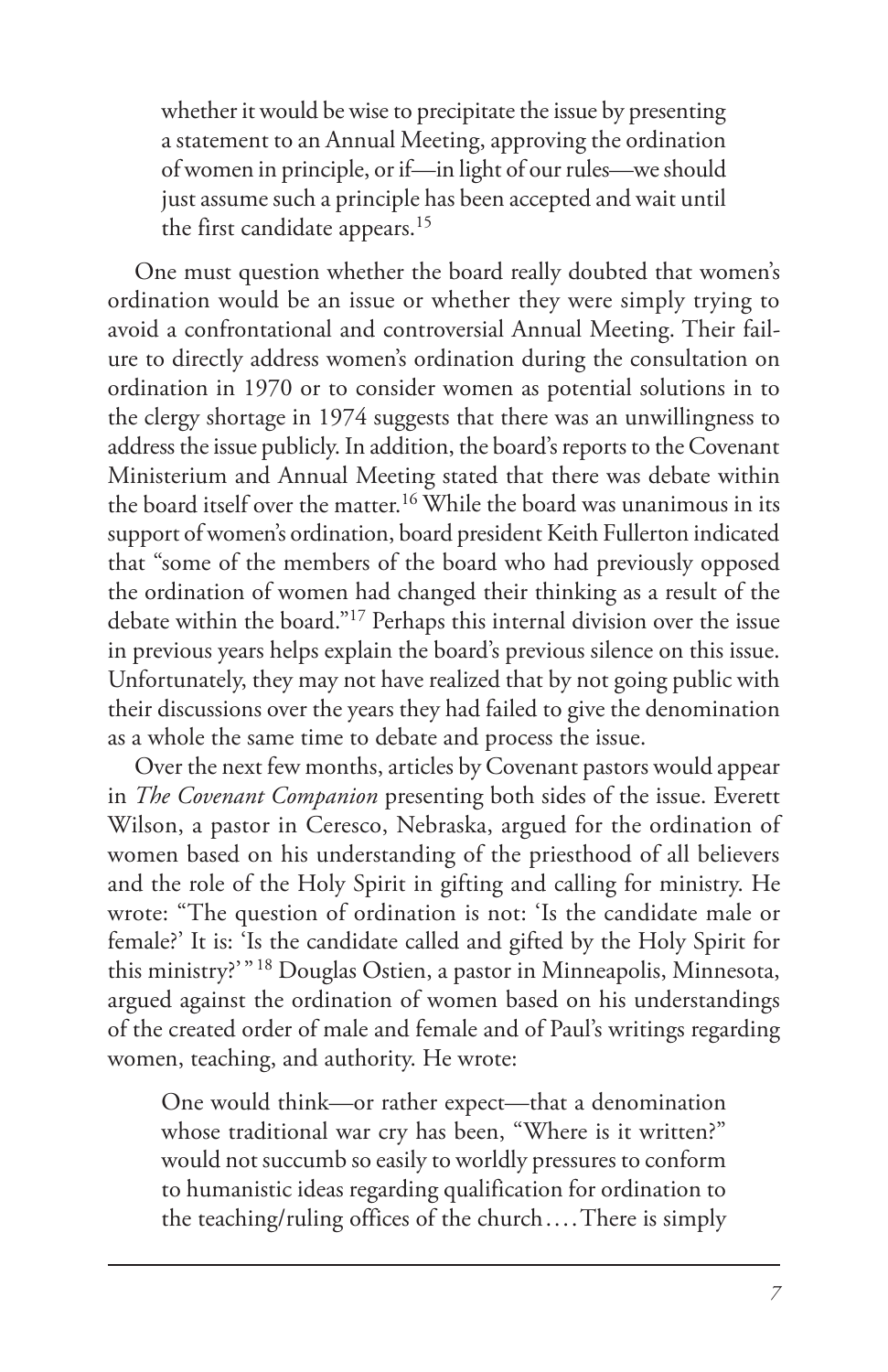no way we could ordain women to the teaching/ruling offices of the church and still claim to be biblical.19

Letters to the editor over the next few months responded to both articles with a majority in support of Wilson's position.<sup>20</sup> If the letters to the editor were any indication, Fullerton was right in assuming that a majority of Covenanters supported the ordination of women. What Fullerton and the board did not take into account was the strength of the minority opinion in swaying policies within the denomination.

At the 1976 Annual Meeting two significant issues were much discussed and debated among the assembly. The first was a policy statement on divorce and remarriage prepared by the Board of the Ministry. The second was the ordination of women. Both issues were placed at the end of the agenda and would be addressed near the end of the meeting. Late Thursday afternoon the statement on divorce and remarriage came before the assembly. The statement generated a long discussion that lasted throughout the remainder of the afternoon and was resumed again on Friday morning. Ted Ericson reported in *The Covenant Companion* that "a sense of restlessness pervaded the hall. Friday was the last day of meetings and many people had reservations on planes leaving in the afternoon."21 Debate was finally cut off, and a secret ballot was taken. As the ballots were being counted, citations were presented to those retiring from the Executive Board, the new financial controller was introduced, North Park College and Theological Seminary gave a short report, and Dr. Frances Anderson was called as assistant professor of Christian education at the seminary. Anderson was the first woman to be called to a full-time faculty position at the seminary.

At about 11:15 a.m., Fullerton presented the statement on the ordination of women. The statement itself was a five-page document prepared by members of the board, Herb Freedholm and Vernon Anderson, giving a brief introduction to the meaning of ordination in the Covenant, an outline of the biblical arguments for women's ordination, an overview of current practices regarding women in the denomination, and a conclusion recommending "specific educational efforts to achieve more general understanding and concern."22 Given the lengthy discussion regarding divorce and remarriage and the rapidly approaching lunch hour, there soon came a motion to limit the discussion on women's ordination. Individuals were given two minutes to speak rather than the normal ten.

One of the first to speak was Jean Nelson, president of Covenant Women. Nelson indicated that, like the Board of the Ministry, the leader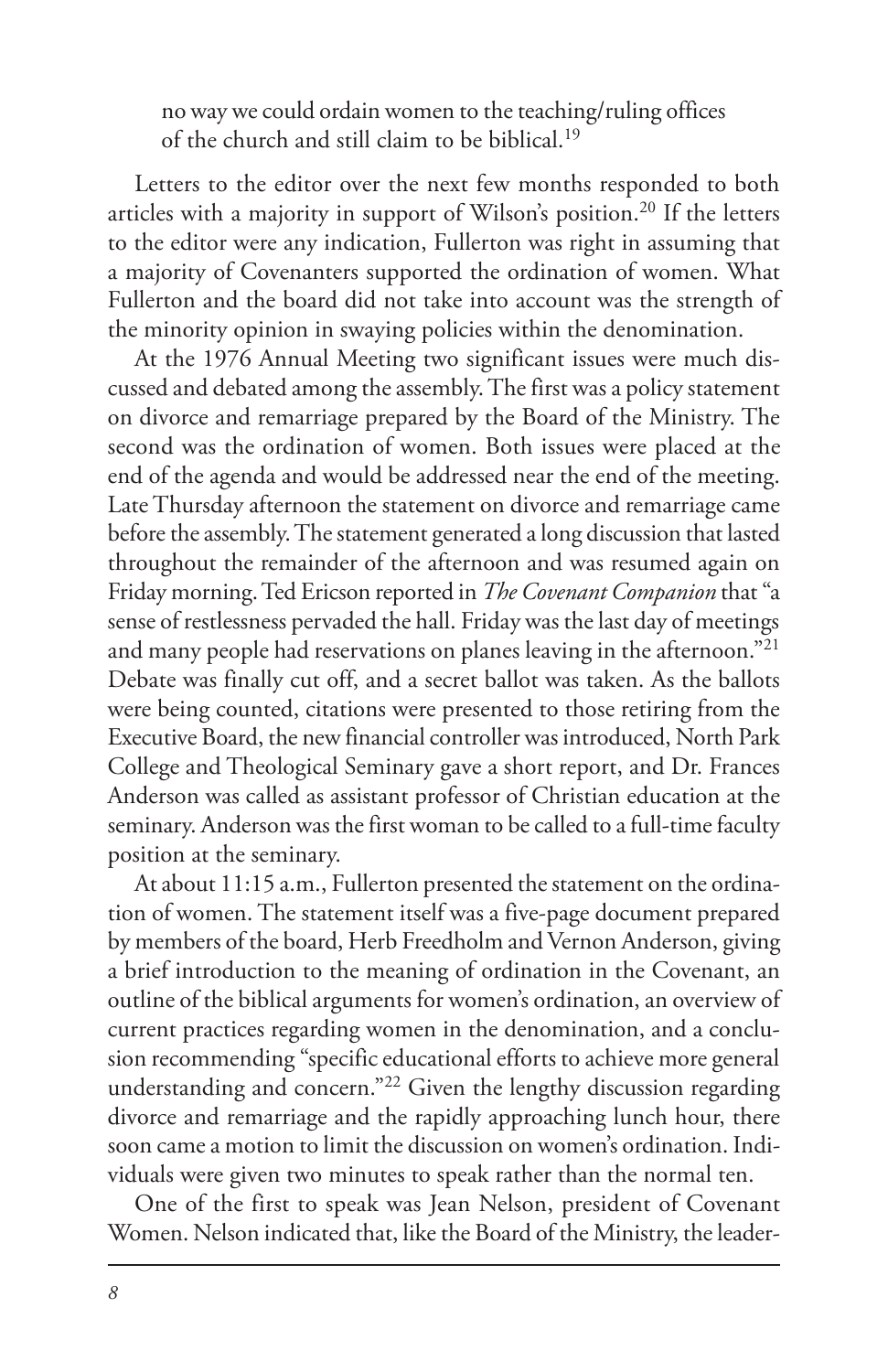ship of Covenant Women struggled with this issue before bringing their unanimous support. She is reported as stating that "there has been much soul-searching, much discussion among us about the 'place' of women in the church with particular questions about women in the Christian ministry. But because of a meeting with three Covenant women now preparing for the ministry, the board has come to unanimity."23

While the discussion on divorce and remarriage took several hours, the discussion on women's ordination lasted forty-five minutes. According to the minutes in the *Covenant Yearbook,* the debate "revolved around such issues as: scriptural basis and the interpretation of biblical references; qualifications for the ministry and the definition and/or limitations of the term 'ordination'; the respective roles of men and women in the ministries of the church; the practicality of women serving in pastoral capacity; and the individual's sense of responsibility to the call of God."<sup>24</sup> A vote was taken and the motion to ordain women passed. The document submitted by the members of the board, however, was not accepted as the official rationale for the decision.25 In addition, the assembly rejected the proposal of the Board of the Ministry to begin educational efforts in the denomination and in the local churches. It seems that many thought that once the motion to favor women's ordination had passed, the matter was over. They left for long lunches or to catch their early afternoon flights home. However, when the assembly returned for the afternoon session the matter was taken up once more. They assembly charged the Board of the Ministry to continue work on the matter and to encourage continuing discussion throughout the denomination. The board was to report back to the 1977 Annual Meeting. There is no record of any report to the Annual Meeting.26

#### **How Did We Get Here?**

Before we move on to the impact of the 1976 vote to ordain women on the denomination, it might be helpful to pause and ask how we got here. Some might wonder why as a denomination it took us so long to ordain women. Others might wonder how this denomination could even consider ordaining women. All of us can ask why the issue came before the ECC at this particular point in history. A look at the broader historical context provides some answers. In the early documents of the denomination, there is little mention of the role of women in pastoral leadership.27 While this probably does not seem surprising to most people, it is important to consider it within the context of the day. The ECC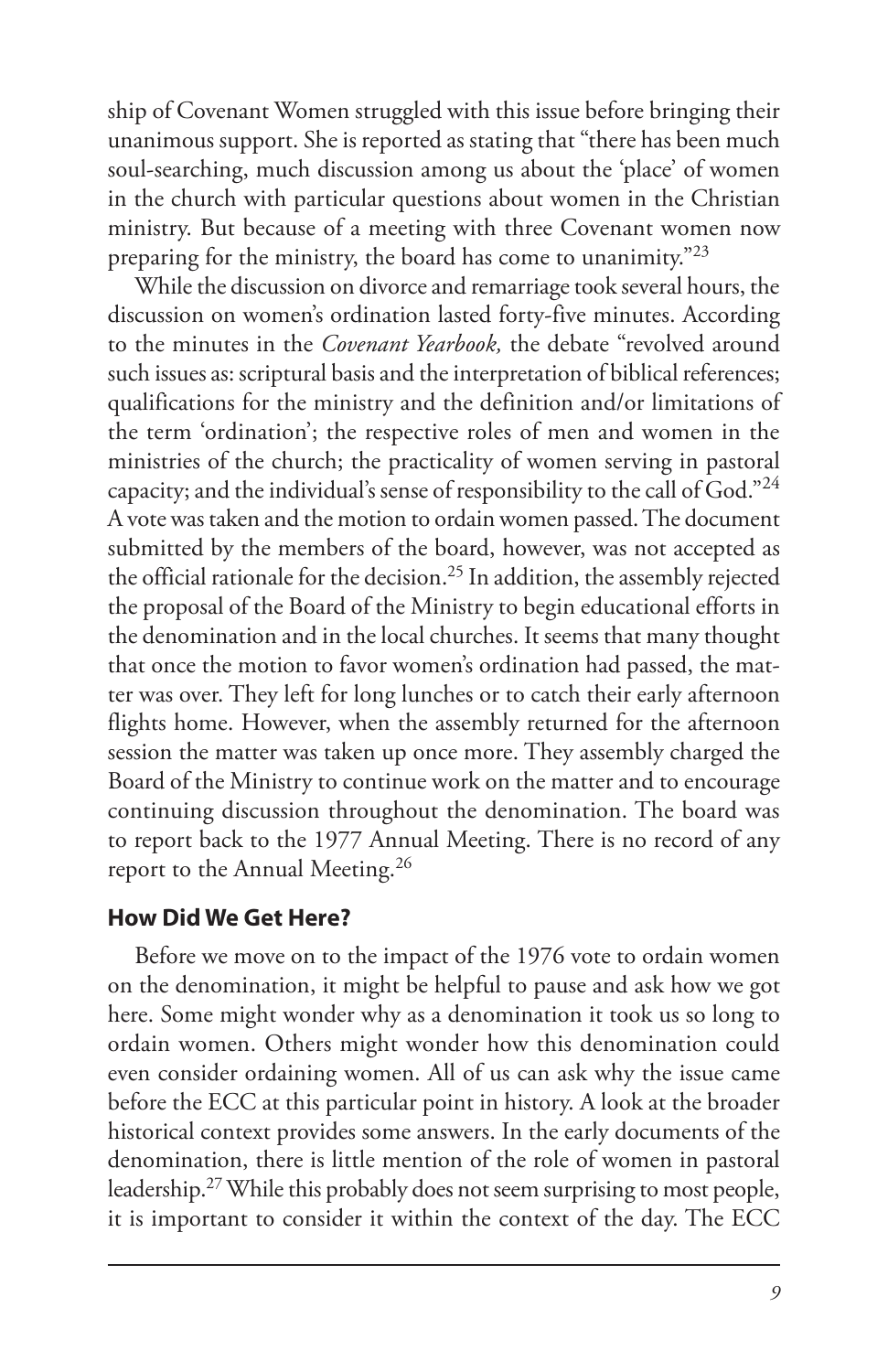began when a group of Swedish immigrants who called themselves Mission Friends gathered together in 1885 to form the Swedish Evangelical Mission Covenant Church of America. At the time, the United States was in the midst of tremendous cultural upheaval. Just fifty years earlier, the Second Great Awakening had swept across the country, bringing spiritual revival and challenging the formal structures of church and society. With its emphasis on the role of the Holy Spirit and individual conversion, women and men, black and white, rich and poor were finding themselves standing next to one another at the altar, sharing testimonies and experiences of conversion. The revivals would serve as a catalyst for both the abolitionist movement and the women's suffrage movement that were in full swing in the late 1800s.

Only twenty years before the founding of the denomination, the United States had been in the midst of the Civil War. As is often the case, women stepped into a variety of new roles while men were at war. Following the Civil War, women began entering colleges, including medical school and law school. These two events, the Second Great Awakening and the Civil War, opened the doors for women to serve in the public sphere. Throughout the nineteenth century women would form numerous evangelistic and benevolent societies, exhibiting tremendous gifts in leadership, public speaking, and the mobilization of volunteers.<sup>28</sup>

One of the key figures in the women's movements of the late nineteenth century was Frances Willard. Willard began serving in 1871 as president of Evanston College for Ladies, a sister institution of Northwestern University in Evanston, Illinois. In 1874 she would become the first president of the Chicago chapter of the Women's Christian Temperance Union and a key figure in the women's suffrage movement. More important for our discussion, in 1877 Willard played a significant role in Dwight L. Moody's revival meetings that were sweeping the country at the time.<sup>29</sup> Willard often preached at the women's prayer services that took place during the revivals. That same year E. A. Skogsbergh, one of the founding members of the Swedish Mission Covenant Church, would begin using Moody's church for his own revival meetings among Swedish immigrants. In *By One Spirit,* Karl Olsson notes the significance of the relationship between Moody and Skogsbergh. Moody served as model and mentor for Skogsbergh.<sup>30</sup> While there is no mention of a relationship between Skogsbergh and Willard, it is likely that he would have been aware of her preaching and leadership given that both were playing significant roles in the 1877 Chicago revivals. It is also significant to note that just a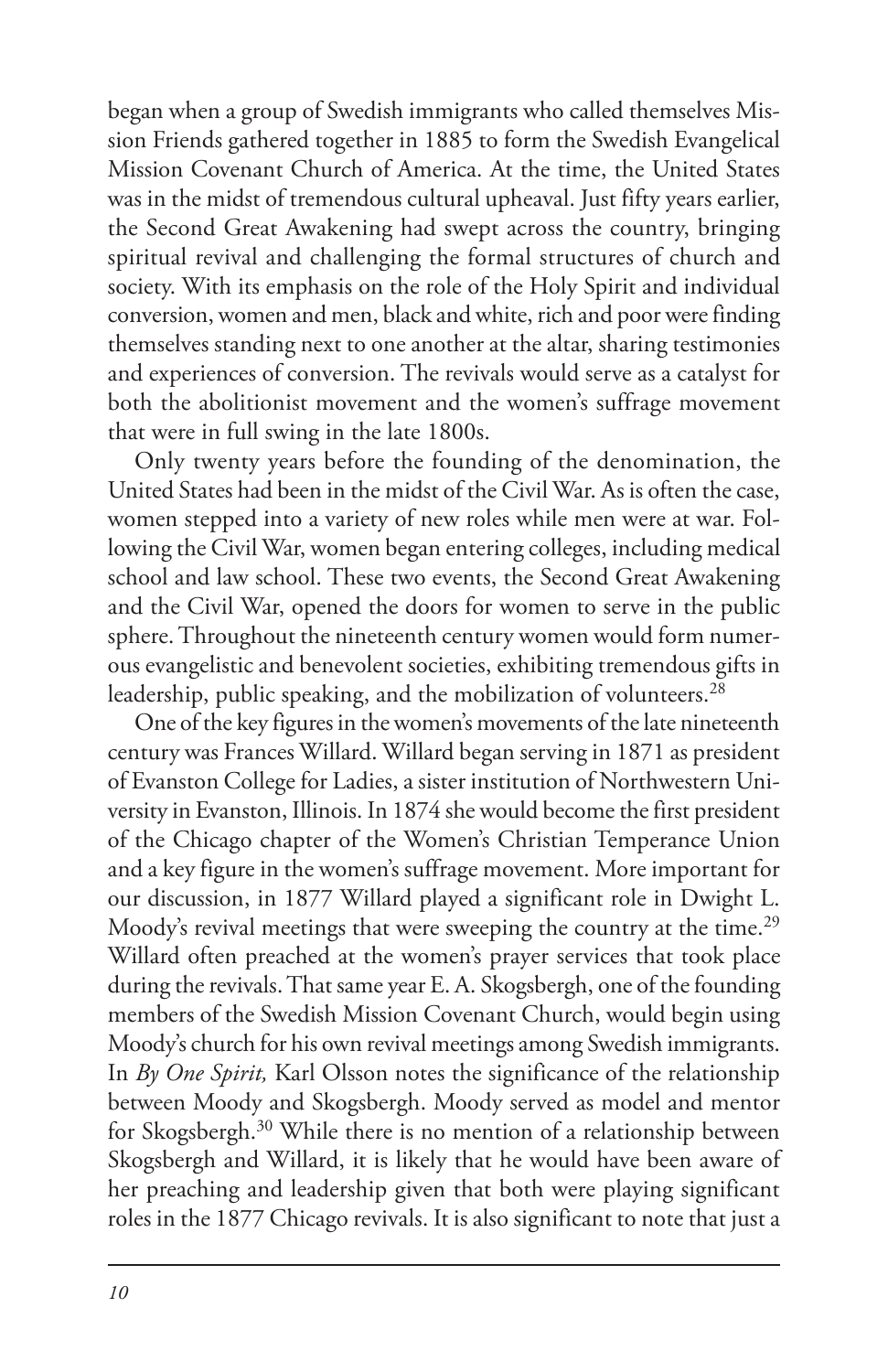few years later Moody would establish the Bible Institute of the Chicago Evangelization Society, which trained both men and women to serve as preachers and pastors. During the first forty years of its ministry, the Bible Institute would proudly endorse its women graduates who would go on to serve as pastors and preachers in various congregations throughout the United States.31

Moody, Skogsbergh, and Willard well represent the Free Church movement that significantly influenced the Swedish Mission Friends in 1885. Within the Mission Friends, the movement was led by J. G. Princell and Fredrik Franson. Franson was present at the formational meeting of our denomination in 1885 but was not allowed to speak because of his extreme free church views. In 1896 Franson published one of the key texts supporting the ordination of women, *Prophesying Daughters,* in which he wrote, "The field is thus very large, and when we consider that nearly two thirds of all converted persons in the world are women, the questions of woman's work in evangelization is of the highest importance."32 Quoting Luther he goes on to say, "Each and every child of God, including women, has the right to use the Word, baptism, and the Lord's supper"33 and therefore Franson concludes that, "God has teachers installed in the church, apostles, prophets, evangelists, pastors, and miracle workers—in no sense can women be excluded from these offices."34 In 1908 Princell and Franson would be instrumental in establishing the Evangelical Free Church which, at the time, supported the ordination of women.<sup>35</sup> Interestingly enough, Princell's wife Josephine would become the first president of what was then the Covenant Woman's Auxiliary.36

In addition to the free church, there were two other main streams of influence present at the formational meeting of the Mission Friends in 1885: the Scandinavian Lutherans and the Congregationalists. While the Lutherans would not start ordaining women until 1970,<sup>37</sup> the Congregationalists have a rich history of women preachers extending back to the mid-nineteenth century. Antoinette Brown, who was part of a Congregationalist church in New York, was the first woman to be ordained in the United States in 1853. At the 1885 meeting, the Swedish Mission Friends would chose not to formally align with any of these three groups but to instead form their own organization, the Swedish Mission Covenant Church of America. There is no mention of women's ordination in the founding documents of our denomination, but as we have seen from the consultation that took place in 1970, formal documents rarely represent the breadth of discussion that goes into a formal decision by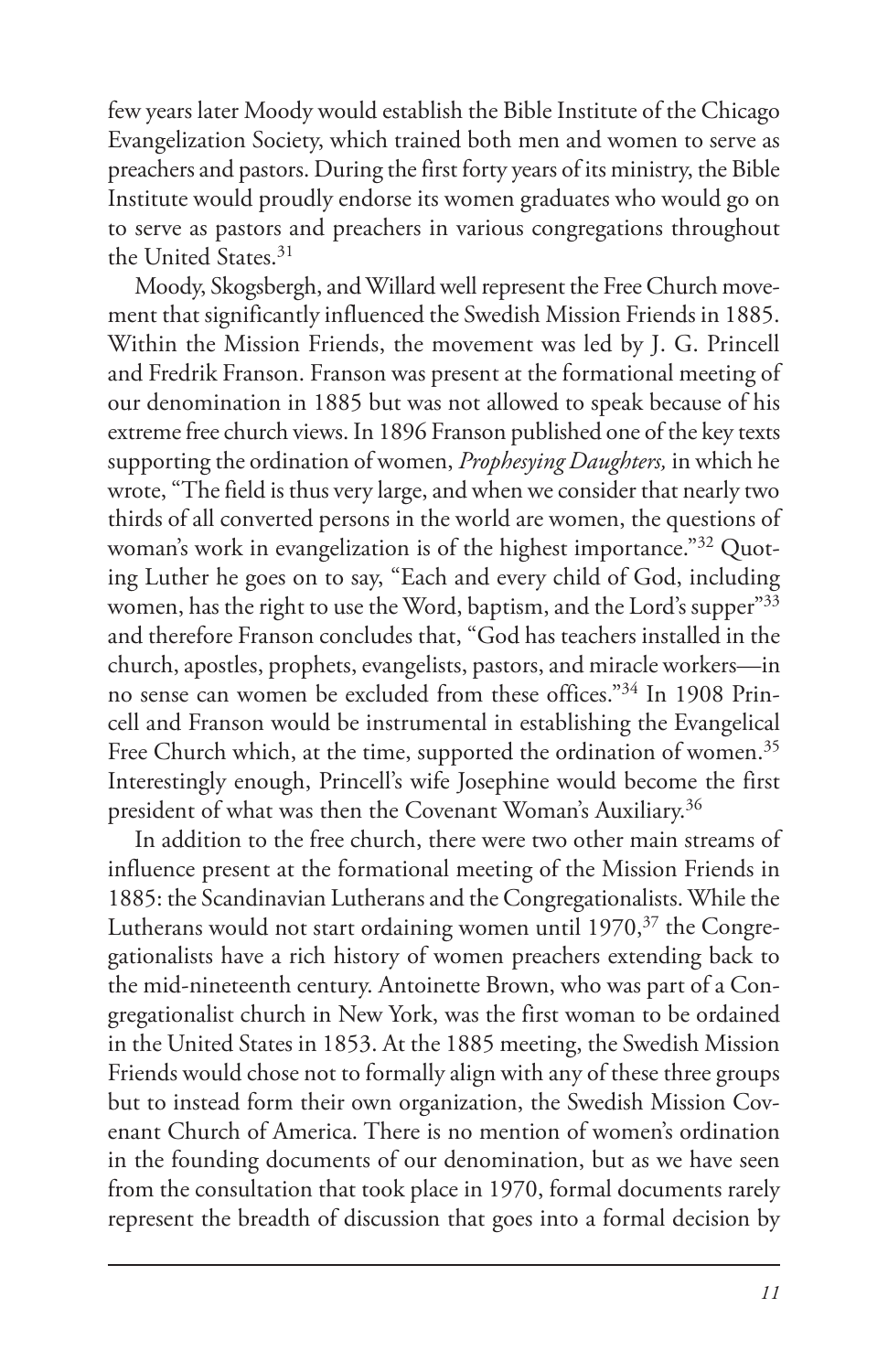an organization. It is possible that immigrant concerns overshadowed the women's issue within the denomination. While the women's suffrage movement would originally include fighting for the rights of blacks and recent immigrants, following the Civil War it would focus exclusively on the rights of white women.38 It is possible that this split had already taken place by 1885, alienating new Swedish immigrants from this movement. It is also possible that in choosing not to side with the Free Church or with the Congregationalists, the Mission Friends had intentionally or unintentionally taken a stand against women's ordination. Missing from this discussion is an understanding of women's roles among the Swedish Mission Friends before they immigrated to the United States. This is another important piece of the puzzle that deserves further study. Regardless, it becomes clear that there is no simple answer to why our denomination did not address women's ordination at the time of its inception.

Between 1885 and 1976, women served in significant roles within our denomination, but not in the pastoral office. In 1910 a deaconess program was established at North Park College to train women who were called "to the care of sick, indigent, and otherwise needy people."39 Five women graduated from the program, but the program was discontinued when the women were unable to find paying positions in local congregations. Between 1894 and 1950, the denomination consecrated and sent out almost eighty women as missionaries. The consecration ceremony used almost the same language and ritual as that of ordination and many of the women fulfilled all the functions of an ordained pastor on the mission field.<sup>40</sup> In 1916 the Covenant Women's Auxiliary was formed. Their first project was a women's dorm for North Park College. They raised over \$56,000.<sup>41</sup> Since its founding, the Women's Auxiliary, now known as Women Ministries, has gone on to fund numerous building projects, to send women missionaries, and to support benevolence programs in the United States and throughout the world. More recently they have begun to take an active role in advocating for women who are victims of violence, whether domestic or through human trafficking.<sup>42</sup> The list could go on, including the role of women in Christian education, worship leading, chaplaincy, and staff ministry. Yet, the topic of women's ordination did not become prominent in our denomination until the 1970s. Rather than asking why the denomination decided to ordain women, one must ask, why then? What was significant about the 1970s?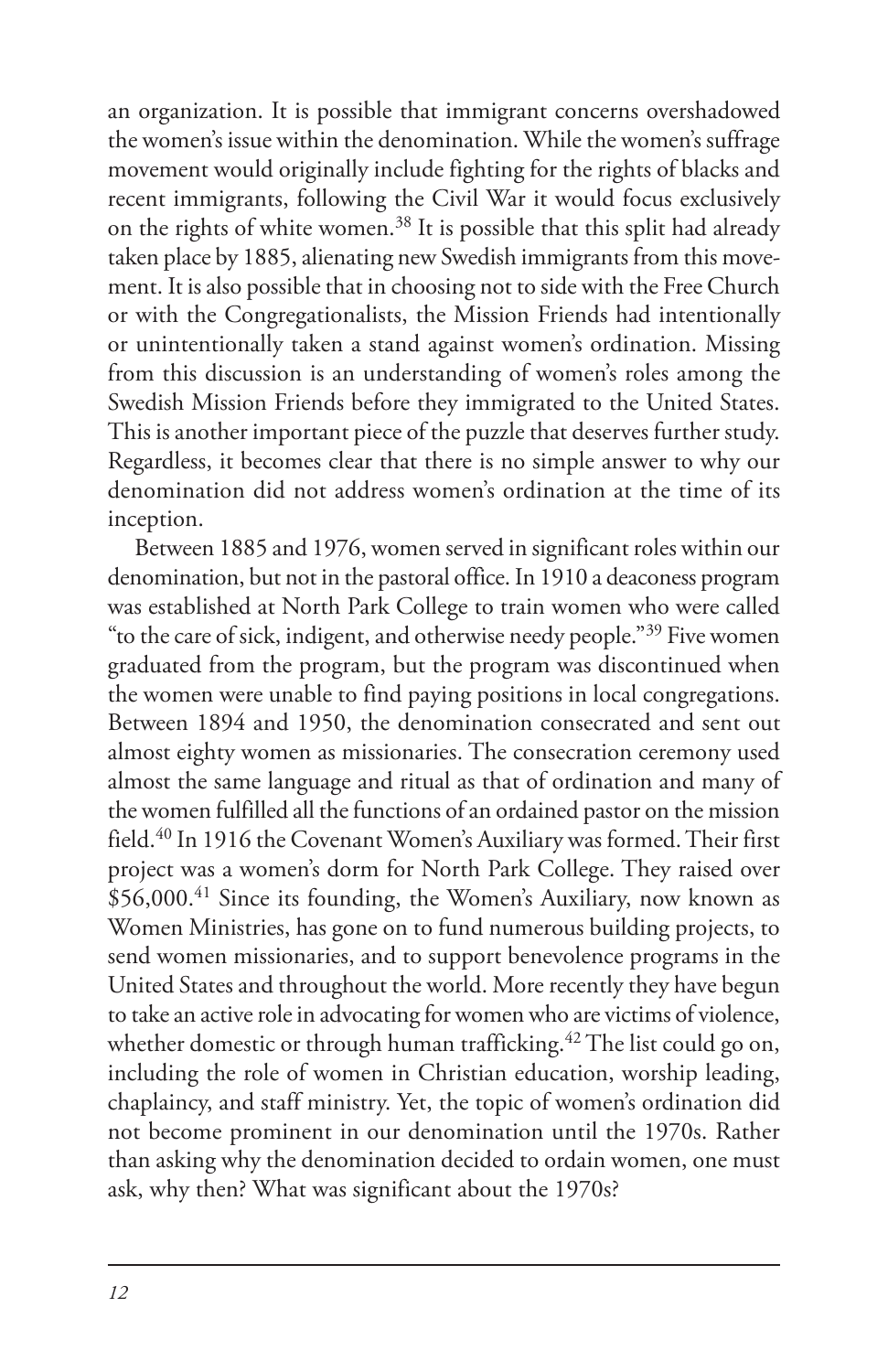#### **Ordination of Women in the United States**

Mark Chaves has published a sociological study of the ordination of women in the United States. *Ordaining Women* is a study of the one hundred largest denominations in the United States, asking when they first decided to ordain women and, for some, when they reversed such decisions. Chaves found that denominations rarely followed expected patterns. The following were usually not factors in the ordination of women: a number of women were actively seeking ordination, $43$  there was a clergy shortage and women were seen as a possible solution, <sup>44</sup> a women's movement within the church was advocating for ordination,45 churches were already ordaining women and the denomination was simply responding to congregational practices.<sup>46</sup> Chaves found that external factors were generally more influential on a denomination's decision to ordain women than internal factors. In the late nineteenth century and in the 1970s, the women's movement, in different forms, was quite prominent in the United States. In the late nineteenth century and the 1970s, many denominations began taking positions both for and against women's ordination. By 1900, fifteen denominations had voted to ordain women. This represented 25 percent of all denominations in the United States at the time. Over the next twenty-five years nine more denominations would vote to ordain women. As the first wave of the women's movement died down, so did discussion of women's ordination. In the mid-1950s, the feminist movement would gain momentum, and between 1956 and 1969 ten more denominations would vote to ordain women. In the 1970s seven more denominations would be added to the list, including the ECC. Chaves writes, "a denomination's formal policy permitting female clergy should be understood in large part as a symbolic marker signaling orientation to, support of, and cooperation with a broader norm for gender equality."47

Chaves's work is interesting, though, not because it links women's ordination to the women's movement, but because it highlights the deeper symbolic significance the issue holds in most denominations. Chaves argues that the symbolic aspect of women's ordination moved beyond gender equality to an indication of a denomination's understanding of the relationship between church and culture, symbolized by two organizations: the National Council of Churches and the National Association of Evangelicals.48 In the 1940s and '50s, churches across the country polarized on the issue of the relationship between church and culture. Those who were committed to a kind of cultural humanistic liberalism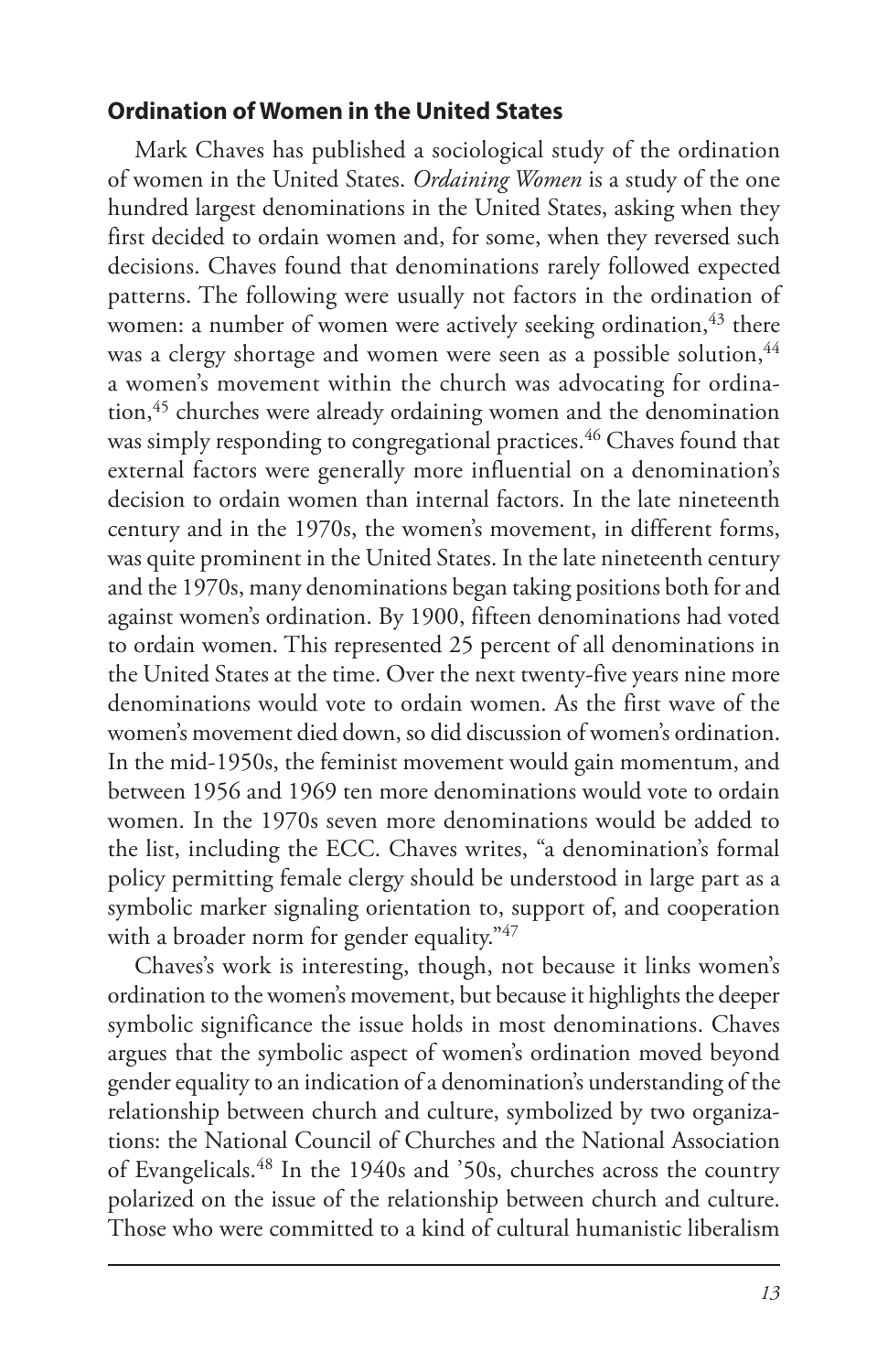with an emphasis on individual human rights joined the National Council of Churches and voted to ordain women. Those who saw human rights more as part of the created order and the church standing in opposition to culture joined the National Association of Evangelicals; they voted against the ordination of women. Chaves argues that the symbolic nature of the vote is highlighted by the disconnect between actual denominational practices and the vote itself. I would argue that the reversal of the decision to ordain women among several denominations also highlights its symbolic and perhaps cultural nature. Denominations such as the Evangelical Free Church and the Southern Baptist Convention based their original decisions to ordain women on strong biblical arguments. While their positions on Scripture and the interpretation of Scripture did not change, their conclusions regarding the ordination of women did change, suggesting the influence of outside forces on their decisions.

The ECC is an interesting case study regarding women's ordination. Formally, the denomination never affiliated with either the National Council of Churches or the National Association of Evangelicals. Instead, individual pastors and congregations were free to associate with either organization if they so desired. In this regard, the ECC does not fit Chaves's framework for understanding the ordination of women. Yet the ECC does fit the model in other ways. While there were a few women in seminary in the 1970s, there is no indication that there were a large number of women advocating for ordination in 1976. In addition, there is no indication that the ECC's women's ministries or some other women's groups were promoting a feminist agenda. We do see hints of the influence of feminism in *The Covenant Companion* articles published in the early  $1970s$ ,<sup>49</sup> but there is no evidence of an organized feminist movement within the denomination. While there was a clergy shortage in the early 1970s, we have seen that women were not considered as part of the solution to this problem. Finally, we know of no individual congregations within the denomination that ordained women or hired women as senior pastors before the 1976 vote of the denomination. All of this suggests that the vote to ordain women had some symbolic significance. It also suggests that it had different significance for various congregations and pastors, depending on their understanding of the relationship between church and culture and their affiliation with either the National Council of Churches or the National Association of Evangelicals.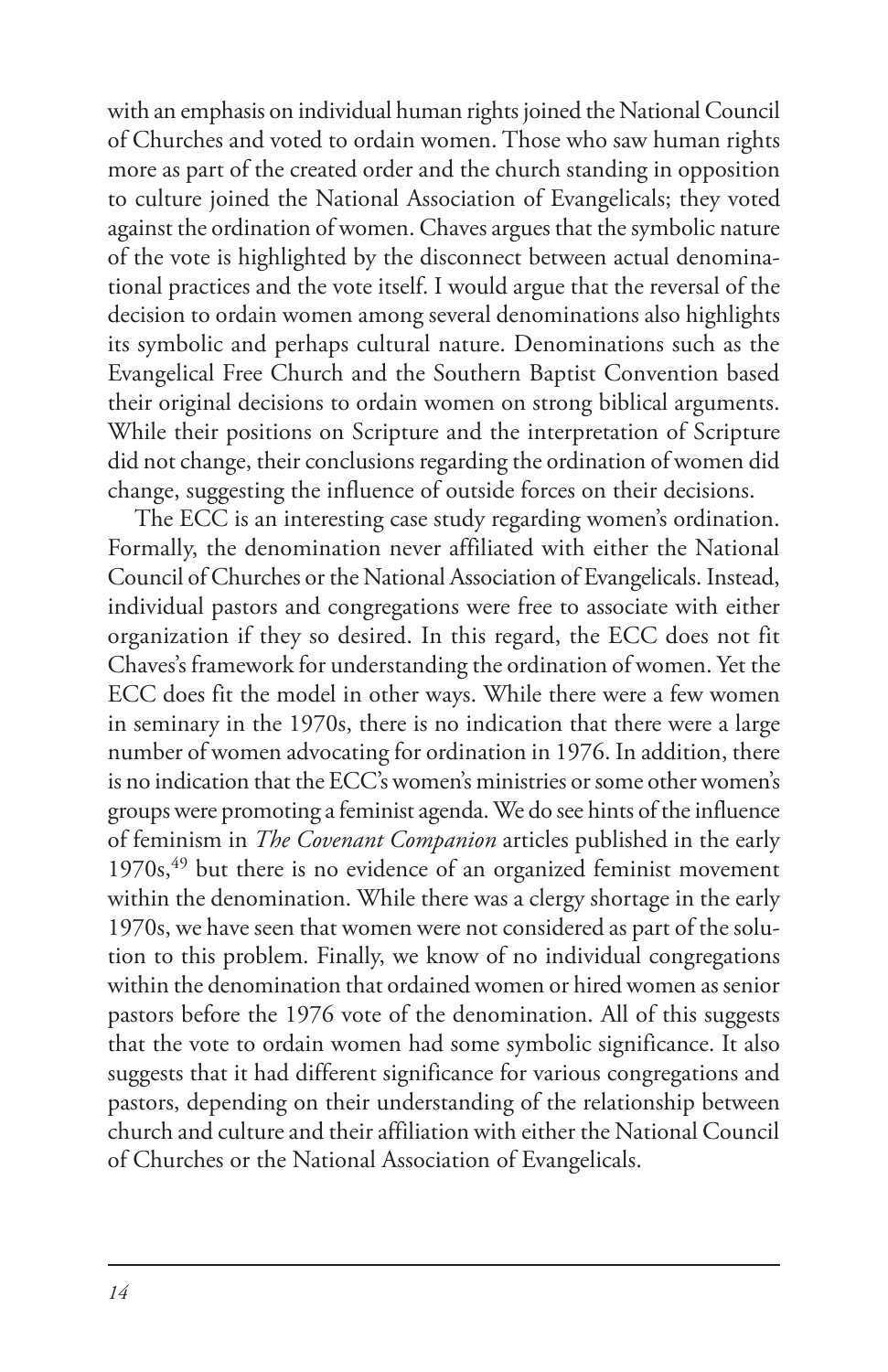#### **A Reframing of the Issue**<sup>50</sup>

While the 1976 Annual Meeting voted to approve the ordination of women, the subsequent vote referred the matter back to the board for further discussion. They did not vote to discuss ways to educate congregations regarding the newly adopted position of the denomination. Rather, they voted to leave the matter open for further debate and discussion, revealing a denomination still divided. There would be no formal strategy to educate the congregations on the matter.51 In November 1976 *The Covenant Quarterly* published an article by Klyne Snodgrass entitled "Paul and Women" as well as Fredrik Franson's "Prophesying Daughters." In 1978 a one-hour presentation would be made to the Covenant Ministerium on women in pastoral ministry. In 1981 a motion was brought to the Annual Meeting to rescind the decision to ordain women; this motion was overwhelmingly defeated.<sup>52</sup> The defeat of the motion seems to indicate the denomination's full support of the ordination of women, but the personal narratives of women in the ECC tell a different story. Regardless of what the vote to ordain women symbolized for the denomination, it made women clergy symbolic figures in the church—symbols of theological debate and controversy.

By failing to put in place structures and educational initiatives to facilitate change, the denomination failed to take ownership of their position on women's ordination. Instead, the ordination of women became a personalized issue as the discussion became focused on the lives of individual women who were seeking to live into God's call on their lives. For some women, this worked well. Supportive superintendents and open congregations paved the way for women to serve as solo pastors and associate pastors in a small number of churches.53 The change was slow and gradual, but it did occur. More and more churches became open to women pastors. Unfortunately, the number of open churches did not grow as quickly as the number of women seeking ordination. Women began to seek placement in other denominations, to seek other types of ministry positions, and to leave the ministry all together.<sup>54</sup> As this growing number of women clergy bumped up against continuing resistance in local congregations (and at times in denominational leadership), some became labeled as trouble makers more concerned about their own personal rights than with unity in the church. Some women chose not to pursue ordination so as not to disturb this unity.<sup>55</sup> Only recently have some begun to reframe this issue. When women's ordination is viewed primarily as an individual choice, women seeking ordination are seen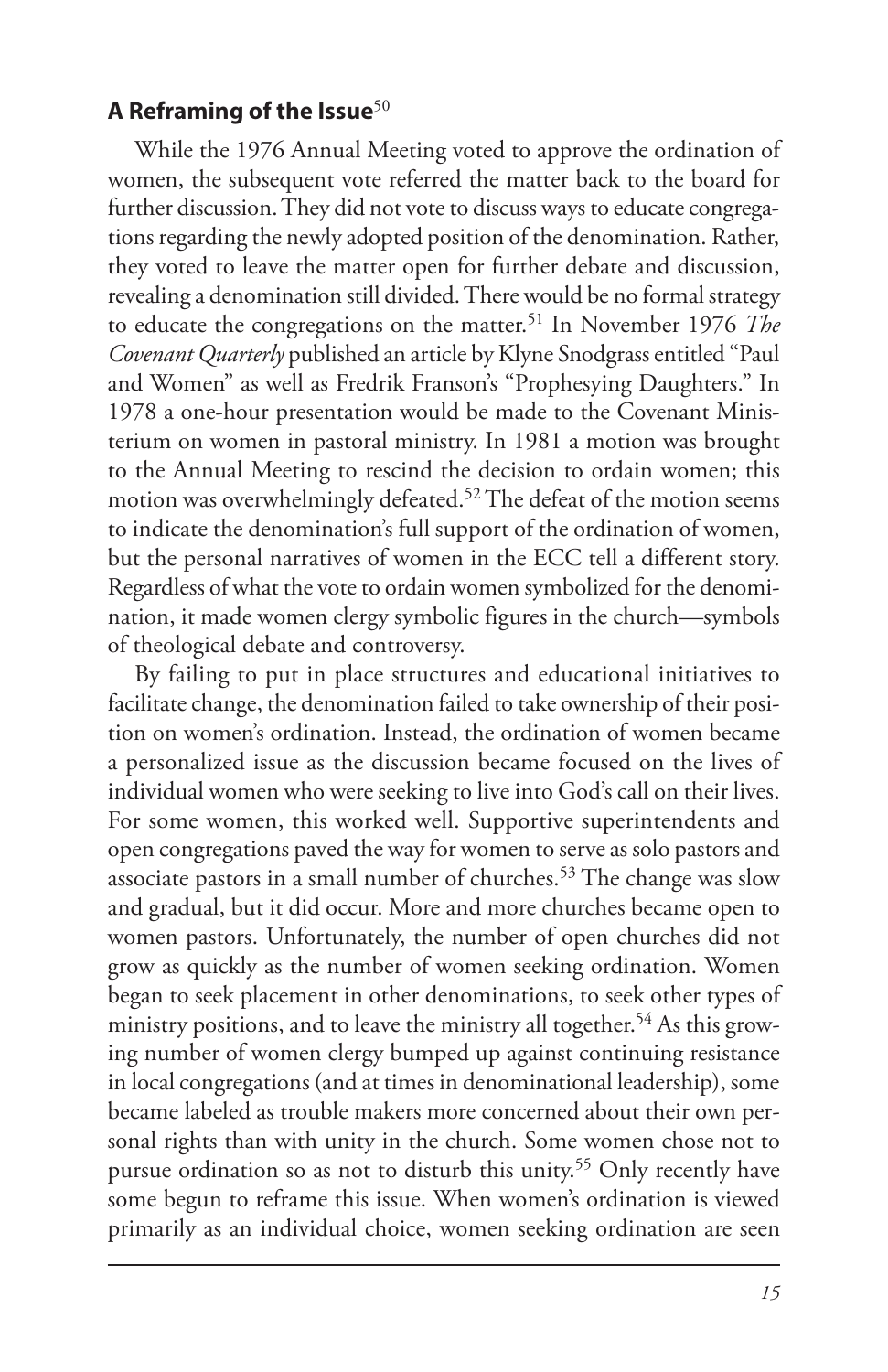as a threat to congregational and denominational unity. When women's ordination is viewed through a different framework, such as a denominational position, these women are no longer seen as threats, but rather are embraced as those who live into our denominational identity.<sup>56</sup>

It is this reframing of the question of women's ordination that is at the center of Lenore Knight Johnson's master's thesis, "Organic Transformation of Legislated Change? Women's Ordination in the ECC." Johnson's thesis is based on interviews with nineteen clergywomen and draws on sociological literature that considers change processes within organizations. She argues that while the denomination voted to ordain women in 1976, the culture of the denomination did not change to embrace such a position. It was legislated change rather than organic change. The educational program proposed by the Board of the Ministry was intended to bring about some of the organic cultural change that would be needed to fully embrace the ordination of women. A program, though, was never adopted. The culture of the denomination remained resistant to the ordination of women despite an official vote in favor of it. As a result, those in favor of women in ministry were labeled as troublemakers going against the culture of the church.57 Discussions of women's ordination were continually framed in the defensive, attempting to continually prove that women had a right to be ordained, that it was a biblical position, while those who argued against women's ordination were never questioned or challenged for going against a denominational position and therefore threatening the unity of the ECC.58

Much of the discussion surrounding the ordination of women has been framed as an issue of "Covenant freedom."59 As stated in *The Covenant Affirmations,* "The Covenant Church seeks to focus on what unites followers of Jesus Christ rather than what separates them."60 This fits well a denomination formed by Mission Friends who desired to work together for common mission and ministry. Yet Covenant freedom was not extended to all at that first formational meeting. J. G. Princell was not allowed a voice at that first meeting "because of his principles expounded in *Chicago Bladet* that were in direct opposition to the purpose of the meeting, and because he would not retract them."61 Princell argued for an extreme free church ecclesiology that would preclude forming any formal organizations for mission or ministry beyond that of the local congregation. The Covenant has always had an emphasis on freedom, but that freedom has always been in tension with the desire for unity and common mission.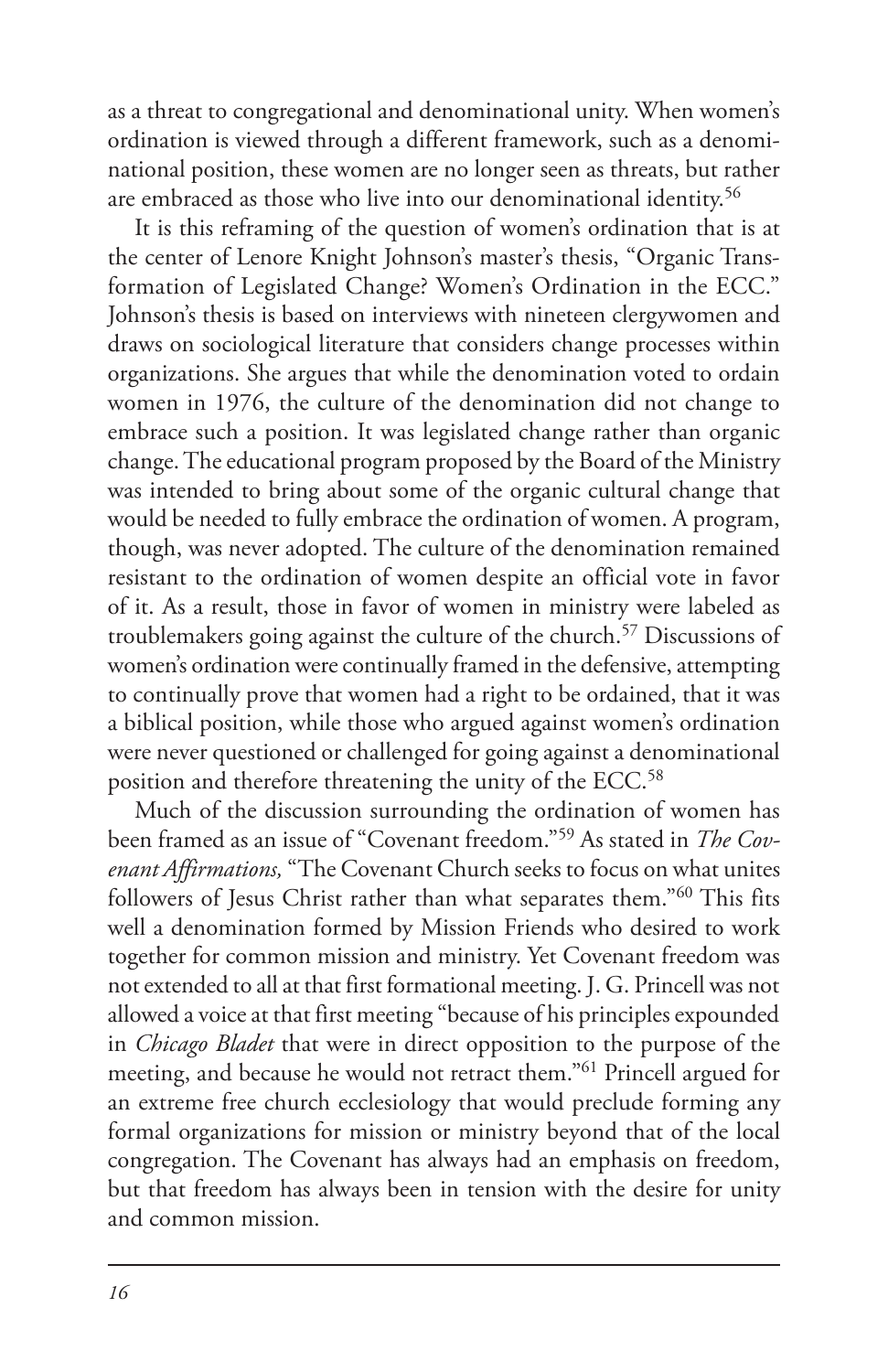On the issue of women's ordination, it has often been assumed that those who support the ordination of women should compromise their position on behalf of unity in the church. We were asked to keep silent on the issue or not to speak too strongly for fear of offending those who disagreed with us. In an effort to preserve unity, the issue was often avoided altogether.<sup>62</sup> This strategy was almost implemented in 1976 when Keith Fullerton, chair of the Board of the Ministry, suggested that since the language of the rules for ordered ministry were now gender neutral, "we should just assume such a principle has been accepted and wait until the first candidate appears."<sup>63</sup> It is only in recent years that the denomination has begun to take a public stand on this issue. Most notable has been the creation of the Commission for Biblical Gender Equality in 2002 and a DVD released in 2006 entitled *Called and Gifted* celebrating the thirtieth anniversary of the ordination of women.<sup>64</sup> The DVD shows several key denominational leaders speaking forcefully in favor of women's ordination, including Glenn Palmberg, president of the denomination, and David Kersten, executive minister of the ordered ministry. A reframing of the issue of women's ordination is necessary to make clear which side is the dissenting position within our denomination. I am arguing for a cultural shift in which the ordination of women becomes fully embraced as the position of the denomination, with grace being extended to those who differ from denominational policies and the majority opinion of the church.

Such reframing is necessary for two reasons. First, it is a matter of integrity. The denomination took a vote more than thirty years ago to ordain women. In order to live fully into that commitment, it must create a culture that welcomes and embraces women pastors. Second, in this instance Covenant freedom is not a debate about issues and ideas alone. It is about people. One cannot have an abstract discussion about the ordination of women in a culture that makes all women clergy into symbols of the debate. While men may agree or disagree on this issue, they will never embody it. When the issue of women's ordination is on the table, women clergy become "clergywomen" rather than simply women clergy seeking to fulfill God's call on their lives. As Lenore Knight Johnson puts it, clergywomen become theological issues, "thus diluting the individual sense of identity each woman possesses."65 This is never more clear than when a stranger approaches a clergywoman, often after hearing her preach for the first time, and begins demanding that she prove biblically why she should be allowed to speak from the pulpit.<sup>66</sup> Rather than taking the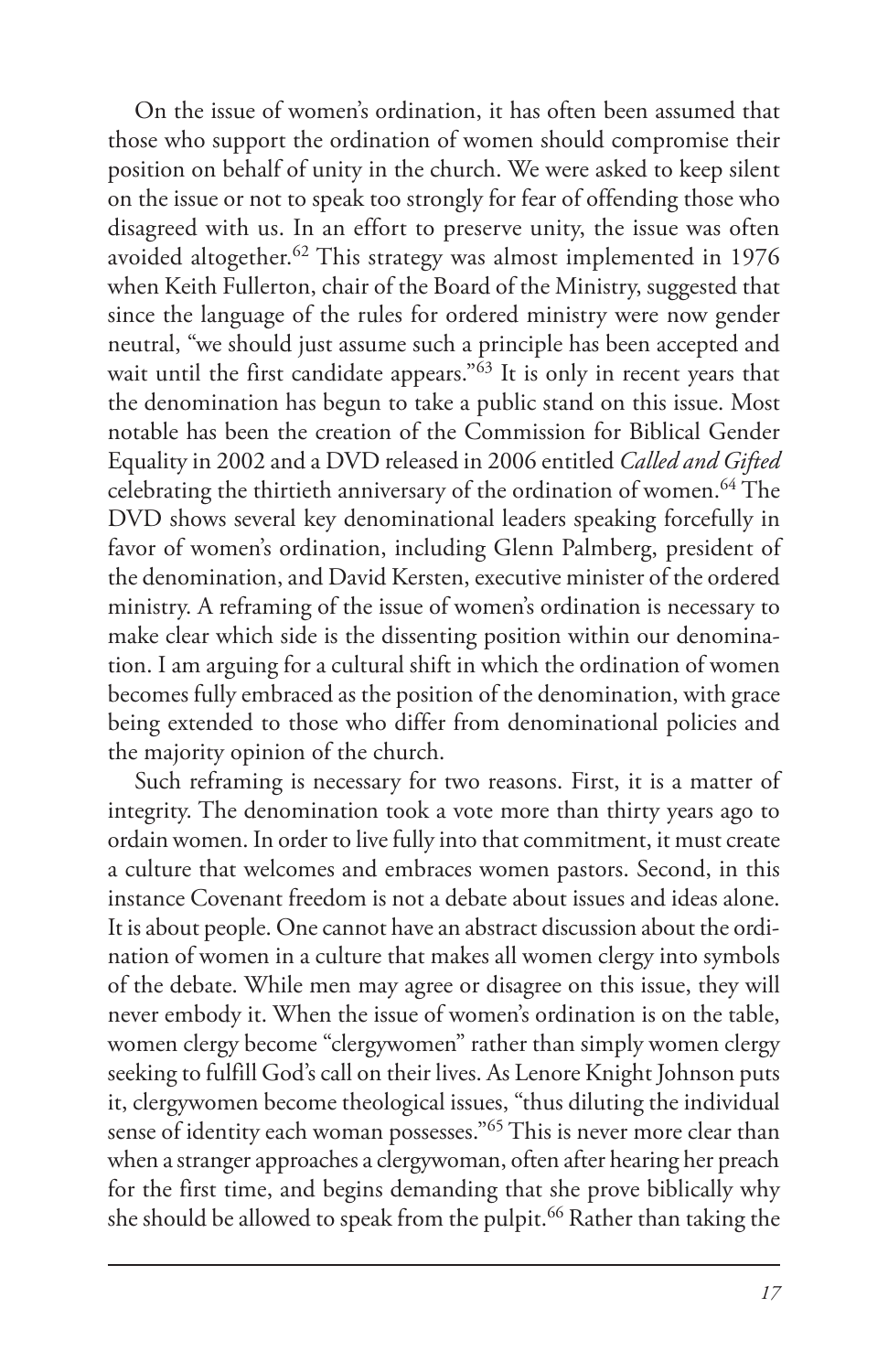concern to the leaders of the church or the denomination, the issue is personalized and the woman is forced once again to defend her calling.<sup>67</sup> Reframing the issue helps move the responsibility to uphold the denominational decision to ordain women away from individual clergywomen to local congregations and the denomination as a whole.

#### **Where Do We Go from Here?**

While this work of reframing was begun at a denominational level, it will only take root in the ECC with the support of local congregations. So, what can individuals and local congregations do to help with this process? I would suggest the following. First, congregations should be aware of their own position on women's ordination and the roles in which women can serve in the church. If a woman has never preached at your church, is it because of a formal decision made on behalf of the church or has it simply never come up?<sup>68</sup> If only men serve on the elder board, the church council, the leadership team, or the executive board, is it because of a congregational policy or were these simply the best qualified and most willing individuals to serve in such positions? Of course, perhaps one needs to ask why women were not seen as qualified or were not willing to serve, but that is another matter. When a woman does come to preach at your church for the first time, or if a woman hasn't been to preach at the church in several years, make sure the entire congregation is aware of the church's policy on women's ordination, and ask them to direct any questions to the pastoral staff or lay leaders in the church rather than to the woman preaching in your pulpit as a matter of courtesy and hospitality. Congregations need to be clear about their position on women's ordination and be willing to take the lead on discussing this matter rather than leaving it in the hands of women clergy.

Second, congregations need to find ways to have constructive discussions about this issue rather than avoid it. When a congregation is searching for a new pastor, they often avoid considering a woman because they are afraid it will create division in the church. As an alternative to avoidance, the search committee and the congregation could educate themselves on the matter and come to a congregational decision rather than allowing the possible reactions of a few to determine the direction of the entire congregation. The ECC website has many resources, including a paper entitled "A Biblical and Theological Basis for Women in Ministry"69 and the booklet and study guide entitled *Called and Gifted,*<sup>70</sup> that explore the biblical and theological basis for women in ministry. A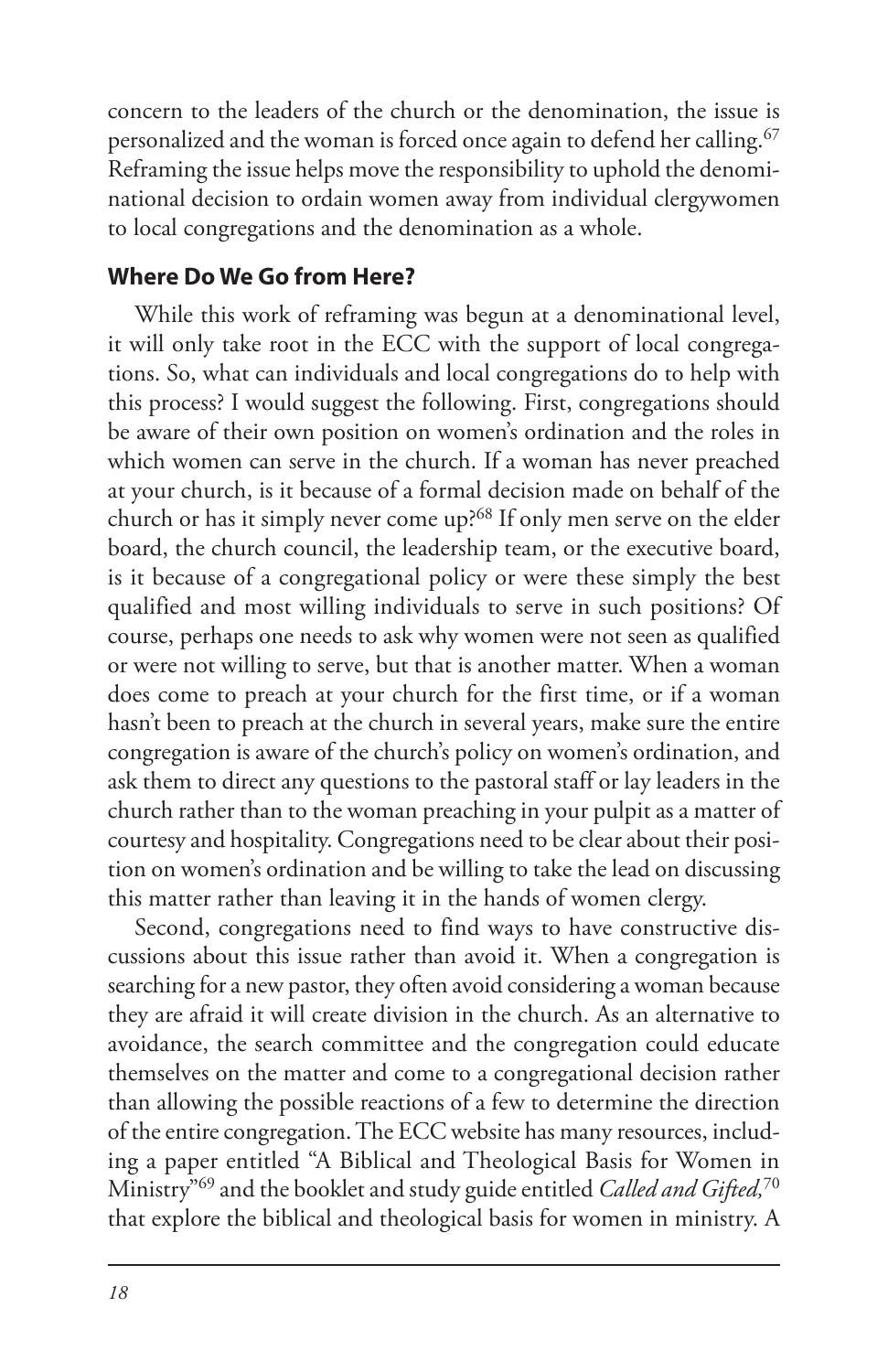congregation might also consider inviting someone to lead the discussion. Faculty at North Park Theological Seminary and denominational officials are often willing to travel to local congregations and teach on this topic. In addition, many of the lay leaders in Women Ministries have been teaching the *Called and Gifted* curriculum regularly at retreats and in local congregations. Whether a congregation decides to lead the conversation internally or bring in an outside facilitator, it is important that the discussion is informed by the denominational position on this matter.

On the other hand, at times a search committee does decide to hire a woman as part of the pastoral staff without taking the time to explore the issue with the congregation. If this is the first woman on staff or as senior/solo pastor, it would be wise to do make sure there has been some discussion and education of the congregation in preparation for her arrival. This is important not only to build support among the congregation, but to make it clear that this is a congregational decision. If someone disagrees with the decision or feels that a woman should not be serving in a pastoral role, they should be directed to discuss it with the search committee, the pastoral staff, or the lay leadership of the church rather than with the new female pastor. Transitioning to a new role can be tiring enough without the added burden of having to defend one's call to ministry.

The work of reframing has begun in the denomination and in many local congregations. If you are one of those congregations that has discussed this issue and come to a congregational decision about the matter informed by the denominational stance, thank you for the work you have already done to move us forward. If you are one of those congregations that has not yet discussed this issue, I would encourage you to do so as soon as possible. Most likely there are women in your congregation who are considering a call to ministry. Create a culture in which that call can be fully explored. May we as a denomination and as local congregations have the courage to follow through on the decision that was made in 1976 and to become a culture that fully embraces the ordination of women.

## **Resources for Congregations**

Board of Ordered Ministry. *Called and Gifted DVD: Celebrating the 30th Anniversary of Women's Ordination,* 2006. Can be ordered through the Covenant Resource Center at www.covchurch.org/resource/calledand-gifted-dvd.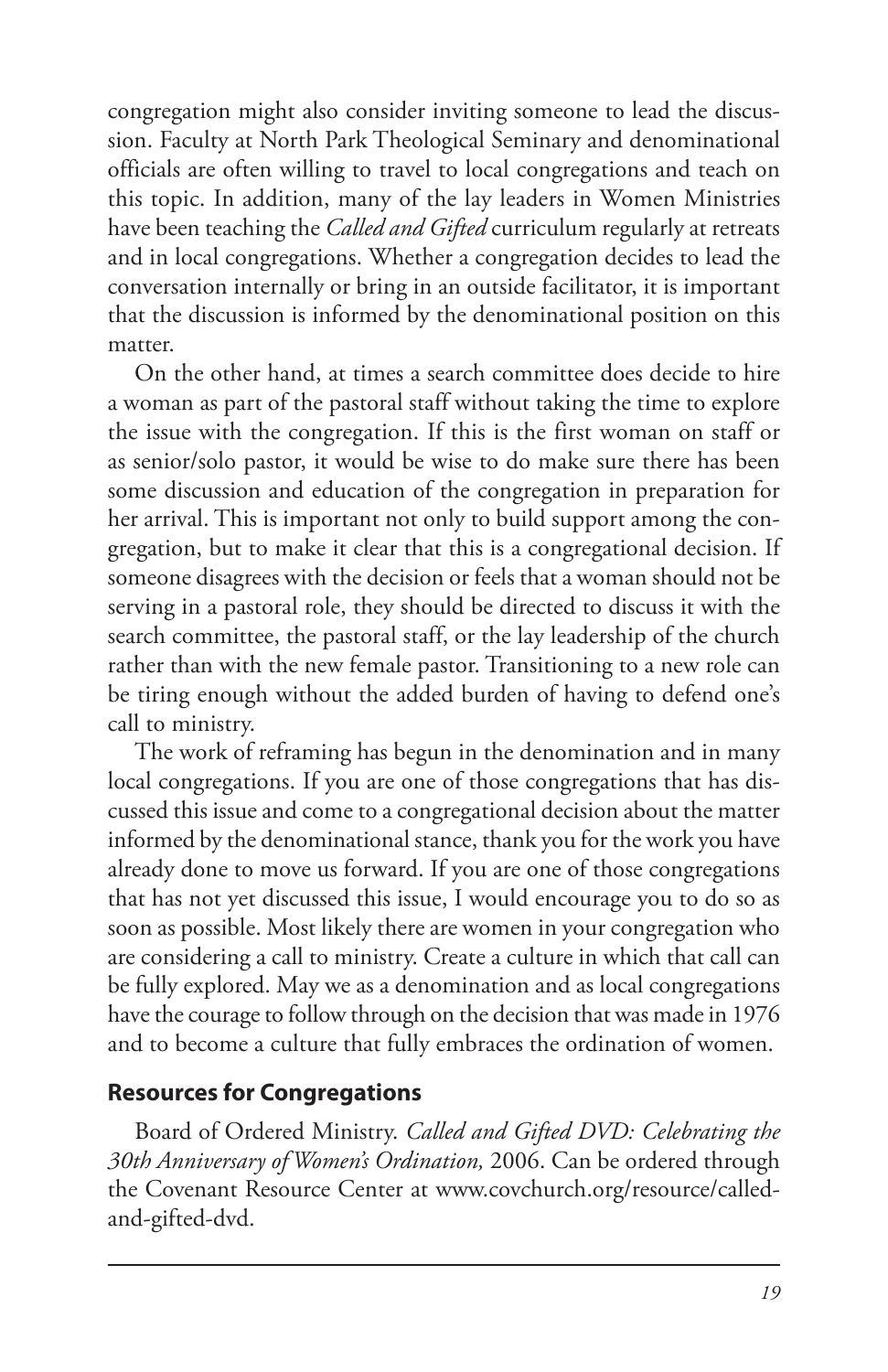Chaves, Mark. *Ordaining Women.* Cambridge: Harvard University Press, 1997.

Groothuis, Rebecca Merrill. *Women Caught in the Conflict: The Cultural War between Traditionalism and Feminism.* Eugene: Wipf and Stock Publishers, 1997.

Johnston, Robert, Jean Lambert, David Scholer, and Klyne Snodgrass. "A Biblical and Theological Basis for Women in Ministry," prepared for the Board of the Ministry of the Evangelical Covenant Church and edited by Klyne Snodgrass, approved by the Board of the Ministry February 1987. Found at www.covchurch.org/resource/a-biblical-theological-basisfor-women-in-ministry-occasional-paper-1.

Manns, Sharon Cairns. *Called and Gifted.* Chicago: Covenant Publications, 2005. Found at www.covchurch.org/resource/called-and-giftedbooklet.

Phelan, John E. *All God's People.* Chicago: Covenant Publications, 2005. Found at www.covchurch.org/resource/all-gods-people-an-exploration-of-the-call-of-women-to-pastoral-ministry.

Pierce, Ronald W. and Rebecca Merrill Groothius, eds. *Discovering Biblical Equality: Complementarity without Hierarchy.* Downers Grove: InterVarsity Press, 2005.

#### **Endnotes**

1. *Covenant Yearbook 1976* (Chicago: The Evangelical Covenant Church of America, 1976), 178.

2. Statistics taken from the *Covenant Yearbook,* 2007-2008 (Chicago: The Evangelical Covenant Church, 2008).

3. See in particular the "Minutes of the Ninety-Sixth Annual Meeting of the Evangelical Covenant Church of America" in *Covenant Yearbook 1981* (Chicago: The Evangelical Covenant Church of America, 1981), 240.

4. In a paper produced for the consultation and presented on October 26, 1970, entitled, "The Problem Areas Before Us," 2. The series of papers produced by the consultation are available in electronic form through the Covenant Archives.

5. "Covenant Board of Ministerial Standing: Rules and Regulations," in the *Covenant Yearbook 1970* (Chicago: The Evangelical Covenant Church of America, 1970), 364- 73.

6. "Covenant Workers in Christian Education: Rules and Regulations," in the *Covenant Yearbook 1970*, 382-84.

7. There was actually some debate over the matter on several fronts. Among the papers is one from Donald Frisk entitled "The Theology of Ordination" which states that ordination should not be broadened because to "extend ordination to such ministries is to do violence to the truth of the general priesthood of believers. It is to blur the conviction that baptism is every Christian's ordination to his servant role in the world," 7. J. Robert Hjelm's paper, "The Biblical Basis for Ordination," argues the opposite point stating that "ordination by laying-on of hands was not restricted to a select kind of office or to a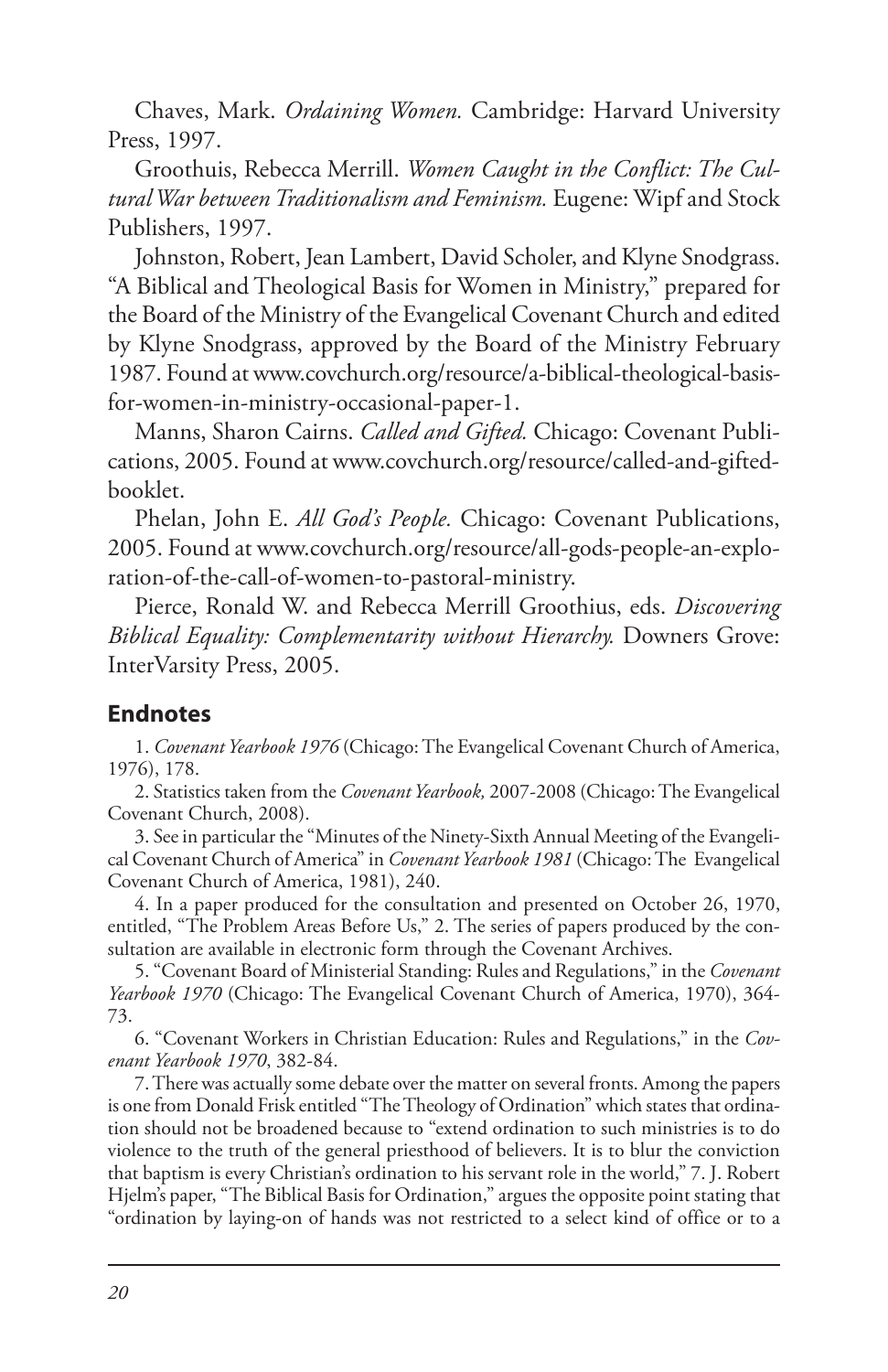select few persons, according to New Testament evidence. If this conclusion is accepted, then the question posed for the Covenant Church is 'Why do we limit ordination to one specific ministry?'" 11. The Covenant Ministerium voted against a recommendation for a second category of ordination and instead approved a motion to expand ordination to word and sacrament. There is no record in the ministerium minutes of their approval of the changes, but they are reflected in the minutes of the Annual Meeting. See "Minutes of the Eighty-Eighth Annual Meeting of the Evangelical Covenant Church of America," in the *Covenant Yearbook 1973* (Chicago: The Evangelical Covenant Church of America, 1973), 157. A second category of ordination, ordained to specialized ministry, was not approved until the 2002 Annual Meeting.

8. Earl VanDerVeer, "Covenant Ministry Today," *The Covenant Companion* 60:8 (April 15, 1971): 5.

9. The 1972 version of the rules and regulations uses male pronouns when referring to candidates for ordination though never names them specifically as men. For example, "The candidate who seeks ordination shall normally have taken his training in and been graduated from the North Park Theological Seminary." ("Covenant Board of the Ministry Rules and Regulations" in *Covenant Yearbook 1972*, Chicago: The Evangelical Covenant Church of America, 1972, 385). The 1973 version removes all gendered pronouns from the document. For example, "The candidate shall have completed the educational requirements as outlined…" ("Rules of the Board of the Ministry" in *Covenant Yearbook 1973*, 334.)

10. The article's author, Evan M. Goranson, states that changes were made to the rules partly due to the number of addenda since the last revision was completed in 1956 and partly due to the creation of a new position, executive secretary of the ministry. No mention is made of the change to gender neutral language. Rather, Goranson states one of the reasons for the broadening of the definition of ordination is the concern the board has for "the training of men who will be ministers in the Covenant." Evan M. Goranson, "Covenant Ministers: New Rules and Regulations," *The Covenant Companion* 61:9 (May 1, 1972): 12.

11. Earl C. Dahlstrom, "Covenant Ministry: Recruiting for the '80s," *The Covenant Companion* 62:15 (August 1, 1973): 11.

12. See Frances J. Mason, "Is Women's Role Changing?" *The Covenant Companion* 62:17 (September 1, 1973): 3-5 and Erma Chinander, "Feminism in the Church," *The Covenant Companion* 62:19 (October 1, 1973): 10-11.

13. "Our Readers Write," *The Covenant Companion* 63:2 (January 15, 1974): 2. While a majority of those signing were students, the list also included then professor of ministry Sigurd Westberg and the seminary librarian Donald Dayton.

14. Prior to this time there were women students at North Park Theological Seminary, but they received diplomas that did not meet the educational requirements for ordination. Little research has been done on the relationship of the seminary to women's ordination. Further work in this area would be important to gain a fuller understanding of the denominational response to this issue.

15. Keith Fullerton, "Women in the Ministry: A Call for Study, Discussion, and Prayer about an Issue Which will be Brought before the 1976 Annual Meeting," *The Covenant Companion* 64:21 (December 1, 1975): 8-9.

16. Reported by Ted Ericson in "Proclaiming Life and Liberty: A Report of the 91st Annual Meeting," *The Covenant Companion* 65:14 (August 1, 1976): 12.

17. Ibid.

18. Everett Wilson, "Ordination for Women: Why Not?" *The Covenant Companion* 65:11 (June 1, 1976): 8.

19. Douglas Ostien, "Women's Ordination: Another View," *The Covenant Companion*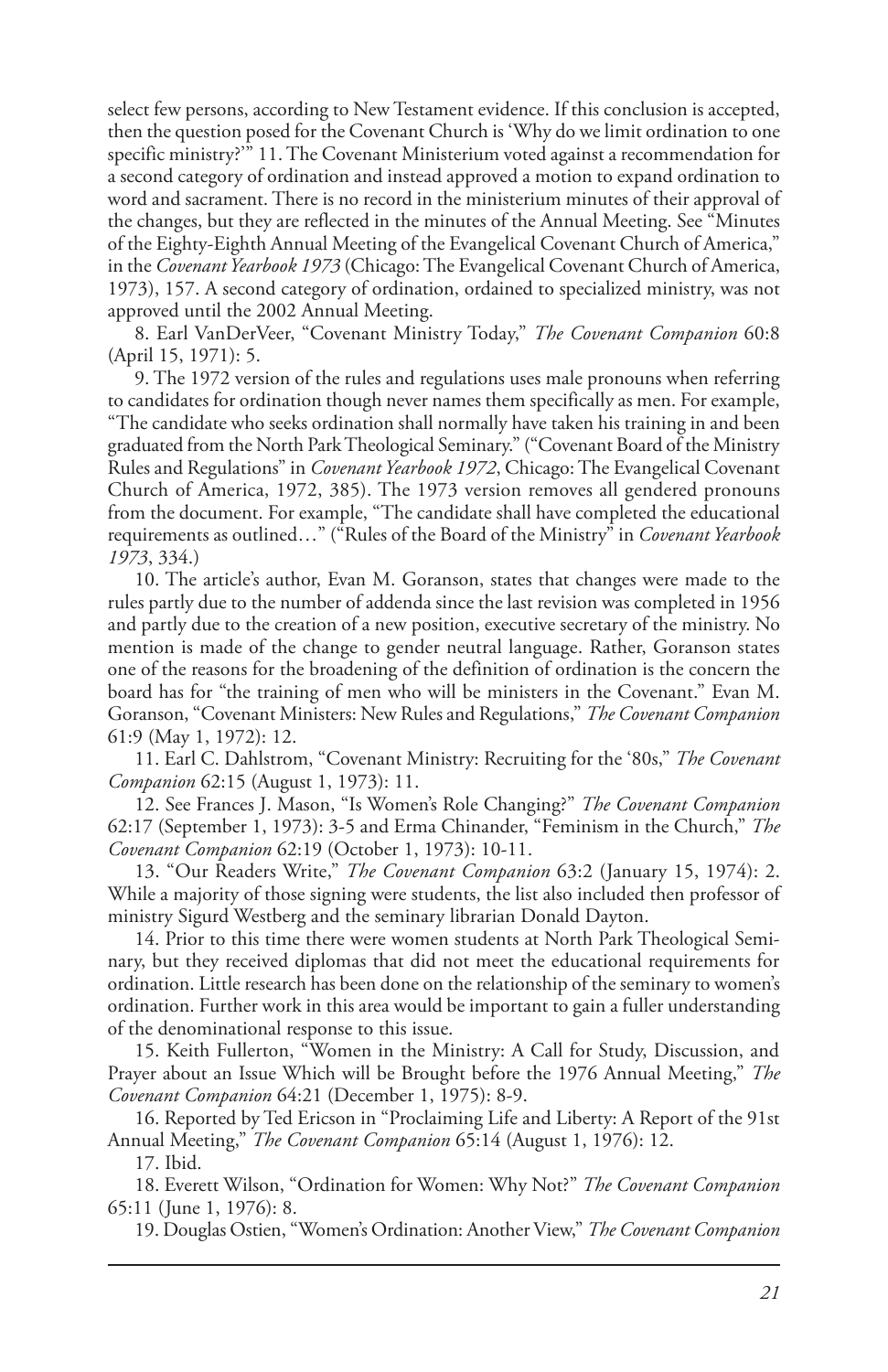65:9 (May 1, 1976): 3.

20. Between March and November of 1976 there were at least seventeen letters to the editor responding to the articles by Wilson and Ostien. Over three-fourths were in support of the ordination of women.

21. Ted Ericson, "Proclaiming Life and Liberty: A Report of the Meeting," 12.

22. From an unpublished document entitled "Statement on the Ordination of Women," distributed at the Annual Meeting of the ECC in June 1976. Covenant Archives, Chicago.

23. Ibid.

24. "Minutes of the Ninety-First Annual Meeting of the Evangelical Covenant Church of America" in *Covenant Yearbook 1976*, 178.

25. The minutes of the 1976 Annual Meeting simply state that the Annual Meeting voted to "go on record as favoring the ordination of women" (*Covenant Yearbook 1976,* 178). The Board of Ministry Annual Report provides more information stating: "The ordination of women was approved with the clarification that the meeting was not necessarily accepting all the rationale of the supporting statement" (*Covenant Yearbook 1977,* Chicago: The Evangelical Covenant Church of America, 1977, 95). No further information is given.

26. The 1977 Annual Meeting minutes reflected that research was being done to review the issue of ordination and that a full report would be given in 1978 (*Covenant Yearbook 1978,* Chicago: The Evangelical Covenant Church of America, 1978, 180). The 1978 minutes reflect a significant report on ordination in the ECC, but the issue of women's ordination is not addressed (ibid., 164).

27. See Glenn P. Anderson, ed., *Covenant Roots: Sources and Affirmations* (Chicago: Covenant Press, 1980).

28. For a short overview of this history, see the article by Janette Hassey entitled "Evangelical Women in Ministry a Century Ago: The 19th and Early 20th Centuries," in *Discovering Biblical Equality: Complementarity without Hierarchy,* ed. Ronald W. Pierce and Rebecca Merrill Groothius (Downers Grove: InterVarsity Press, 2005), 39-57, and Rebecca Merrill Goothuis's *Women Caught in the Conflict: The Cultural War between Traditionalism and Feminism* (Eugene: Wipf and Stock Publishers, 1997). Also, see the lecture by Mimi Haddad at the closing breakfast of the Midwinter Conference, January 31, 2008. The lecture can be ordered at www.myconferenceresource.com/ordering.html.

29. Carolyn De Swarte Gifford, "Willard, Frances Elizabeth Caroline," in *Women Building Chicago 1790-1990: A Biographical Dictionary,* ed. Rima Lunin Schultz and Adele Hast (Bloomington: Indiana University Press, 2001), 970-71.

30. Karl A. Olsson, *By One Spirit* (Chicago: Covenant Publications, 1962), 258- 60.

31. Janette Hassey lists several examples of women graduates from Moody who went on to become pastors in "Evangelical Women in Ministry a Century Ago," 39-42. Frances Willard was not the only prominent woman evangelist during the 1870s. In 1870 Catherine Booth co-founded the Salvation Army and Amanda Berry Smith, a former slave, began evangelistic crusades that extended to England, India, and West Africa. A decade or two earlier Phoebe Palmer served as a principal figure in the Third Great Awakening. *Women Caught in the Conflict,* 52-54.

32. Reprinted in *The Covenant Quarterly* 34:4 (Nov. 1976): 21-40. The quote is found on page 25.

33. "Prophesying Daughters," 33.

34. Ibid., 38-39.

35. The Evangelical Free Church was one of several denominations that, at their inception, supported the ordination of women but later rescinded that decision. Perhaps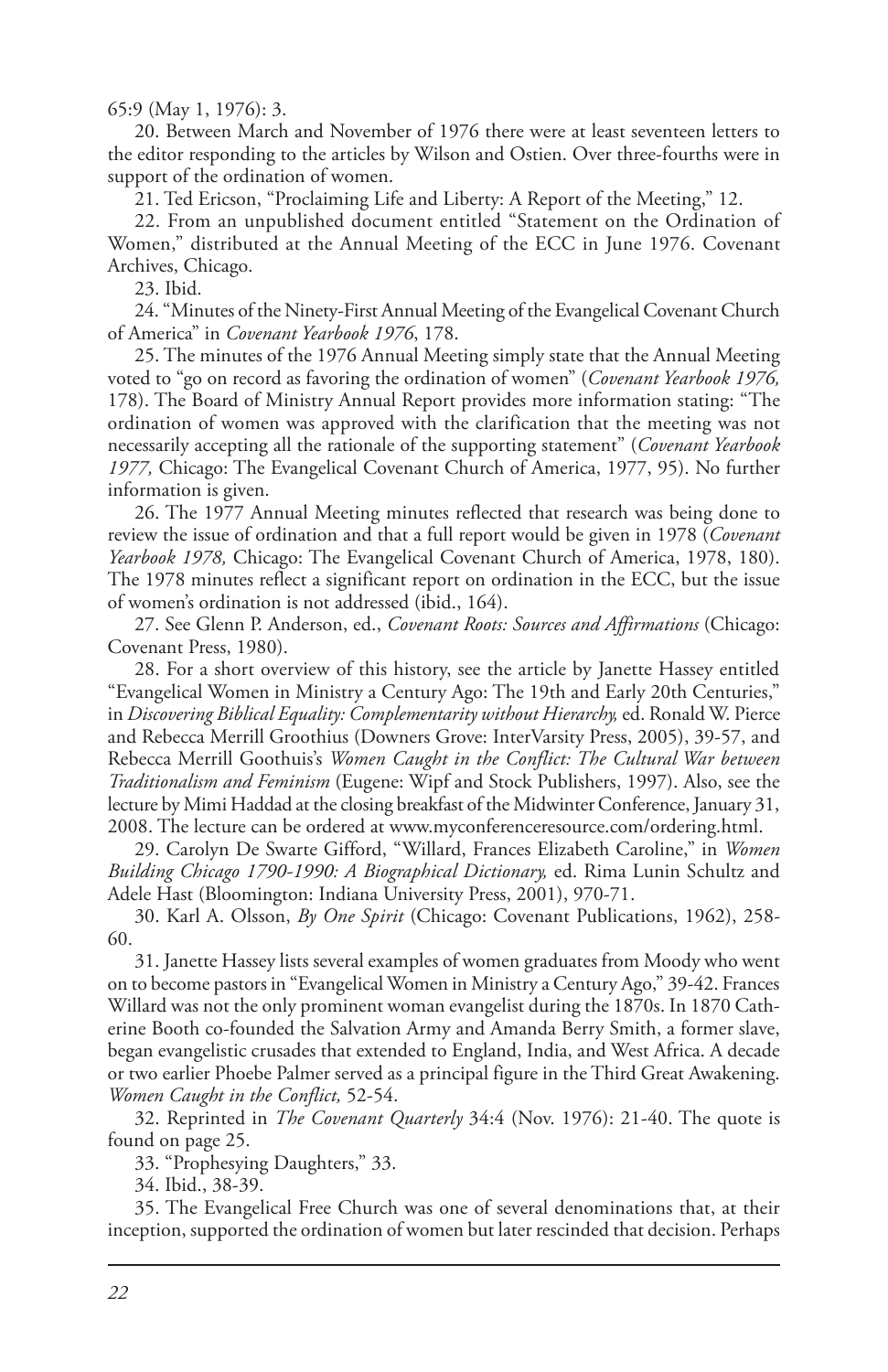the most well-known reversal of such a decision was the Southern Baptist Convention that reversed its position on women's ordination in 1984. There are several excellent resources that give an account of this vote including Steve Lipscomb's video *Battle for the Minds* and Nancy Tatom Ammerman, *Baptist Battles* (New Brunswick: Rutgers University Press, 1990).

36. Olsson, *By One Spirit,* 637.

37. Mark Chaves, *Ordaining Women* (Cambridge: Harvard University Press, 1997), 19.

38. Susan Thistlethwaite, *Sex, Race, and God: Christian Feminism in Black and White* (Eugene: Wipf and Stock Publishers, 2004), 36-38.

39. Sigurd F. Westberg, "Ordination in the Covenant: A Historical Overview." Written at the request of the Board of the Ministry, May 4, 1977, 11.

40. In 1946 Peter Person used this argument in support of women's ordination in "The Place of Women in the Christian Ministry," *The Covenant Quarterly* 6 (Fourth Quarter, 1946): 208-13.

41.Olsson, *By One Spirit*, 637.

42.One of Women Ministries key ministries is Advocacy for Victims of Abuse (AVA). See their website at www.covchurch.org/women/ava for more information. They also initiated a denomination-wide ministry called "The Human Trafficking Project" which is perhaps best known by the title of their video "Break the Chains." For more information on this ministry see www.covchurch.org/humantrafficking.

43.Chaves, *Ordaining Women,* 18.

44.Ibid., 132-33.

45.Ibid., 183-84.

46.Ibid., 20.

47.Ibid., 36. See also Rebecca Merrill Groothuis, *Women Caught in the Conflict,* especially chapter 8 ("The Feminist Bogeywoman") and chapter 11 ("'Culture Wars' and the Traditionalist Fear of Feminism").

48. Chaves, *Ordaining Women,* 83.

49. As Mary Nella Bruce points out, the influence of the women's movement is also evident in the news stories present in *The Covenant Companion* in 1975. In February alone the news items included the ordination of three Episcopal women, a story about women students at Luther Seminary in St. Paul, Minnesota, the formation of the Evangelical Women's Caucus, and the United Nation's International Women's Conference. See Mary Nella Bruce, "The Recent History of the Ordination of Women in the Covenant," an unpublished paper for *Free Church Heritage,* December 5, 1984. Found in Covenant Archives and Historical Library, Box 10, Folder 13, pg. 5.

50. This concept of "reframing" the issue of women's ordination in the ECC was first discussed in Lenore Knight Johnson's master's thesis, "Organic Transformation or Legislated Change? Women's Ordination in the Evangelical Covenant Church," written for Loyola University Chicago, May 2005, 19-21.

51. For further critique on this decision, see Knight Johnson, "Organic Transformation or Legislated Change?" 9.

52. "Minutes of the Ninety-Sixth Annual Meeting of the Evangelical Covenant Church of America," in *Covenant Yearbook 1981*, 240.

53. In 1980 Janet Lundblad became the first woman to serve as solo pastor in an ECC church when she was called to the Evangelical Covenant Church of Donaldson, Indiana. For details of more firsts for women in the ECC see the Association for Covenant Clergy Woman website at www.covchurch.org/accw/history. See also Mary Nella Bruce, "The Recent History." Her questionnaire to the first sixteen women seminary graduates from North Park reflects both positive and negative placement experiences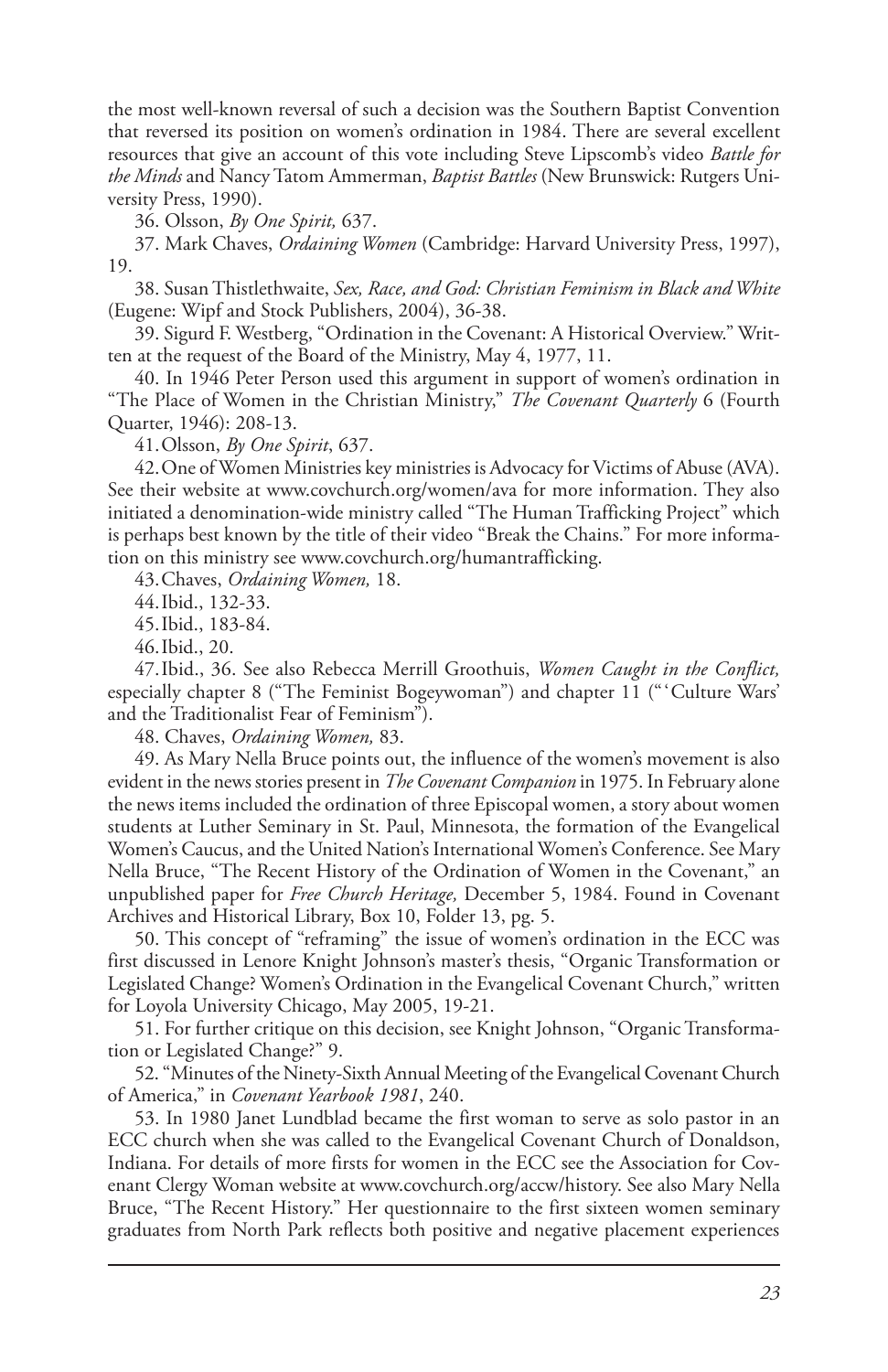for women candidates, 19.

54. See Mary Miller, "A Decade Later: North Park Theological Seminary Female M.Div. Graduates (1977-1987)," *The Covenant Quarterly* 46:4 (1988): 6-26, for stories of those who left the denomination due to difficulties with placement. See also Isolde Anderson's follow up ten years later, "Two Decades Later: North Park Theological Seminary Female M.Div. Graduates (1977-1997)" *The Covenant Quarterly* 56:3 (1998): 19-36, and "Three Decades Later: Credentialed Clergywomen in the Covenant (1997-2007)" by Amanda Olson and Mae Cannon in this issue; Lenore Knight Johnson's "Organic Transformation or Legislated Change?"

55. My reflections on the placement of women pastors in the denomination are guided by my own experiences as a Covenant clergywoman as well as stories I have heard from other women—friends in the ministerium as well as women students I came in contact with when I served as dean of students at North Park Theological Seminary from 2000 to 2007. For more research in this area see Knight Johnson, "Organic Transformation or Legislated Change?"

56. Perhaps the clearest reframing of the issue came in *Called and Gifted,* a DVD produced by the Department of the Ordered Ministry for the thirtieth anniversary of the ordination of women in the ECC and shown at the 2006 Annual Meeting. In that DVD, many of the early clergy women shared their struggles as pioneers in the denomination, current clergywomen shared their joys in ministry, and denominational officials stated clearly that the ECC was in support of the ordination of women. The DVD was updated in 2009 to include more footage from Gary Walter, the new president of the denomination, and can be found in the Covenant Resource Center.

57. Lenore Knight Johnson's paper illustrates how many clergywomen worry about being seen as divisive by taking a strong position on women's ordination, 17-18. In 2003 I wrote an article for the Association for Covenant Clergy Women (ACCW) newsletter highlighting my own struggles with issue. ACCW had, and still has among some women pastors and seminary students, a reputation for being bitter and angry. They were troublemakers because they continued to raise issues that were divisive in our denomination. I had failed to recognize the pain many of them had gone through as pioneers in our denomination, and it was not until I faced my own significant barriers as a clergywoman that I was able to empathize with their pain and anger.

58. The defensive nature of the argument remains in the denomination to this day. The most recent denominational publications on this issue, Sharon Cairns Mann, *Called and Gifted* (Chicago: Covenant Publications, 2005) and John E. Phelan Jr., *All God's People* (Chicago: Covenant Publications, 2005), focus on the biblical arguments for women's ordination. Called and Gifted is available online at www.covchurch.org/resource/ called-and-gifted-booklet.

59. The motion presented by First Covenant Church in Billings, Montana, to rescind the denomination's support of women's ordination stated as one of the reasons: "Whereas, the freedom that we have in the Covenant should not mean that we can believe whatever we want to, but we are to search out what the Word of God says and then accept and obey the Word." ("Minutes of the Ninety-Sixth Annual Meeting of the Evangelical Covenant Church of America," 240). Lenore Knight Johnson draws heavily on this concept in "Organic Transformation or Legislative Change?" She provides the following quote from Sharon Cairns Mann: "The church stands by its position on freedom. The policy on freedom applies to doctrinal issues that might tend to divide, but are easily resolved when we share a respect for each other's positions. We recognize that our members come from many backgrounds and we recognize that as people seriously and honestly explore the biblical position on women in ministry, they may come to a different conclusion than presented in this document" (*Called and Gifted,* 12).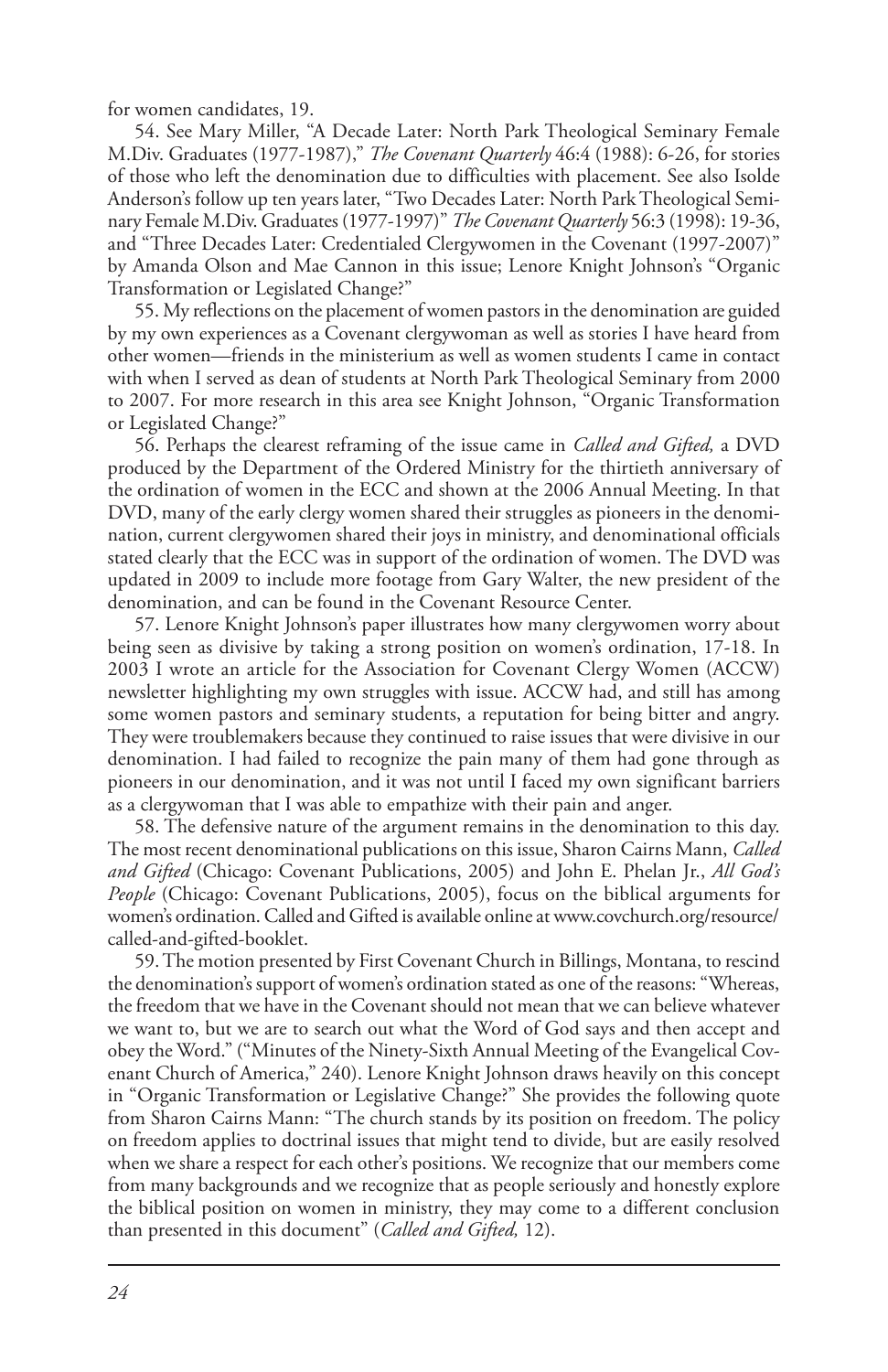60. "Covenant Affirmations," The Evangelical Covenant Church. Available at www. covchurch.org/resource/covenant-affirmations-booklet, 18.

61. From the minutes of the organizational meeting of the Swedish Evangelical Mission Covenant of American held in Chicago, February 18-25, 1885. Anderson, *Covenant Roots*, 11.

62. Again, see the examples in Lenore Knight Johnson, 17-19.

63. Fullerton, "Women in the Ministry?" 9.

64. The DVD shows several key denominational leaders speaking forcefully in favor of women's ordination, including Glenn Palmberg, then president of the denomination, David Kersten, executive minister of the ordered ministry, and Gary Walter, then executive minister of church growth and evangelism. The DVD was updated in 2009 to include more from Gary Walter since his election to the presidency.

65. Johnson, "Organic Transformation or Legislated Change?" 21.

66. Female friends and students have regularly shared stories of individuals who have approached them after sermons asking for their biblical defense of women in ministry. I myself have experienced such challenges several times after preaching in local congregations. I have been most distressed by those women who have shared about such challenges occurring while they are on internship or in their first years of ministry.

67. For several years I worked at a church that did not support the ordination of women or the possibility of their preaching and administering the sacraments in the church. There were several instances when, after leading prayers or announcements, I was approached by someone in the congregation asking me to prove biblically that women were allowed to serve in such capacity in the church. I am not alone in this experience. I have heard similar incidents reported by many clergywomen in the ECC.

68. I became a Christian in an ECC church in the mid 1980s. I didn't find out the church's position on women in ministry until twenty years later. The church was inviting many of the former members who were now ordained clergy in the ECC back to preach, and my name was suggested as a possibility. My mother, a current member, had submitted my name not realizing the church did not allow women to preach from the pulpit. The church decided to invite me to share a short "testimony" in one of the services. A male pastor gave the actual sermon.

69. Prepared for the Board of the Ministry of the Evangelical Covenant Church by a committee consisting of Robert Johnston, Jean Lambert, David Scholer, and Klyne Snodgrass and approved by the Board of the Ministry February 1987. Found at www. covchurch.org/resource/a-biblical-theological-basis-for-women-in-ministry-occasionalpaper-1.

70. Sharon Cairns Mann, *Called and Gifted,* found at www.covchurch.org/resource/ called-and-gifted-booklet.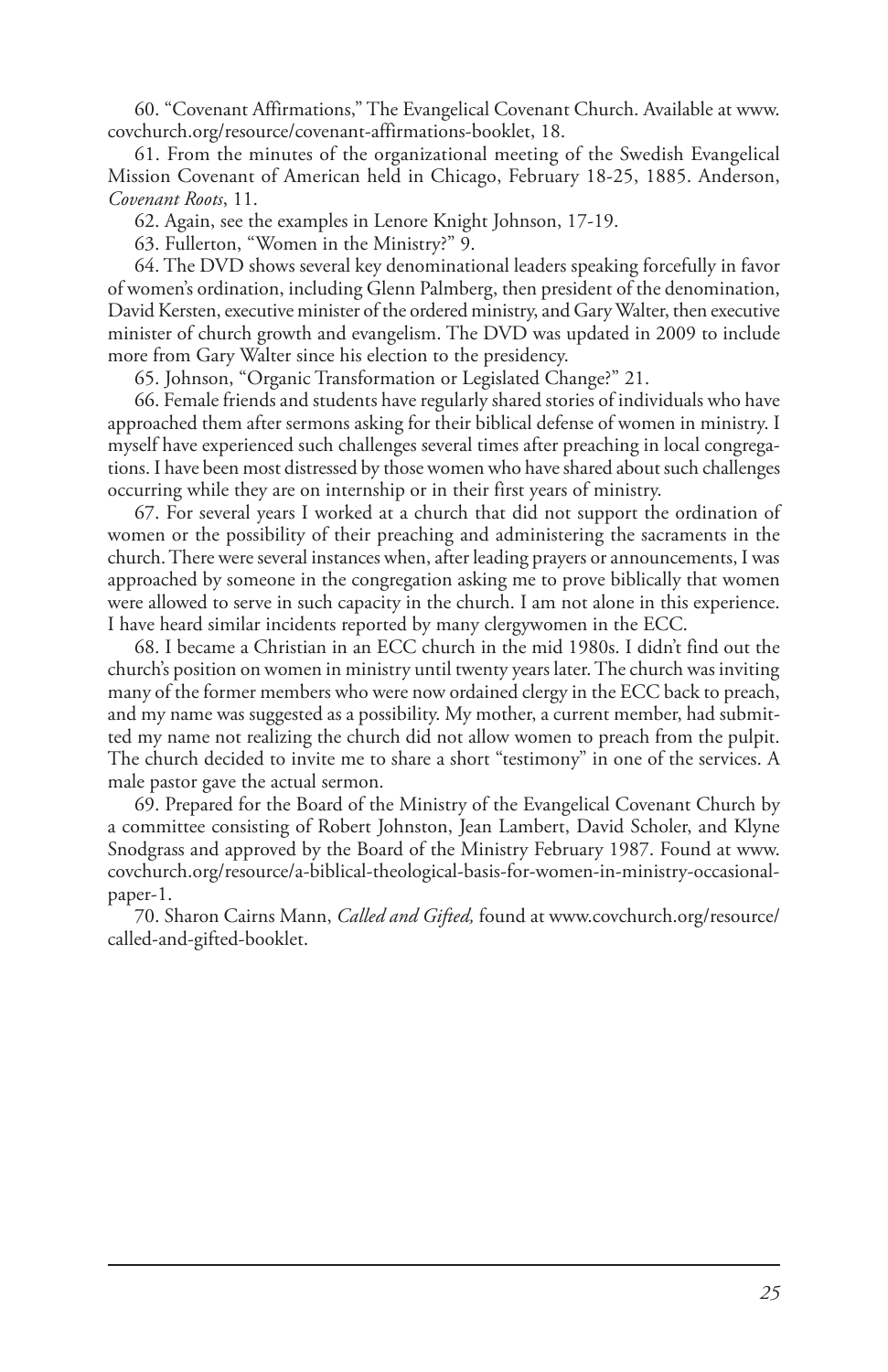# **A Case for the Unrestricted Ministry of Women**

*Klyne Snodgrass, Paul W. Brandel professor of New Testament studies, North Park Theological Seminary, Chicago, Illinois*

Why do some people place limitations on the ministry of women?<br>The women inferior, somehow less human than men? While in<br>the past, people from Aristotle to some in the early twentieth<br>century have believed this, hardly any Are women inferior, somehow less human than men? While in the past, people from Aristotle to some in the early twentieth century have believed this, hardly anyone argues this way today. Would women do the job inappropriately? Not unless, like some men, their hermeneutic, exegetical method, and/or moral compass were skewed. Women should arrive at the same kinds of theological conclusions, should convey the same gospel, should operate by the power of the same Holy Spirit, and should show the same concern for truth and love and the same resistance to sin and error.

Only three reasons exist to restrict the ministry of women: the tradition of patriarchy, the influence of two New Testament texts (1 Corinthians 14:33-38 and 1 Timothy 2:9-15), and an unjust and inflated view of church office. Any restriction placed on women does not derive from the Old Testament, which has no concept of ministry other than priest and prophet. Old Testament female prophets were known, and yet the Old Testament priesthood is *not* the basis for a Christian understanding of ministry.

#### **Setting Aside Misconceptions**

At least three misconceptions should be set aside at the beginning. The first views the concern for women in ministry as a result of feminism and an assault on traditional values. The issue of women in ministry has *not* emerged merely because of feminism, although feminism and other cultural factors have certainly heightened the discussion. Traditionalists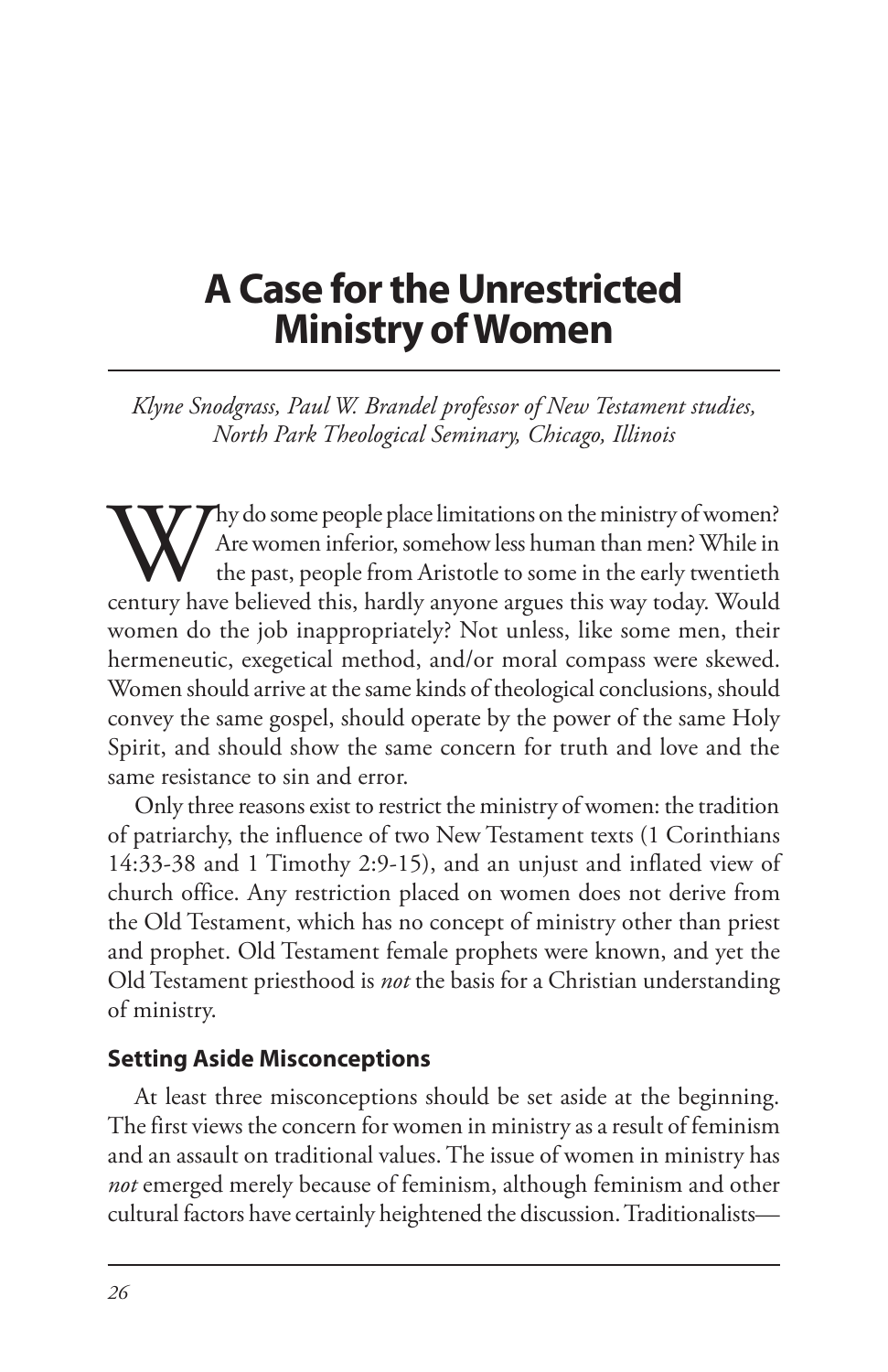or the new traditionalists—think they are resisting a cultural deviation from what is right, but that presumes the past had things right. Some traditional values do not have enough value. The traditional view is not necessarily Christian; it is present in virtually every culture and has led to patriarchy, views of the inferiority of women, abuse, and limitation of women's roles. If we think we are preserving some greater spiritual practice by limiting women, why is it that Christian practices in traditional churches and most other churches relating to sexuality, divorce, abuse, and other issues do not differ from practices in the broader secular society, at least in the United States and Europe? The New Testament challenges the cultural deviations of both past and present. Christianity needs to stand for and embody a rejection of the failures of society. It is clear that women have a role, a responsibility, and gifts to help the church communicate and live its message. Without the exercise of their gifts the church is diminished.

The second misconception is that a decision on this issue depends on whether one is theologically liberal or conservative generally or whether one believes fully in the authority of Scripture. Neither is true. Especially early in the *renewed* discussion that began in the 1970s, denominations that were more hierarchical structurally (such as the Anglicans) had difficulty accepting the full ministry of women, not because of Scripture but because of their hierarchy. Denominations that were more Spirit oriented (such as Pentecostals) had the least difficulty.<sup>1</sup> Regarding Scripture, people with equally high views of Scripture are on both sides of the debate. Indeed, many of us argue for the full ministry of women *because* Scripture pushes us to that conclusion.

A third misconception is that acceptance of women in ministry is a step towards acceptance of the legitimacy of homosexual practice. The fear of homosexuality is a motivating factor for some arguing against the unlimited ministry of women, $2$  but there is no necessary relation between the two issues and significant hermeneutical differences exist in the discussion of the pertinent biblical texts on these two subjects. The same biblical text that urges the ministry of women, in my opinion, rejects the legitimacy of homosexual practice.

In addition to setting aside misconceptions, we need to point out that there are not merely two positions on this question. There is a variety of positions just as there is a variety of types of feminism, some very unsympathetic to others. The range of positions include that women should not speak at all, not teach men and boys, not teach from behind a pulpit,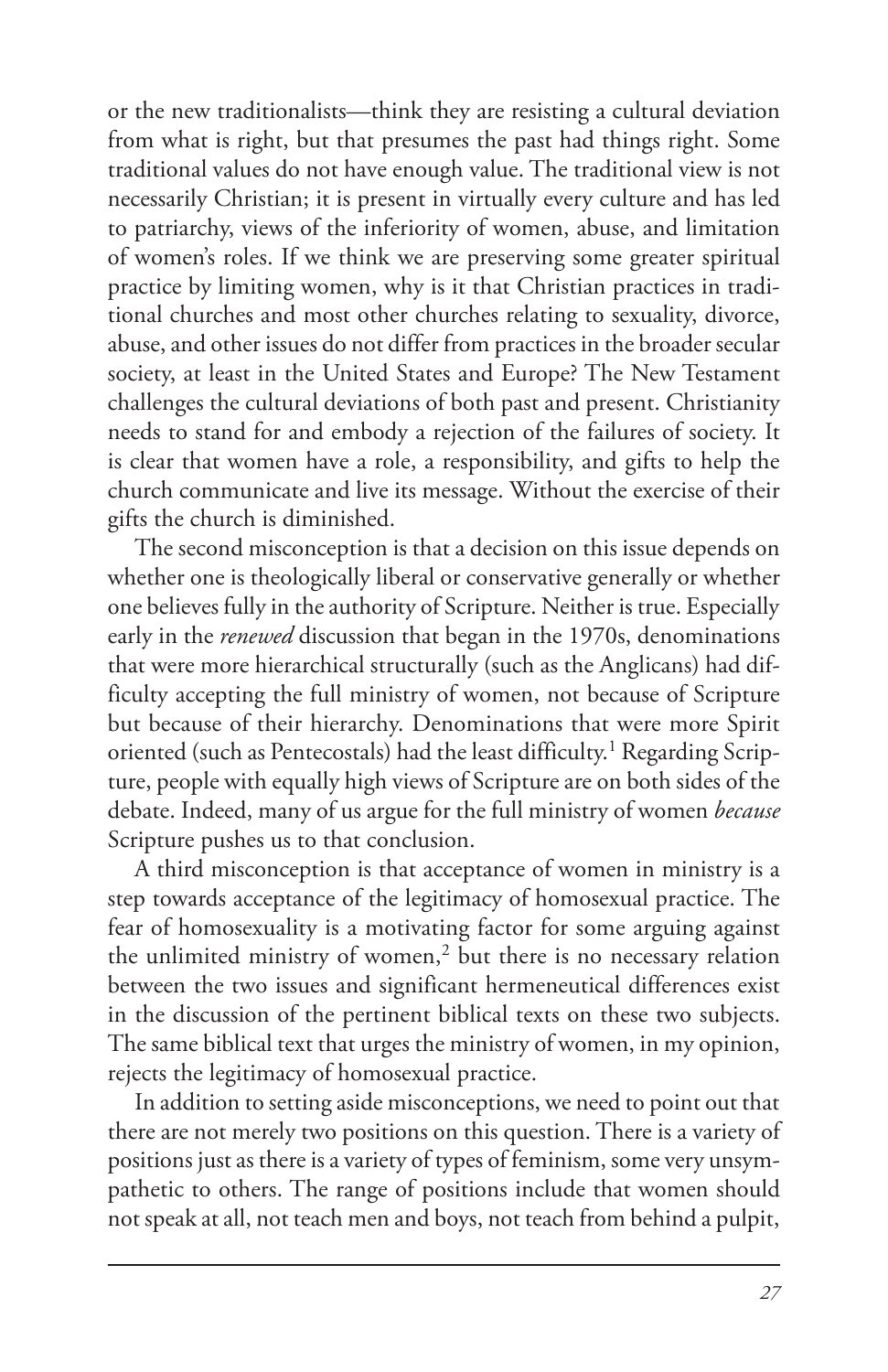not teach authoritatively, not teach except under emergency conditions (as on the mission field or when no qualified male is present), not teach except under the authority of a male senior pastor. Apart from the first two, none of these positions fits a literal reading of 1 Corinthians 14:33- 38 and 1 Timothy 2:9-15. Everyone is making hermeneutical moves to deal with these texts, even if they do not admit it. Some people would allow women to teach in a seminary but not in a church; some would allow neither. Some view women as equal; today fewer view women as inferior, less capable intellectually and spiritually. Obviously some of these positions are not the "traditional" position. The traditionalists have changed the paradigm, but for nearly everyone the discussion has changed. Apart from the Roman Catholic and Orthodox churches, few churches look like they did even forty years ago, to say nothing of much of the church's history. To avoid being viewed negatively, some in English-speaking churches define themselves as "complementarians" to avoid the term "hierachialists," but the word "complementarian" is neither clear nor communicative.3

There are four fundamental questions that must be answered. Our concerns are primarily with the biblical passages about women in ministry, and space limitations will not permit full treatment of all four, especially the second.

1) How do we deal hermeneutically and exegetically with the

biblical passages relevant to women in ministry?

2) What does it mean to be human and specifically to be male and female?

3) What is ministry and who may do it?

4) What is authority and who may have it?

Another way to approach the subject is to realize that there are both negative and positive reasons that argue, I believe, for the unrestricted ministry of women. With regard to negative reasons:

1) I do not believe that women are less capable intellectually, spiritually, or administratively or that they are more prone to sin, error, or heresy. The same range of gifts, abilities, and failures evident in men are evident in women.<sup>4</sup>

2) I do not believe the New Testament has *offices* from which to exclude women. This may well be the determining issue. 3) I do not accept that the New Testament views prophets and prophecy as inferior to teachers and teaching.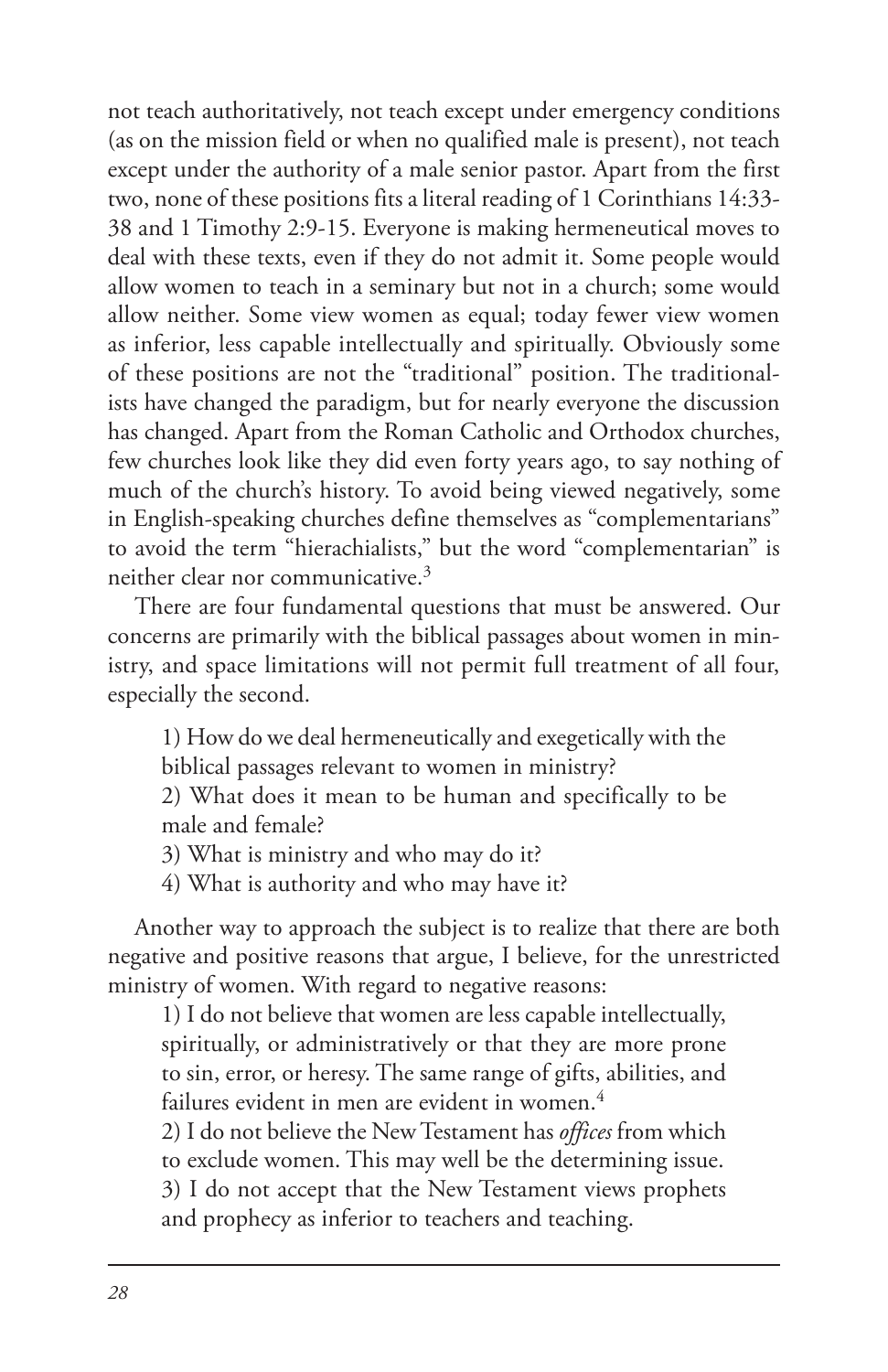4) I do not accept the view of authority presupposed by those who oppose the ministry of women.

5) I do not accept a proof-texting approach hermeneutically.

6) I do not accept that 1 Corinthians 14:33-38 and 1 Timothy 2:9-15 are universal and timeless prohibitions.

7) I do not accept that any of the New Testament texts discusses gender roles. We lay gender roles on texts like 1 Timothy 2:13. First Timothy 2:15 may come closest to treating a role, but that verse is difficult for any position and needs careful attention.

8) I do not accept that an emphasis on the responsibility of the husband in relation to the wife found in 1 Corinthians 11:3 and Ephesians  $5:22^5$  is justifiably transferred to church leadership. (By the way, what Paul really understands for husbands and wives is *mutual* submission, which is evident in Ephesians 5:21-22 and presented in a surprising way in 1 Corinthians 7:4 using the verb ἐξουσιάζειν [*exousiazein*], "to have authority over.")

With regard to positive reasons, the following should be said:

1) The biblical text reports on the ministries of women and uses the same language for them it does for men doing ministry.

2) The risen Lord specifically gives women the task of communicating the message of the resurrection.

3) After the resurrection and Pentecost circumstances are different. An eschatological theology changes the way women are perceived and, indeed, the way all relations are perceived.

4) The gifts of the Spirit are distributed to both male and female without any hint of distinction.

5) The real issue is power. The gospel requires a new understanding and implementation of power, a new theology of power. This is directly related to the teaching on servant leadership—which in my experience very few actually believe.

All of these statements require explanation, and most will be treated in some fashion below.

A caution is in order before looking at biblical texts. Sometimes translations make assumptions and decisions that can mislead, and often they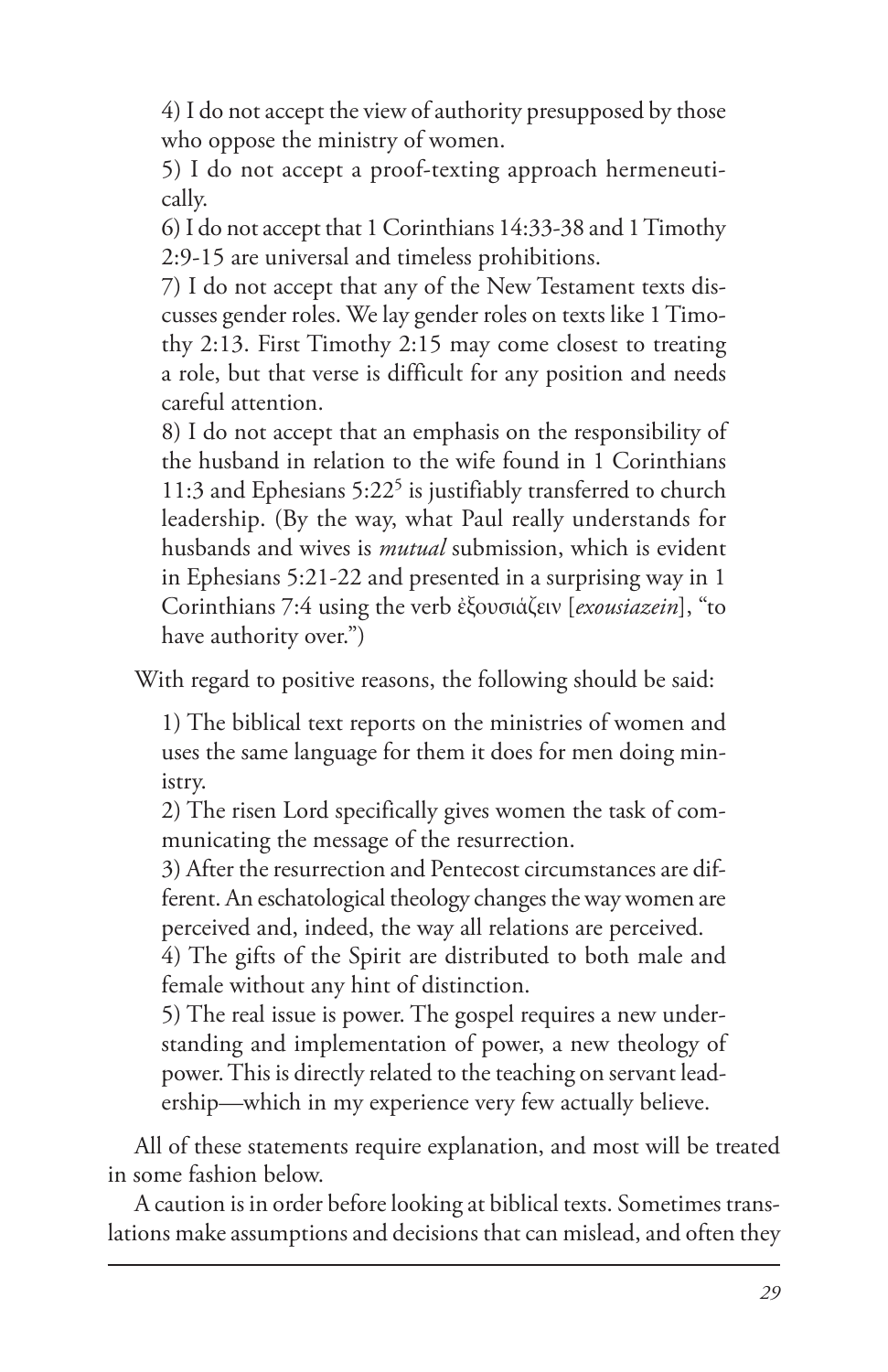insert words (such as "man" or "men" in English) when no corresponding Greek word is used or when the masculine is used in a generic sense for both sexes.<sup>6</sup> Reference to the original languages is essential.

#### **The Biblical Witness**

We need to take seriously that women are the source of specific biblical texts. Miriam's prophecy, Deborah's song, Hannah's song, the words of the wise woman of Tekoa, and Mary's Magnificat are all beloved and *authoritative* passages, to say nothing about the words of other women like Anna who are mentioned in passing. Dare we suggest the voice of women may be heard in Scripture but not in the church?

We also need to take seriously that women were bearers of the gospel tradition. Surely no one would say there is some defect in women that makes them less trustworthy as bearers of the tradition, especially if Richard Bauckham is anywhere close to correct in saying people are named in the Gospels because they were the guarantors of the tradition.7 Junia (Romans 16:7), who Bauckham argues is Joanna in Luke 8:3 and 24:10, is a Jew who became a Christian before Paul, and like Paul was also in prison for being a Christian.8 Regardless of whether the identification with Joanna is correct, Junia is called an *apostle.* She is given this title probably because she had seen the risen Lord and was a foundational witness to the validity of the gospel. The earlier attempts to take Junia as a man named Junias, as some translations have it, have been shown to be unquestionably wrong. This supposedly shortened form of the masculine name Junianus does not occur anywhere, while the female name Junia occurs with some frequency. Further, no one thought Junia was a man before Aegidius of Rome in the thirteenth century.<sup>9</sup> Nearly all grant today that Junia was a woman, but a few have attempted to say she was only esteemed *by* the apostles, not esteemed *among* them as one of them.<sup>10</sup> This attempt to avoid the text founders as well.<sup>11</sup> There is no reason Paul would say the apostles thought these people were honorable, nor is there any parallel in Paul's letters to such a comment. Here is an early Jewish Christian woman known and respected as an *apostle,* a foundational witness to the truth of the gospel.

The women at the tomb were obvious bearers of the gospel message and were explicitly told by the risen Lord or an angel (or both—the accounts vary) to go tell his brothers that he is risen (Matthew 28:7-10 and parallels). Does this not count as authoritative teaching? As some put it, these women were apostles to the apostles. Note also the confession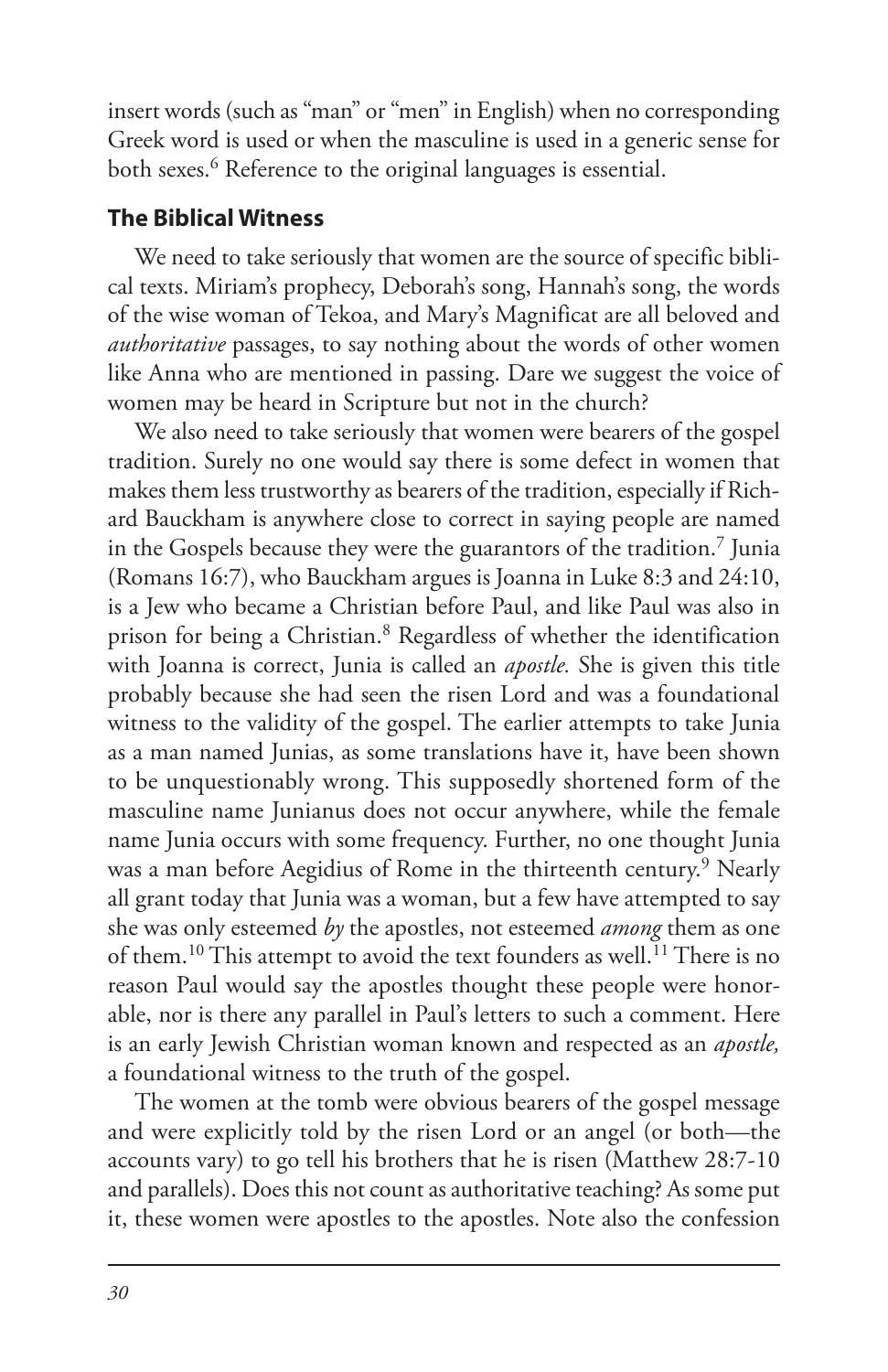of Martha in John 11:27, which is as strong a confession of Jesus as any in the New Testament. The Samaritan woman has no such foundational role, but she too provides an essential witness to Jesus's identity (John 4:29, 39).

Even though some women in the Old Testament were recognized as leaders (most notably Deborah, a judge and prophet, and Miriam and Huldah, also prophets),<sup>12</sup> something new happens with Jesus and the eschatological inbreaking of the kingdom. While these Old Testament women leaders are important, this paper will focus mostly on New Testament texts that are the center of the debate.

Women were central to the Jesus movement and the growth of the church. Women were followers of Jesus, recipients of his teaching and care, the last at the cross and the first at the tomb, witnesses of the resurrection, present at prayer and at Pentecost in Acts 1-2, and persecuted and active throughout the story related in the book of Acts. A surprising number of women are named in the New Testament, including eight of twenty-five people mentioned by name in Romans 16.

Pentecost as Turning Point. Jesus's attitude toward and association with women is different from the tone set in the Old Testament, but the clear marker of change is Pentecost. Peter's sermon in Acts 2 quotes Joel 2:28-32 (adding the words "in the last days says God" in 2:17 and the second mention of "they will prophesy" in 2:18) and emphasizes that the Spirit is poured out on both *sons and daughters,* with the result that both prophesy, and even on *male and female slaves* so that they too prophesy. Things cannot be the same after the coming of the Spirit. The church lives in an eschatological framework and orders its life differently, and explicitly so with regard to women.

Not only are we told that Philip's four daughters were prophets (Acts 21:9), in 1 Corinthians 11:5 women clearly were praying and prophesying in the church. In several respects 1 Corinthians 11:1-16 is a very difficult text,<sup>13</sup> but even so, why this text affirming women's activity in worship was so long ignored is a mystery. Here there is no concern to keep women silent. The only concern is that women pray and prophesy with proper decorum maintaining their identity as women. The distinction of the sexes is important, even if men and women are valued equally.

The quotation from Joel was important for the early church, not least in its use to describe faith in Christ (Romans 10:13; 1 Corinthians 1:2), but this quotation stands behind a key text regarding the role of women. Galatians 3:28, which is part of an early baptismal liturgy, underscores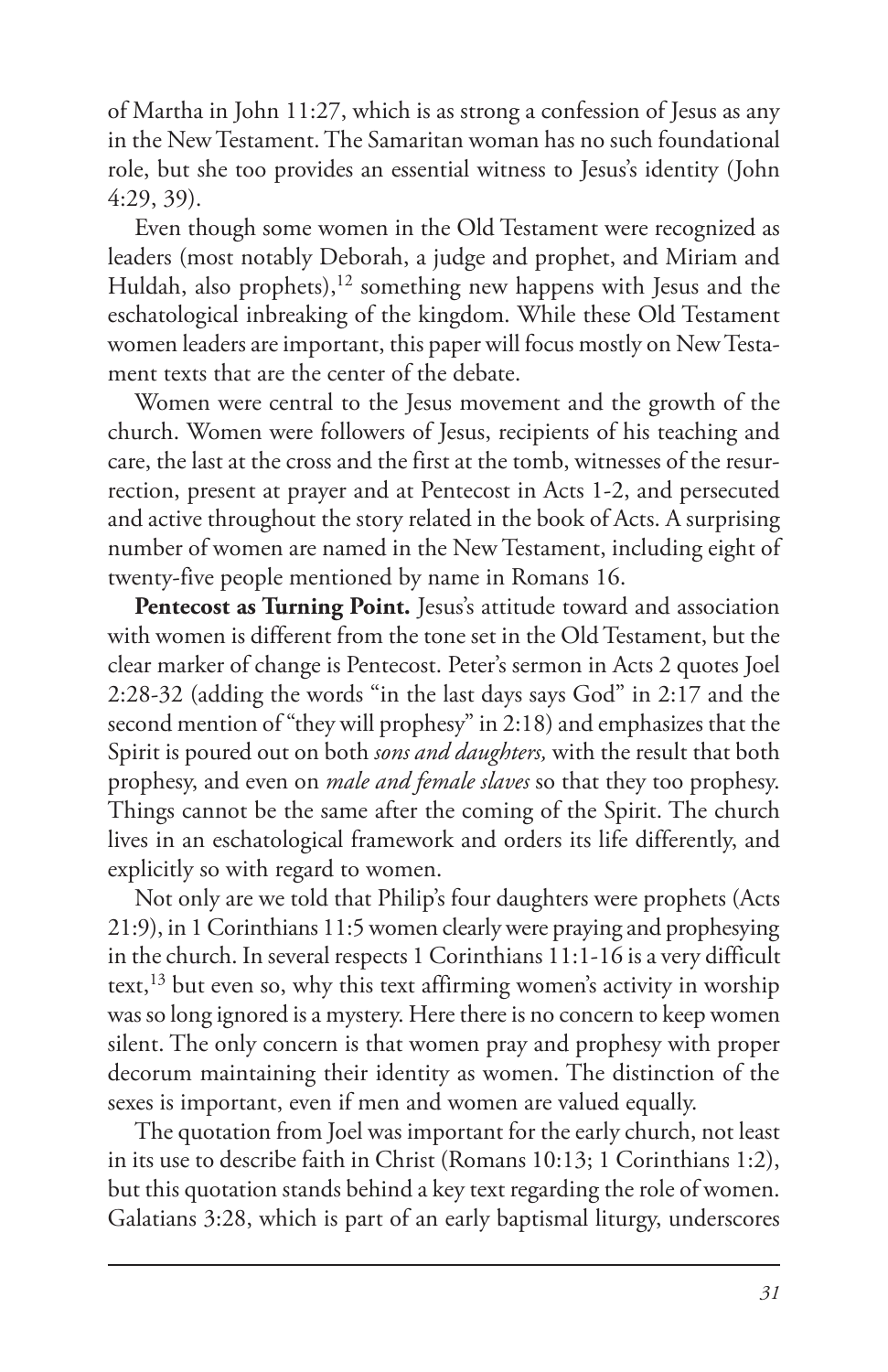that in Christ the old divisions of Jew and Greek, slave and free, and male and female no longer are determinative. The focus on slave and free and on male and female appears to come straight from Joel 2:28-29.14 Sometimes people seek to lessen the impact of Galatians 3:28 by saying the verse applies only to salvation, standing before God, and not to relations on this earth. This will not do, for the problem Paul addressed was the *social relations*—eating at table—of Jews and Greeks (Galatians 2:11- 14). For the same reason one cannot say that Galatians 3:28 describes conditions of the new age, but we live under the conditions of the old age. Christians take their identity from the newness the Spirit brings, not from the old order.

Clarity here is crucial. It is not the distinctions between the three groups that are set aside but *valuations* based on the distinctions. Paul still is proud of being Jewish, but he will not sacrifice oneness in Christ by elevating Jews over Gentiles (cf. Romans 2:28-29 and 3:9). He knew of the difference between slave and free, but he relativized both positions so that both slave and free stand in the same relation to Christ and to each other (1 Corinthians 7:17-24). He also insisted on the distinction between the sexes (1 Corinthians 11:1-16), but he would not allow one sex to be elevated above the other. Rather, he stressed mutuality (1 Corinthians 7:1-16; 11:8-12). The *oneness* in Christ affected by baptism and believers being inserted into Christ prohibits valuations that prioritize one group over another, whether such valuation is based on race, social standing, or gender. Implicit here is the "body" theology that is expanded in other letters. Galatians 3:28 must be given its due. It is the most socially explosive text in the New Testament.

**Coworkers and Deacons.** Not surprisingly then, Paul used the same expressions to describe the ministry of women that he does to describe the ministry of men or even his own ministry. Paul frequently used the verb κοπιᾶν (*kopian,* "to labor") to describe his own ministry or the labors of people doing ministry. For example, in 1 Corinthians 15:10 he used it of himself, in 1 Thessalonians 5:12 of leaders in the church, and in 1 Timothy 5:17 of elders who teach. In Romans 16:6 and 12 it is used of four women: an otherwise unknown Mary, Tryphaena, Tryphosa, and Persis, and regarding the last three they are said to have labored *in the Lord.* Similarly Paul used συνεργός (*sunergos,* "fellow worker") of himself (1 Corinthians 3:9), Timothy (Romans 16:21), Urbanus (Romans 16:9), Philemon (Philemon 1), Mark, Aristarchus, Demas, and Luke (Philemon 24), Justus (Colossians 4:21), Titus (2 Corinthians 8:23), and Epaphro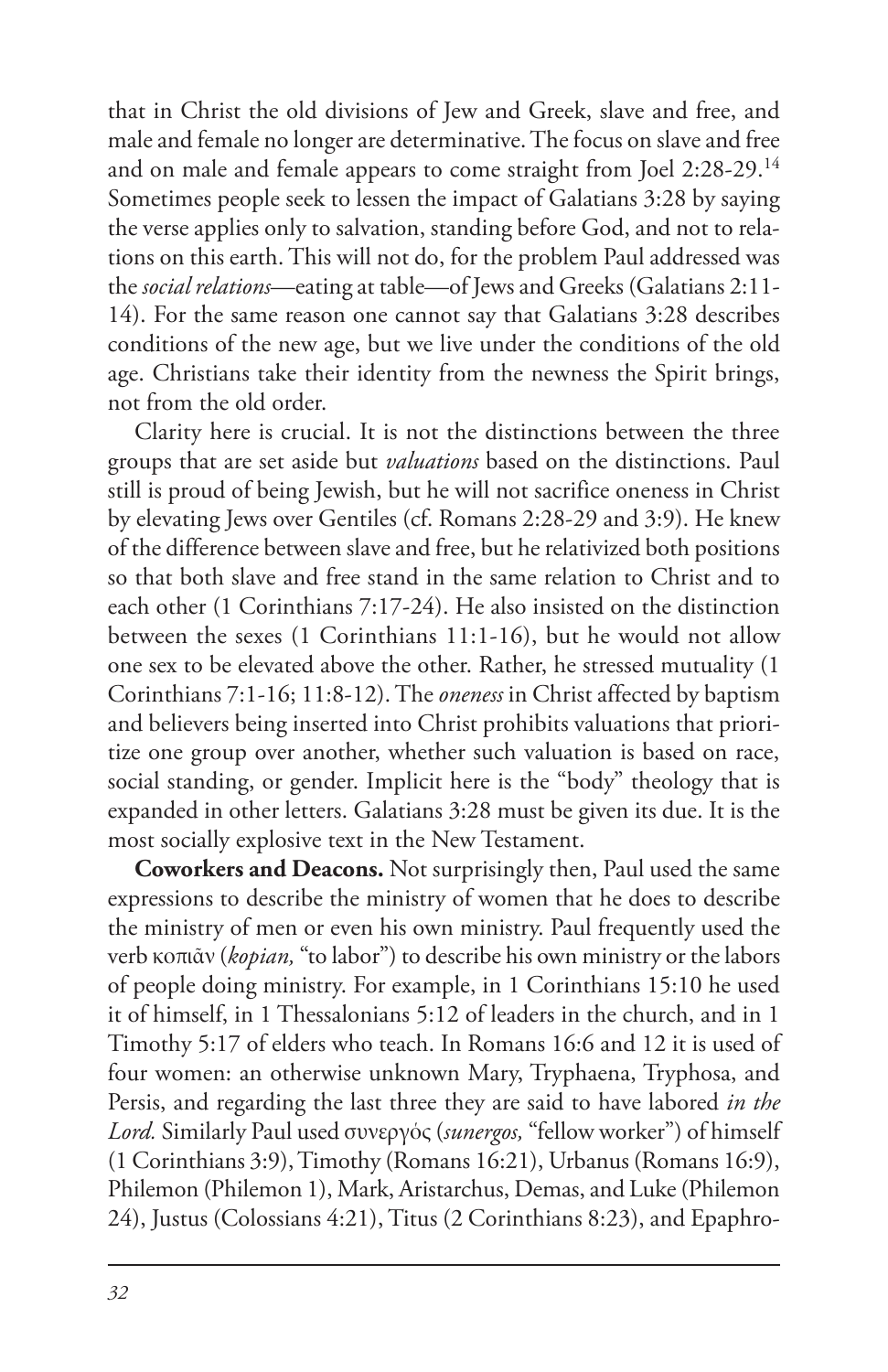ditus (Philippians 2:25). It is also used of Priscilla and Aquila (Romans 16:3) and of Euodia and Syntyche (Philippians 4:3). The language used of Euodia and Syntyche is especially important. They struggled alongside Paul in the gospel "along with Clement and the rest of my [Paul's] fellow workers." See also Colossians 4:11 where Paul spoke similarly of "my fellow workers for the kingdom of God."15 Whatever Paul's other fellow workers were doing in laboring for the Lord, these women were doing.

Paul used the word διάκονος (*diakonos,* "deacon" or "servant") to refer to himself and Apollos (1 Corinthians 3:5), Tychicus (Ephesians 6:21), leaders in Philippi (along with overseers in Philippians 1:1), Epaphras (Colossians 1:7), and apparently both men and women (1 Timothy 3:8- 12).16 Although translations sometimes hide the reality, in Romans 16:1 Phoebe is called a διάκονος (*diakonos*) 17 of the church at Cenchreae. It is fair to conclude that whatever the *diakonoi* were in Philippi, Phoebe was in Cenchreae.

We should pause to remind ourselves how unusual the activity of women in the church might appear to both Greco-Roman and Jewish first-century societies. I do not want to overstate the case, and there were variations in attitudes toward women;<sup>18</sup> still, both societies viewed women as inferior, rarely provided education for women outside the home, thought respectable women should be shielded from the public sector, and thought women should not speak much in public, and especially should not converse with other women's husbands.<sup>19</sup> Among Jews female disciples of rabbis are virtually unknown, quite unlike what we see with Jesus and the women who were part of his traveling group of disciples (Luke 8:1-3). Some Jews at least would not accept women as witnesses in a court of law, which makes the testimony of women to the resurrection of Jesus that much more striking. While the activity of women in the New Testament may be hardly noticeable to us, in the first-century patriarchal world it was a radical departure from accepted norms.

Sometimes people argue against women in ministry positions because Jesus chose only men as the twelve disciples, but the argument is specious. We have seen already that Jesus had female disciples. Jesus chose twelve *Jewish* men, but no one argues against the ministry of Gentiles. More important is the reason for Jesus's choice. He chose twelve men as disciples because they were to symbolize the twelve tribes of Israel (and correspondingly the twelve sons of Jacob) in his reconstitution of Israel under his own leadership.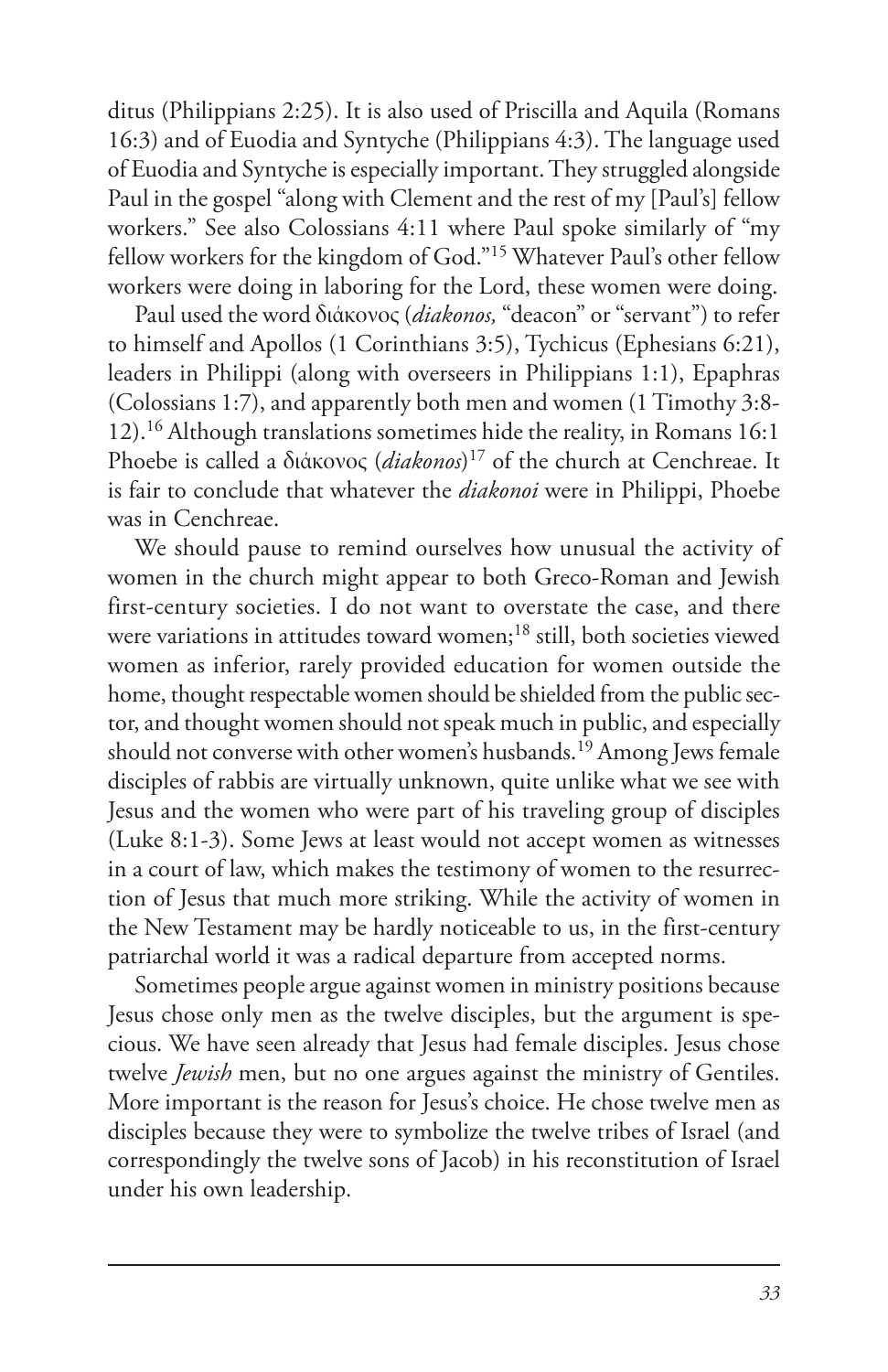## **Restrictive Texts?**

**First Corinthians 14:33-36.** When we turn our attention to 1 Corinthians 14:33-36 and 1 Timothy 2:9-15, we encounter a host of problems and strenuous debate. What shall we do with these texts that seem to restrict the role of women? They must be given the same attention as any other text and must be brought into relation to the whole biblical witness. These passages are difficult, regardless of the approach one takes, and we may not pull out the parts we like and jettison the rest. For 1 Corinthians 14:33-36 the following issues must be decided:

1) Are verses 34-35 a later non-Pauline addition to the text, as some suggest?

2) Are these verses the view of the Corinthians, a view that Paul rejects in verse 36?

3) How can verses 34-35, which seemingly require the silence of women, be reconciled with 11:5, which affirms women praying and prophesying in church?

4) How should we understand the relation of the words "as in all the churches of God's people (literally, 'the holy ones')" in verse 33b? Does it go with verse 33a or with verse 34? That is, did Paul intend, "For God is not a God of disorder but of peace, as in all the churches of God's people" or "As in all the churches of God's people, let the women keep silent in the churches"?

5) Why are women not permitted to speak (verse 34b) and why is it shameful (or disgraceful) for them to speak in the church (verse 35)? Is it for cultural reasons or a "theological" reason?

6) Where does the law say women should be in submission? No specific verse says this. Is this a reference to Old Testament law or to custom?

While some New Testament scholars are sure verses 34-35 are a later addition, the evidence does not support such a view. Some Western manuscripts of the Greek text do place verses 34-35 after verse 40, but earlier manuscripts retain the traditional order, and no manuscript omits these words entirely. Nor are there sufficient grounds for thinking these words come from the Corinthian church. These suggestions would make it easier to reconcile 14:34-35 with 11:5, but they seem to be an attempt to avoid the problems.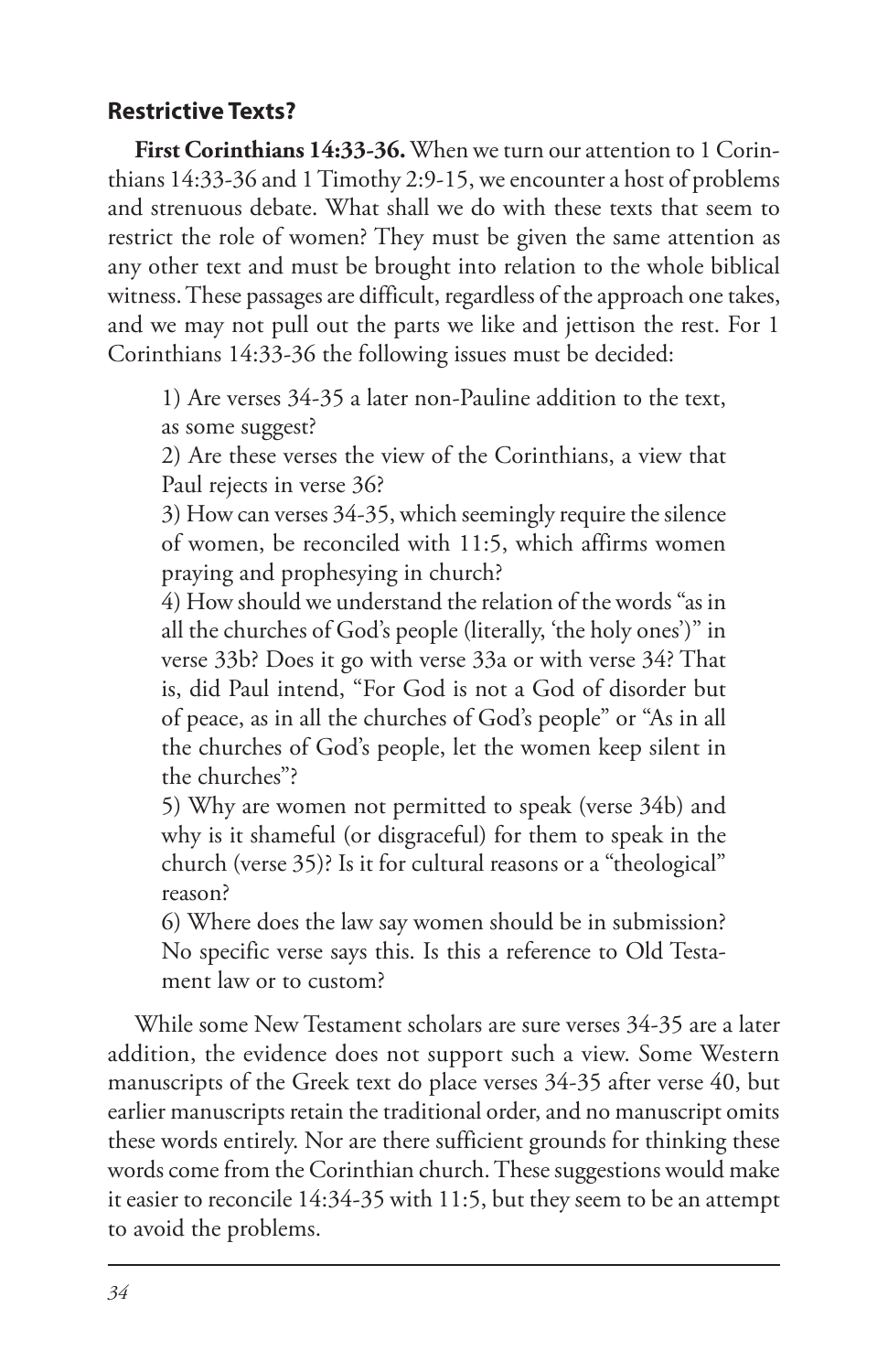Some try to reconcile 14:34-35 and 11:5 by saying Paul did not really mean the latter—a desperate attempt—or that two different kinds of services are in mind, a more private service where women may speak and a more public one where they may not. No basis for such a distinction exists, especially when the next section (11:17-34) deals with the Lord's Supper.

With regard to the connection of the words "as in all the churches of God's people" (verse 33b), one cannot be certain, but it is preferable to take them with verse 33a. If they are joined to verse 34, a redundancy results with the words "the churches": "As in all *the churches*...let them keep silent *in the churches.*" Further, while it might seem unnecessary to say God is not a God of disorder but of peace, as in all the churches, Paul does focus on peace as a regulative standard for decision making (1 Corinthians 7:15), and he does emphasize the common teaching he gives to all churches (1 Corinthians 4:17; 7:17; 11:16). The problems of pride and competition in the church at Corinth have called forth this statement. The decision about the placement of these words does not take us far in solving the problems of the text though.

Despite the problems, this passage is not that difficult to deal with. The situation addressed is clearly the disruption of the worship service. Often people pay little attention to this passage except for its word to women, but the section of which it is a part, 14:26-40, is actually quite instructive about the worship of the early church. Each person was expected to contribute to the service for the edification of others. Why do people interpret the statement about women as universally valid but ignore Paul's directions for worship? That the problem is disruption and disorder in the service is obvious in the fact that women are not the only ones told to be silent or to submit. Three groups are asked to be silent: a person speaking in tongues when no interpreter is present (verse 28), a prophet who is speaking when revelation comes to another (verse 30), and women who are causing enough disturbance that they are instructed to wait and ask their husbands at home (verse 35). Prophets are asked to submit to other prophets (verse 32) similar to women (verse 34). To whom are women to submit? To their husbands, which would assume all the women were married? To God? To the church's instruction? The text does not say, but the last seems most likely.

Is this directive required because women were exercising a newfound freedom and throwing off cultural restraints? The head covering discussion in 11:2-16 points in that direction. If women deprived of education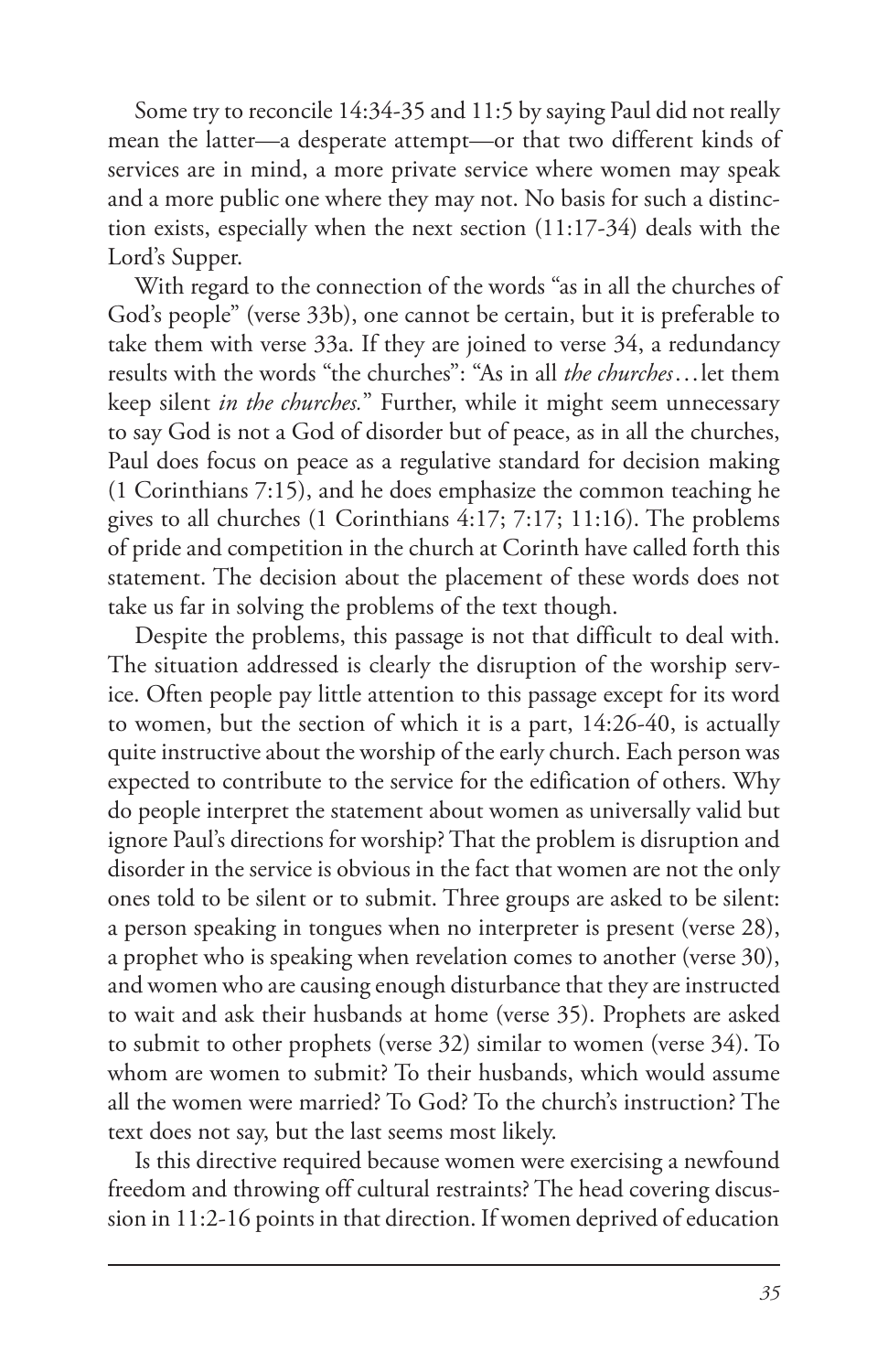suddenly found the freedom that full acceptance in the body of Christ brings, one can understand the problems that might emerge, especially with men and women being brought together in public in new ways at house churches. Whether we can be specific about the exact nature of the problem, it is clear that the behavior of women was problematic culturally (11:2-16) and that they were one of several sources of disruption in worship (14:26-40). The fact of women praying and prophesying in 11:5 is not countermanded by 14:34-35. The latter relates to disruption of the service and does not call for absolute silence of women but silence in those areas causing disruption. Most today—regardless of their views on women in ministry—think women were being asked not to engage in the evaluation of prophets (14:29), which would potentially have a wife interrupting with questions and evaluating her husband's theology and conduct in public.<sup>20</sup> The speaking that is disgraceful is not mere speaking but this kind of raising questions and evaluation. The reference to law would be a general reference to the Old Testament and the covenant relation between husband and wife. This focus on evaluating the prophets may be the right explanation, but I am not certain this is the case. What can be said with confidence is that women and others, motivated by pride and competition, were offending sensibilities and disrupting the service. If so, then the passage is not a universal and timeless prohibition of women speaking or of the ministry of women. It addresses a context specific, culturally nuanced situation. It still is pertinent for similar situations where wrongly motivated people cause disruption.

**First Timothy 2:9-15.** This passage is more difficult and more important. Most of what I have said to this point would be acknowledged by many "complementarians." First Timothy 2 is the main source of disagreement. Those who would restrict the ministry of women usually base their argument here. However, we should not begin with verse 9; the section begins with verse 8, which is instructive for understanding the passage. With this passage the following issues need attention:

1) Is 1 Timothy a "church manual," or is it dealing with a specific problem?

2) Why were men instructed to pray *without wrath and disputing?*

3) With what should ὡσαύτως (*hōsautōs,* "likewise") in verse 9 be connected? With "I desire" or "I desire...to pray"? That is, was Paul concerned with how men prayed and how women dressed or with the decorum with which both men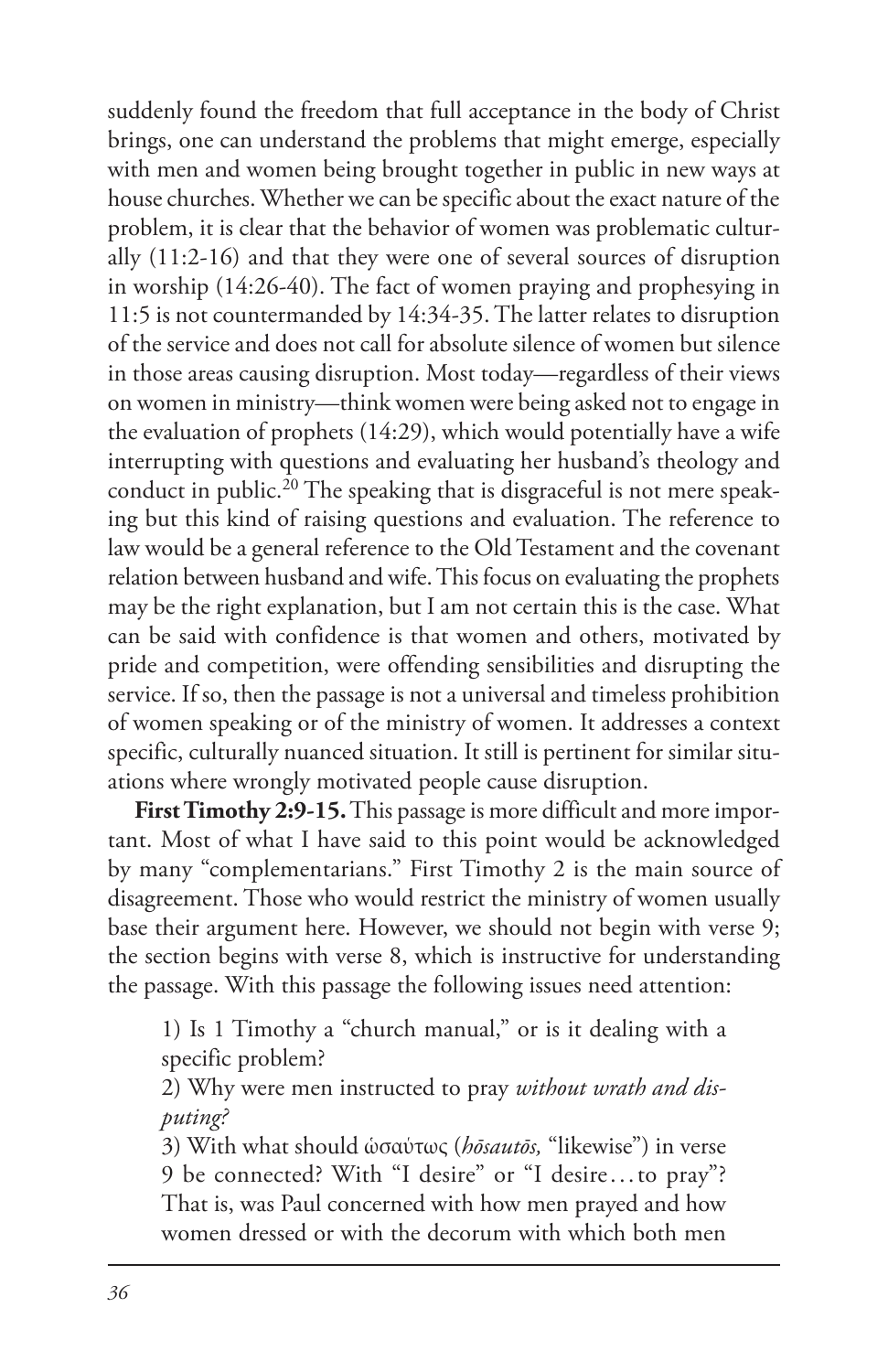and women prayed? If the latter, the directions to women are very close to the instructions for women praying and prophesying in 1 Corinthians 11.

4) Should ἡσυχία (*hēsuchia*) in verses 11 and 12 be understood as "silence" or "quietness"?

5) In verse 12 how should αὐθεντεῖν (*authentein*) be understood? Is this a word for legitimate authority, or does it have the negative connotation of "domineer," and how does it relate to the idea of teaching? Does Paul prohibit women from teaching and having authority or from a particular kind of teaching?

6) Why is reference made to Adam and Eve?

7) What is the meaning of verse 15 with the statement that women will be saved through bearing children?

8) How is this text to be reconciled with 1 Corinthians 11:5 where women are clearly praying and prophesying?

First Timothy is definitely not merely a church manual. Already in 1:3-7 it is clear that false teaching is the concern of the letter and the reason Timothy was left in Ephesus. This concern continues throughout the Pastorals, and it is clear that *women in particular* were victimized by the false teachers, most evident in 2 Timothy 3:6-7 which speaks of those who enter houses and capture foolish women laden down with sins, who are always learning but never able to come to knowledge of the truth. (See also 1:19-20; 4:1-3, 7; 5:6-16; 6:3-5, 20-21; 2 Timothy 2:14-18, 23-26; 3:1-9, 13; 4:3-4, 14-15; Titus 1:9-16; and 3:9-11.) The problem of foolish controversies is, no doubt, the reason men are asked to pray without wrath and disputing. All of 1 Timothy 2 focuses on prayer for a "tranquil and quiet" life (2:2).

I am confident that the connection of ὡσαύτως (*hōsautōs,* "likewise") in verse 9 is with the words "I desire...to pray." The concern is the decorum of women in prayer in modesty and sound thought (or moderation). Women are to learn in quietness, not silence. The word used (ἡσυχία [*hēsuchia*]) is the same word that appeared in 2:2 in the expression a "quiet life." We must ask again with this passage why people interpret the prohibition on teaching literally but pay no attention to statements about women's dress in verse 9—or even more to directions about women's head covering in 1 Corinthians 11:5-6 and 13.

The real battleground is with verse 12 and the meaning of αὐθεντεῖν (*authentein*), but this word does not deserve to be the dividing line.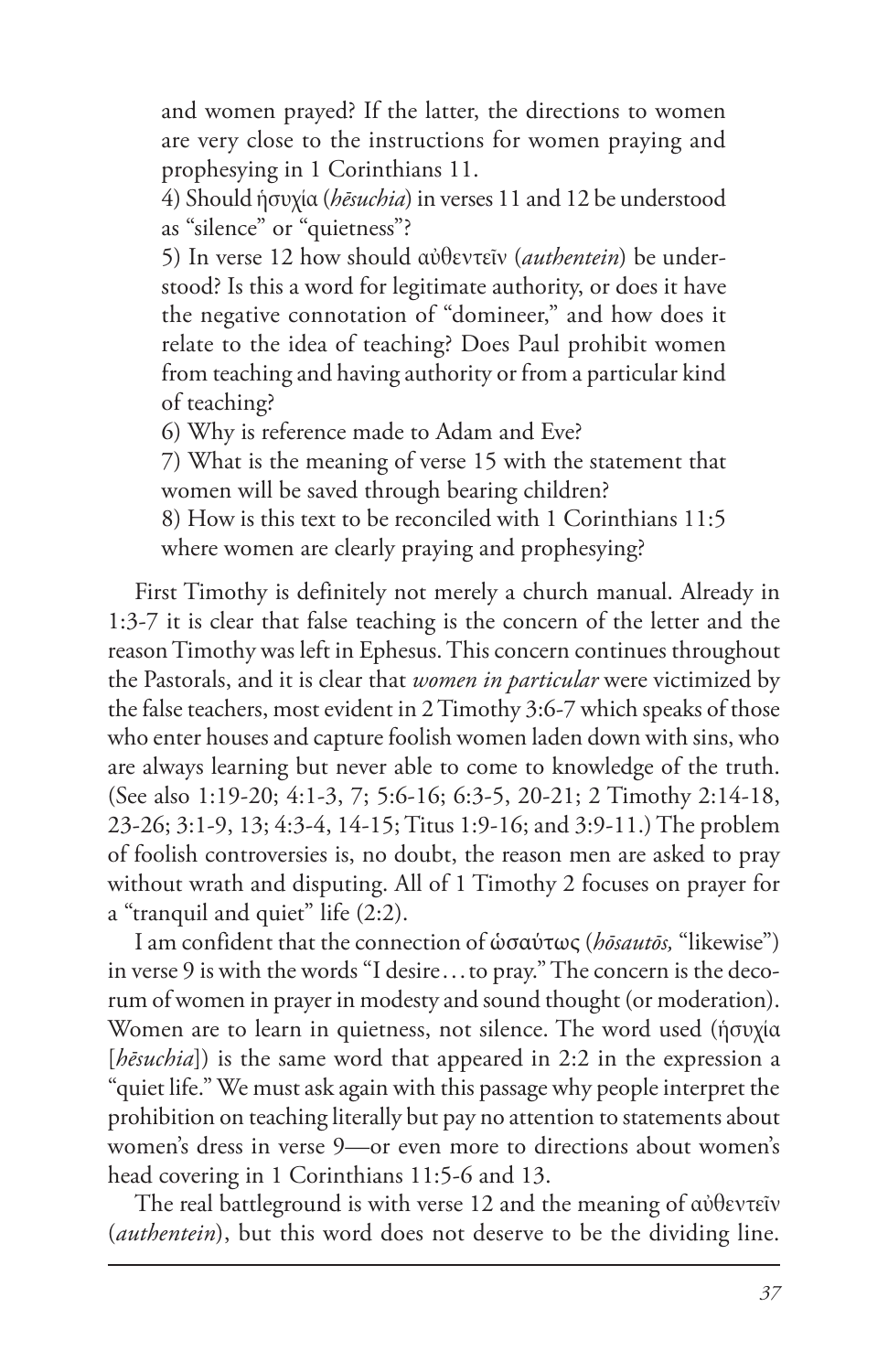*A*ὐθεντεῖν occurs only here in the whole Greek Bible. It is not related at all to the usual words for authority ἐξουσία (*exousia*) and ἐξουσιάζειν (*exousiazein*). In fact, early occurrences of αὐθεντεῖν are rather rare; the verb only appears six or seven times prior to the third century, depending on what one counts.21 Occurrences are more frequent in the patristic period, but to what degree are later occurrences evidence for first-century usage? Real caution must be exercised in analyzing patristic and later occurrences where assumptions about the word's meaning may bear little resemblance to first-century use. Many occurrences that people list are from the sixth century or later, but in my estimation occurrences that late—and many in the patristic period—are of no use for understanding the New Testament. Also, people often exclude cognates of αὐθεντεῖν since they are quite negative and frequently refer to murder, suicide, or criminal activity (for example, Wisdom 12:6), but is it fair to ignore cognates? These negative ideas stem from connotations the word group has of someone doing something from one's own hand or having independent jurisdiction. An examination of the early occurrences of the verb show that this is not a neutral word for authority, but a word that suggests "domineer" or "dominate."22 For example, a letter from 27/26 BC used it of someone who forced his will on another.<sup>23</sup> Philodemus used it participially in the sense "powerful" as in "powerful lords."<sup>24</sup> It is used also of the planet Saturn dominating Mercury and the moon.25 An early comment on Aeschylus's *Eumenides* 42 used the verb to refer to one who has committed murder. Other and later occurrences could be listed,<sup>26</sup> and not all are so negative, particularly if reference is to deity exercising the authority. But, if we go by the limited early evidence, this is not a neutral word for authority, and its use does not point to typical leadership language. This is authority being misused. One suspects that the action referred to would not be acceptable for men either. What is being prohibited is an autocratic grab for power. If this occurred in the context of "new Roman women"27 pushing for freedom and power, the restriction would make good sense.<sup>28</sup>

Contrary to some claims, "teaching" is not always a positive term,<sup>29</sup> and the reference to Eve makes clear that the teaching is of the wrong kind. The only other time Paul refers to Eve is in 2 Corinthians 11:3-4 where the subject is again false teachers. Elsewhere when Paul speaks of sin's impact he blames Adam, not Eve (Romans 5:12-21; 1 Corinthians 15:20-22, 44-49). Verses 13-14 are not merely an "order of creation" argument but an *ad hominem* rejection of what was happening with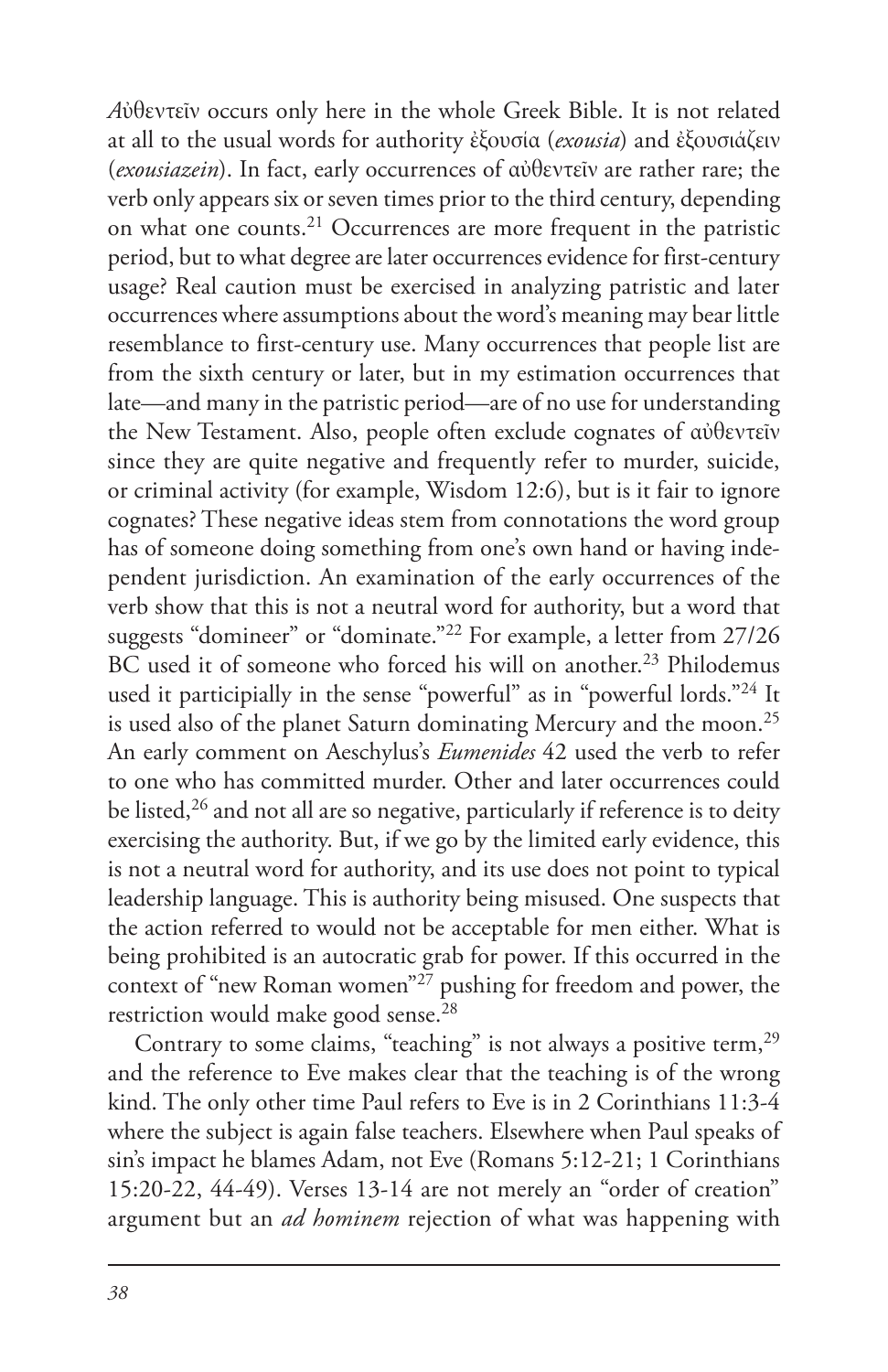the false teachers. Part of what happened with the false teaching is that traditional roles of women were being challenged, evidenced in marriage being forbidden (1 Timothy 4:3). Verse 15, difficult as it is, asserts that women will be saved as women, an idea expressed by reference to bearing children, the primary role attached to women in the ancient world.<sup>30</sup>

We may never have completely satisfactory answers about the exact nature of the false teaching the Pastorals condemn, but it is quite clear that 1 Timothy 2:8-15 addresses a specific and local problem and that it does so from the perspective of first-century cultural sensitivities regarding the role of women in public life. This passage is not a universally applicable prohibition of the teaching of women, and most traditionalists do not take it that way.

Various attempts have been made to reconcile this passage with women prophesying in 1 Corinthians 11:5. Some, of course, do not think Paul wrote the Pastorals and can blame 1 Timothy 2 on a later, more reactionary, follower. The Pastorals are different in many respects, but I do not think they can be cut off from Paul.

Some attempt to reconcile the two texts by saying that prophecy is permitted to women but teaching is not. On this view prophecy is evaluated and less authoritative, whereas teaching is not evaluated and refers to the authoritative handing on of tradition. This suggests that prophecy functions on a lower level than teaching, but this cannot be supported from the New Testament. In fact teaching and teachers receive relatively little focus by Paul or elsewhere. The only time authority (ἐξουσία [*exousia*]) is used in connection with teaching is with the teaching of Jesus. When leaders are listed, teachers always are listed after apostles and prophets, and it is clear that the latter two are the foundational people for the early church. (See 1 Corinthians 12:28-29; Ephesians 2:20; 3:5; 4:11.) Further, the attempt to contrast prophecy and teaching, as if one is less authoritative, is quite difficult; note in 1 Corinthians 14:3 that the one prophesying speaks edification, encouragement, and consolation. What more does teaching do? First Corinthians 14:6 and Acts 13:1, if they do not equate teaching and prophecy,<sup>31</sup> at least place them on the same level.

Some suggest women may teach but only under the authority of a male senior pastor, but the text does not say this, and I must ask, is not the authority of Jesus enough? From where in the Bible does one get the idea of a senior pastor anyway?

Some assume there were established offices in the early church, but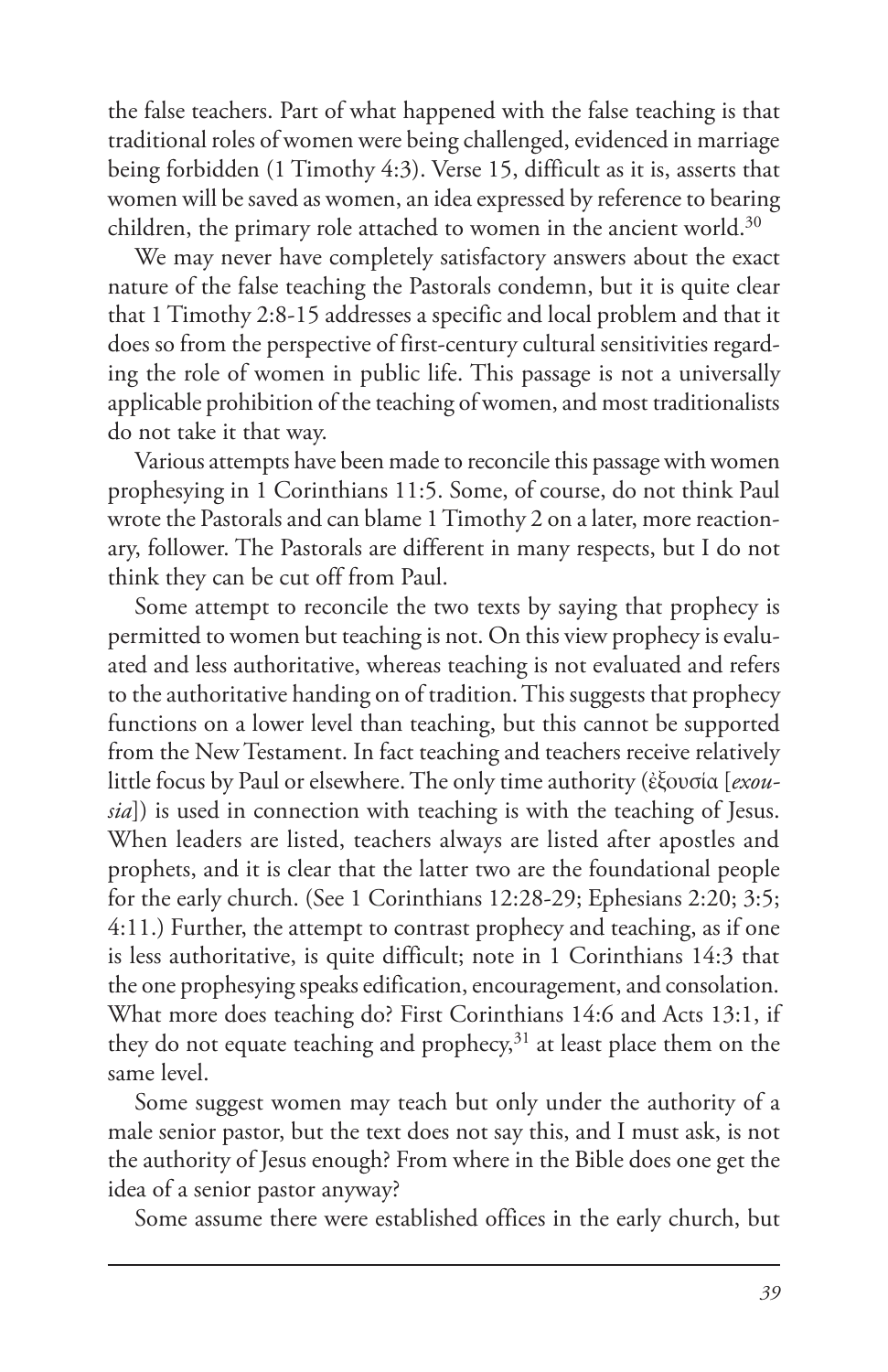there is no uniform language for church offices. People point to overseers (or guardians) in 1 Timothy 3:1-2,<sup>32</sup> but elsewhere the word ἐπίσκοπος (*episkopos*) occurs only at Acts 20:28; Philippians 1:1; and Titus 1:733 (cf. ἐπισκοπή [*episkopē* ]in Acts 1:20). Some texts refer to elders, but Paul makes no reference to elders outside the Pastorals.<sup>34</sup> There is nothing specifically Christian about elders, older people with wisdom respected as leaders (cf. 1 Timothy 5:1 and 17), for Jewish and Greco-Roman cultures had elders as leaders, which resulted from the same respect for older, wise people. The leadership of elders is a logical but quite cultural understanding of community organization. There is no basis for elevating one category of leaders in the church above others. In fact, Matthew specifically rejects setting up humans as teaching authorities and the use of labels such as "rabbi" or "teacher," for one is our teacher—Christ—and all Christians are brothers and sisters (Matthew 23:8-12). Free churches have always been more comfortable with such descriptions of the church than with structures emphasizing office and gradations. The refusal to make a distinction between clergy and laity and the emphasis on the priesthood of believers both favor the full acceptance of the ministry of women. Also, the issue is not the ordination of women, for ordination is not a biblical concept.35 I consider ordination an important and legitimate extension of biblical ideas, but if granted to men, I see no reason why ordination should not be granted to women as well.

## **The Question of Authority**

A further crucial question should be asked. If we restrict the ministry of women, just what precisely is it that men may do and women may not, and why? Is the issue the right to hold some specific title? To hold some position? Or possibly to make authoritative decisions? What theological or exegetical basis exists for such a position? Particularly when some "traditionalists" say women may teach but not hold authoritative office, how do they justify such an argument? It does not derive from 1 Timothy 2 or other texts, and the New Testament has no unified sense of established offices. Further, teaching *is* by necessity the exercise of authority. There is no such thing as non-authoritative teaching.

The treatment of authority—that is, the legitimate communication of power—is crucial. Those seeking to limit the ministry of women seem often to defend a view of authority that does not fit the New Testament, where other than with the ministry of Jesus the words for authority (ἐξουσία [*exousia*]) are rarely applied to ministry. The disciples are explic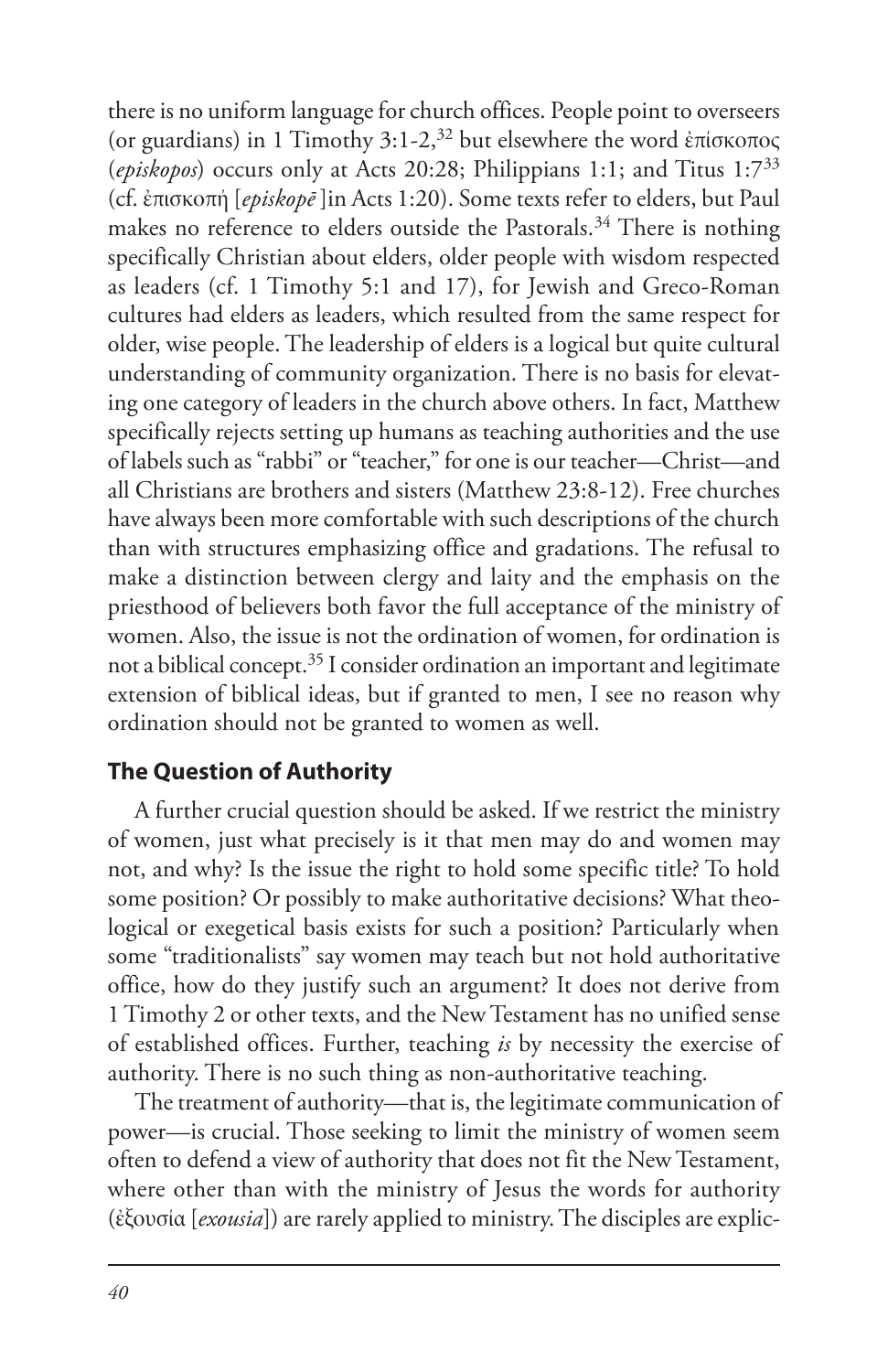itly given authority to drive out evil spirits and to heal (Matthew 10:1/ Mark 6:7/Luke 9:1; Luke 10:19), but nothing is said about the authority to teach, as crucial as their teaching was. Paul frequently defended his authority as an apostle and would take a back seat to no one. Strangely though, Paul rarely used the word for authority (ἐξουσία [*exousia*]) of his own ministry. Other than of his right to be paid and to have a wife, rights he did not exercise (1 Corinthians 9:4-18; 2 Thessalonians 3:9), he used this language only twice, both cases in dependence on Jeremiah 1:9-10 in asserting that the only authority he has is the authority to build up rather than tear down (2 Corinthians 10:8 and 13:10). The anxiety over authority is misplaced.

This is not to say that authority is unimportant, quite the contrary; it is to recognize that authority belongs to Jesus Christ and his gospel, not to the messengers. *We do not possess authority; we express it to the degree that we explain and embody the gospel.* The authority of the gospel has nothing to do with gender. Leaders are important, but we need a different view of authority and power than is present in our societies—and many of our churches. The exercise of authority for Christians should have nothing to do with self-seeking and certainly not with imposition of the will on other people.

Authority in Christian understanding is not a position of power but the willingness to give oneself for the work of God and the people of God. It has nothing to do with a position to which some people are not allowed access. It is about applying the gospel of identification with Christ's death and resurrection to the task of leadership. It is about giving oneself for the needs of the body of Christ and enabling people to understand and live the gospel. This "weakness" is not weak, for it permits no curtailing or diminishing of the gospel. Courage and power are required to oppose evil, but more is required than physical strength.

Women are fully capable of guarding the gospel, of expressing it, of living it out, and of resisting evil. I know of no reason to limit their ministry.

#### **Endnotes**

1. These stances have now changed to some degree for a variety of reasons.

2. See John Piper and Wayne A Grudem, *Recovering Biblical Manhood & Womanhood: A Response to Evangelical Feminism* (Wheaton, IL: Crossway Books, 2006), e.g., 60.

3. "Complementarian" would fit nearly anyone in the discussion, for the term does not indicate the degree of complementarity; it could mean an equal sharing or an extremely unbalanced sharing.

4. Actually the failures of women in ministry are not as evident as those of men, at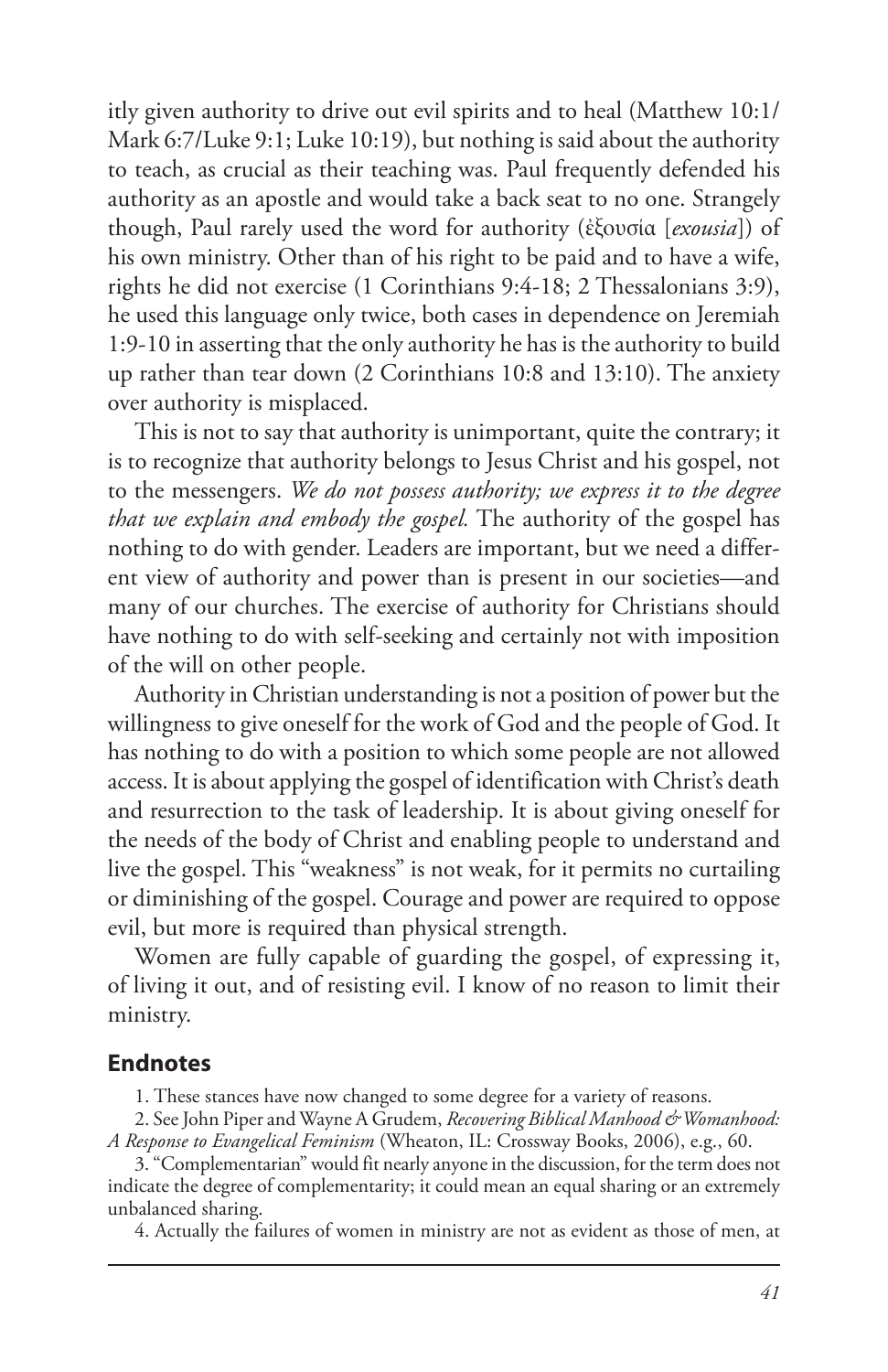least not yet. To say the same range of gifts and abilities are evident in both genders is not to say there are no differences between men and women, but even if we accept differences generally, that says nothing about individuals. Further, I reject that some traits, such as tenderness or aggressiveness, are feminine or masculine. They are human traits, and we have allowed genders to be stereotyped in unhealthy ways.

5. I do not believe that hierarchy is to be found in Genesis chapter 2.

6. Among many examples note that in 1 Corinthians 1:20 the NIV has "Where is the wise man?" but the Greek has only "Where is the wise?" using the masculine σοφός (sophos), which should be left generic. In 1 Corinthians 1:25 the NIV has "For the foolishness of God is wiser than man's wisdom, and the weakness of God is stronger than man's strength." In this case the word ἀνθρώπων (anthrōpōn) is present, but it is plural: The foolishness of God is wiser than [that] of humans and the weakness of God is stronger than [that] of humans. The NIV changed the plural to a singular for some unknown reason. In 1 Corinthians 4:6 the NIV has "Then you will not take pride in one man over against another," but the Greek merely has "so that you are not puffed up one over the other against the other." The masculine εἷς (heis) is generic, for the concern is not merely for men who are puffed up. See also the NIV's insertion of "man" at Matthew 16:17 and "men" in John 12:32.

7. *Jesus and the Eyewitnesses: The Gospels as Eyewitness Testimony* (Grand Rapids: Eerdmans, 2006).

8. Richard Bauckham, *Gospel Women: Studies of the Named Women in the Gospels* (Grand Rapids: Eerdmans, 2002), 165-202.

9. For discussion of issues pertaining to the identification of Junia as an apostle see Eldon Jay Epp, *Junia: The First Woman Apostle* (Minneapolis: Fortress, 2005), 21-81; and Linda Belleville, "Ἰουνιᾶν…ἐπίσημοι ἐν τοῖς ἀποστόλοις: A Reexamination of Romans 16.7 in Light of Primary Source Materials," *New Testament Studies* 51 (2005): 231–49.

10. Michael H. Burer and Daniel B. Wallace, "Was Junia Really an Apostle? A Reexamination of Romans 16.7," *New Testament Studies* 47 (2001): 76–91.

11. See Bauckham, *Gospel Women: Studies of the Named Women in the Gospels,* 172–80; Belleville, "Ἰουνιᾶν…ἐπίσημοι ἐν τοῖς ἀποστόλοις," 231–49; Epp, *Junia: The First Woman Apostle,* 69–78. Also abortive is the attempt to say Junia merely was sent as an emissary for the church similar to the use of the term "apostle" in 2 Corinthians 8:3. This would make no sense in Romans 16:7.

12. Also note the use of feminine participles in Psalm 68:11[12] and Isaiah 40:9 for those who announce good tidings. Of course, some women, like Athaliah and Jezebel, were leaders, but, like some men, were not positive models.

13. Not least in the meaning of verse 10, which says a woman is to have authority on her head, not as some translations have it "a sign" or "a symbol" of authority. Is that her own authority on her head, as some suggest?

14. Galatians 3:28 may intentionally counter the blessing said by Jewish men: "[Blessed art thou…] who hast not made me a heathen," "….who hast not made me a woman"; and "…who hast not made me a brutish man" (b. Menahoth 43b). A Greek version of this blessing exists as well. (See Diogenes Laertius: Thales I.33,34; and Lactantius, *The Divine Institutes* 3.1.9, who attributes a similar saying to Plato.)

15. Cf. the use of the verb συνεργεῖν (*sunergein*) of Paul's work in 2 Corinthians 6:1 and in 1 Corinthians 16:16 of all those, like the household of Stephanas, working together and laboring, to whom the church was asked to submit.

16. Some think deacons' wives are in view here, but more likely the reference is to women deacons.

17. There is not a feminine form of this word until much later. The masculine is used for women as well.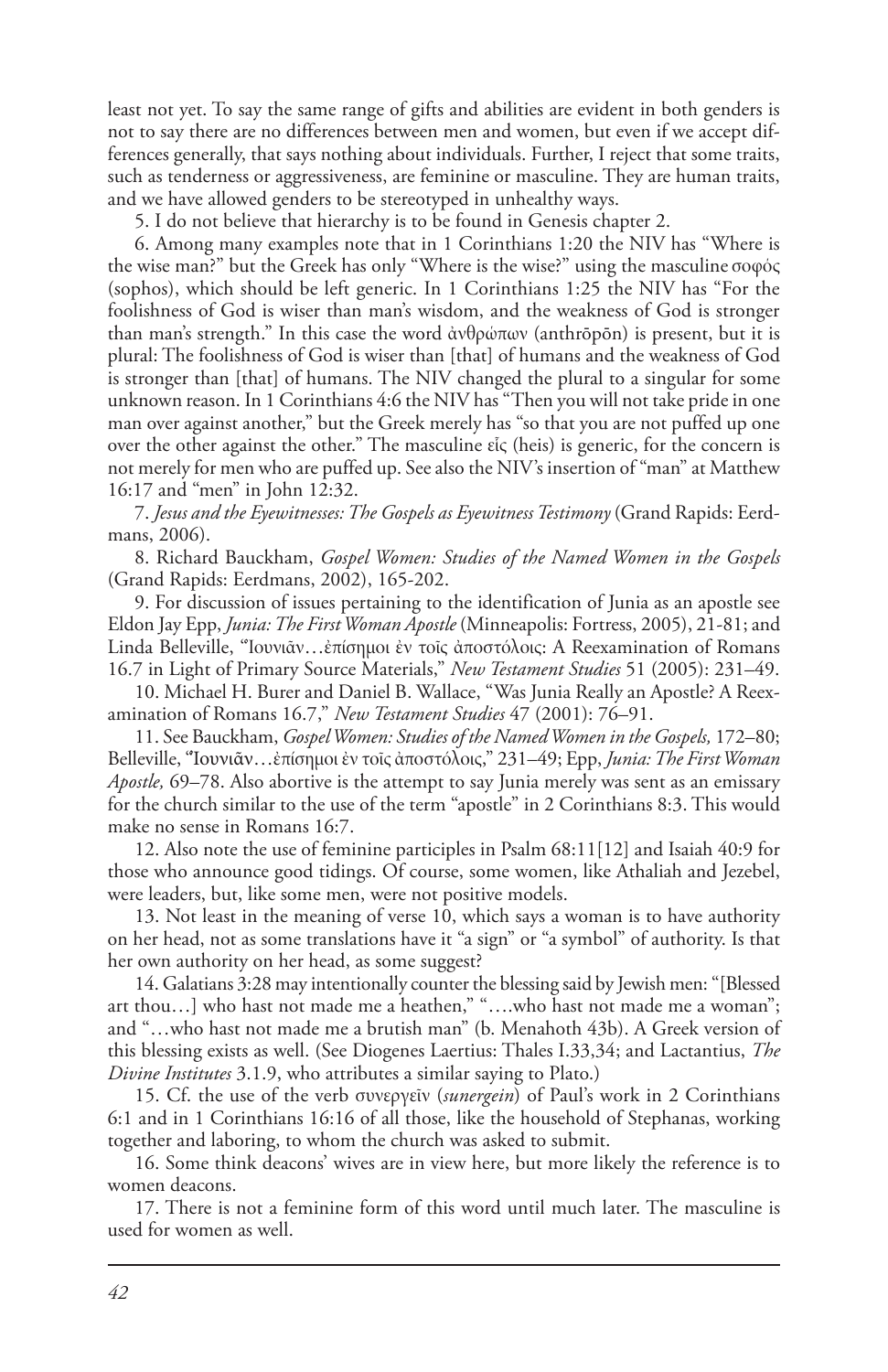18. On attitudes toward women see Mary R. Lefkowitz and Maureen B. Fant, *Women's Life in Greece and Rome: A Source Book in Translation* (Baltimore: Johns Hopkins University Press, 2005); and Leonard J. Swidler, *Women in Judaism: The Status of Women in Formative Judaism* (Metuchen, NJ: Scarecrow Press, 1976). Bruce W. Winter, *Roman Wives, Roman Widows: The Appearance of New Women and the Pauline Communities* (Grand Rapids: Eerdmans, 2003), argues women in the first century Roman world experienced new freedom and public life at the expense of family responsibilities. He sees this as the context for the problems encountered in the Pastorals.

19. The sentiment expressed by Plutarch is illustrative: "Theano, in putting her cloak about her, exposed her arm. Somebody exclaimed, 'A lovely arm.' 'But not for the public,' said she. Not only the arm of the virtuous woman, but her speech as well, ought to be not for the public, and she ought to be modest and guarded about saying anything in the hearing of outsiders, since it is an exposure of herself; for in her talk can be seen her feelings, character, and disposition" (Moralia 142 C-D [Advice to Bride and Groom 31]). It is worth remembering that women were not allowed to speak at the World Anti-Slavery Convention held in London in 1840 and that as late as 1918 some Christians in the United States were still debating whether women could speak in "mixed assemblies" even to explain a display.

20. D. A. Carson, "'Silent in the Churches': On the Role of Women in 1 Corinthians 14:33b-36," in Piper and Grudem, *Recovering Biblical Manhood and Womanhood: A Response to Evangelical Feminism,* 140–153; and Anthony C. Thiselton, *The First Epistle to the Corinthians: A Commentary on the Greek Text* (Grand Rapids: Eerdmans, 2000), 1156-61. Thiselton argues that ἐπερωτάτωσαν (*eperōtatōsan*) in verse 35 means "interrogate" (almost in a legal sense) rather than merely "ask."

21. See the treatments by Linda L. Belleville, "Teaching and Ursurping Authority: 1 Timothy 2:11-15," in *Discovering Biblical Equality: Complementarity without Hierarchy* ed. Ronald W. Pierce and Rebecca Merrill Groothuis (Downers Grove, IL: InterVarsity, 2004), 213-17; and Carroll D. Osburn, "ΑΥΘΕΝΤΕΩ (1 Timothy 2:12)," *Restoration Quarterly 25* (1982): 1–12 and Carroll Osburn, *Women in the Church: Reclaiming the Ideal* (Abilene, TX: ACU Press, 2001), 212–19. In the latter Osburn excoriates the analysis by H. Scott Baldwin, "A Difficult Word: αὐθεντέω in 1 Timothy 2:12," in *Women in the Church: A Fresh Analysis of 1 Timothy 2:9-15* ed. Andreas J. Köstenberger, Thomas R. Schreiner, and H. Scott Baldwin (Grand Rapids: Baker, 1995), 65-80 and 269-305.

22. In addition to Belleville and Osburn, see Winter*, Roman Wives, Roman Widows,* 116–19; and I. H. Marshall, *The Pastoral Epistles* (ICC; Edinburgh: T. & T. Clark, 1999), 458-60.

23. Aegyptische Urkunden aus den Museen zu Berlin: Greiech, IV. 1208.

24. S. Sudhaus, Philodemi, Volumina Rhetorica, Lipsiae: B.G. Teubner, 1896, 133.

25. Ptolemy, Tetrabiblos 3.13 [157].

26. Notably Hippolytus, On the End of the World 7:5; Chrysostom, Homilies on Colossians X (on 3:19; NPNF 13.304).

27. See note 18.

28. See Winter, *Roman Wives, Roman Widows,* 97-122.

29. See Matthew 15:9/Mark 7:7; Acts 15:1; Titus 1:11; Revelation 2:14-15, and 20; Hebrews 13:9; 2 Timothy 4:3. False teachers are as common as false prophets.

30. See Gospel of Thomas 114, in which Peter asks Jesus to send Mary away because women are not worthy of life, to which Jesus responds that he will lead her to make her a male so that she too may become a living spirit, to which is added, "For every woman who makes herself a male will enter the kingdom of heaven."

31. See Thiselton, *The First Epistle to the Corinthians: A Commentary on the Greek*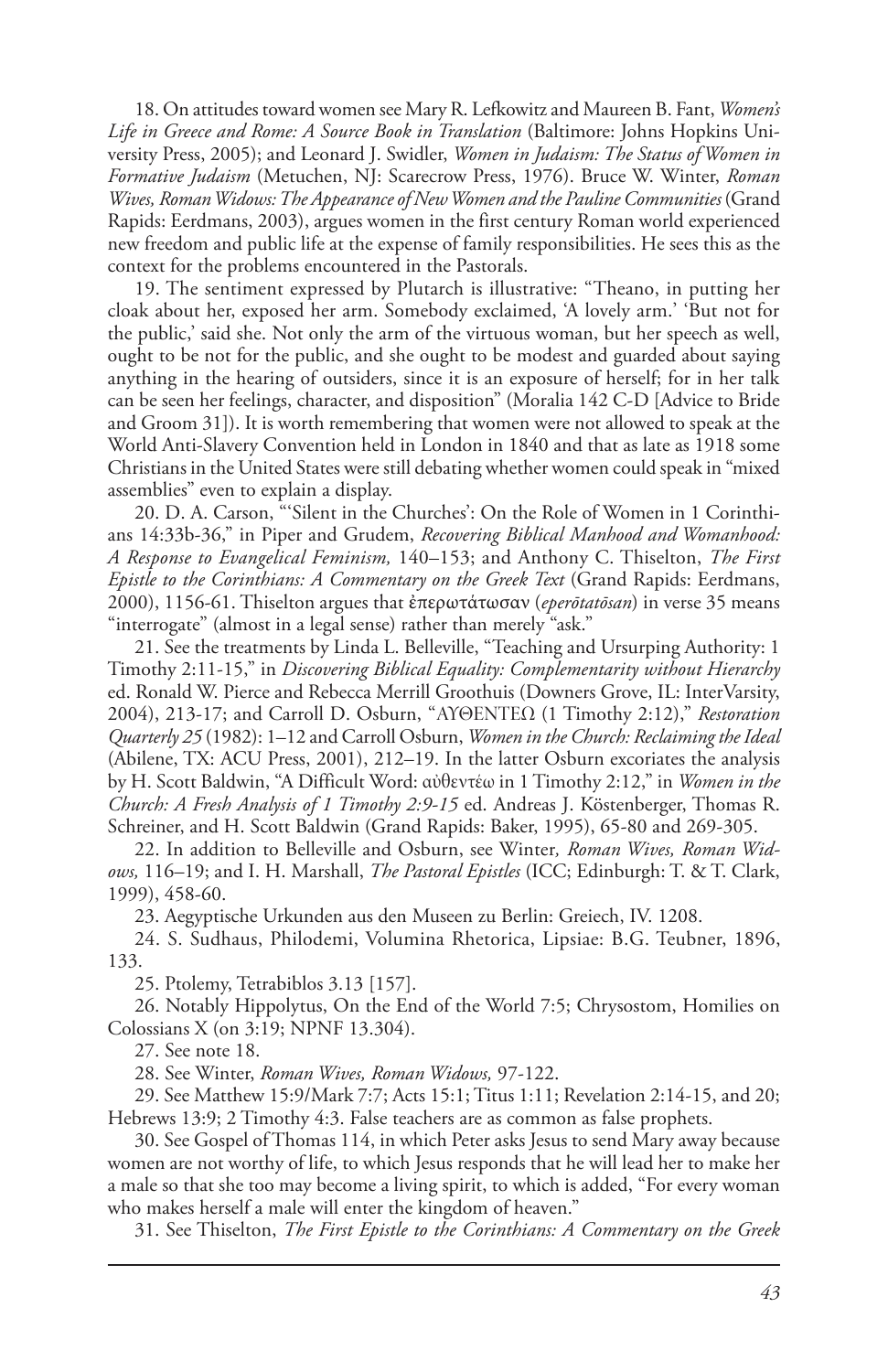#### *Text,* 963.

32. The claim that women cannot be pastors because they cannot be the husband of one wife is a literalistic reading of an expression for marital fidelity. The language is also used of deacons in 3:12, even though women deacons are referred to in 3:11 (cf. 1 Timothy 5:9 and Titus 1:6).

33. Except for its use of Jesus in 1 Peter 2:25.

34. Some suggest Luke was involved in the composition of the Pastorals; if so, the use of "elders" could stem from his influence. See also the use of the term in Acts.

35. Texts like Acts 13:3 and 1 Timothy 4:14 commission people to service, but they are at best precursors of what later develops into ordination.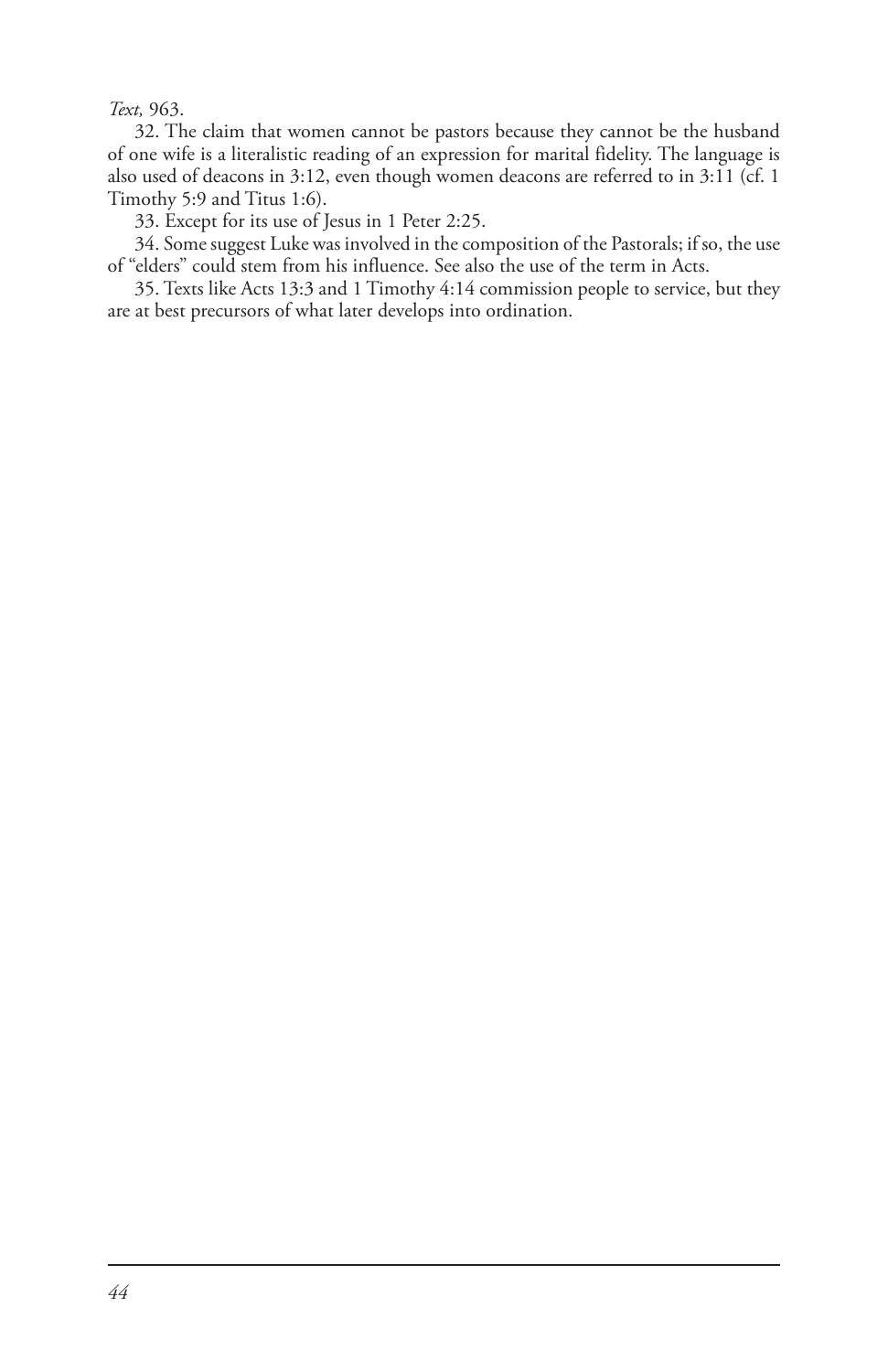## **Three Decades Later: Credentialed Clergywomen in the Covenant (1997-2007)**

*Amanda Olson, pastor, Grace Evangelical Covenant Church, Chicago, Illinois and Mae Cannon, executive pastor, Hillside Covenant Church,Walnut Creek, California*

For more than thirty years, the Evangelical Covenant Church (ECC)<br>has ordained both men and women to serve as pastors, ministers,<br>and leaders in the church. The vote to ordain women took place<br>at the 1976 Annual Meeting an has ordained both men and women to serve as pastors, ministers, and leaders in the church. The vote to ordain women took place at the 1976 Annual Meeting and established that women could serve in all positions of ministry in the local church and other settings. Immediately after the 1976 vote, a motion came to the floor to institute "a denominational-wide program of information, education, and placement in the matter of employment of qualified ordained women in local parishes."1 This motion was denied. Instead, a motion was passed that instructed the Board of the Ministry to study the issue of ordination and present a progress report to the 1977 Annual Meeting. A report was never presented.<sup>2</sup>

### **The First Decade**

Ten years later, Mary C. Miller, then Covenant pastor at the Bethel Evangelical Covenant Church of Flossmoor, Illinois, and columnist for *The Covenant Companion*, conducted a study to determine what progress the denomination had made in training and placing women in Covenant ministry.3 Miller's study included twenty-four responses from the twentyfive women (96 percent response) who had graduated from North Park Theological Seminary (NPTS) with a Master of Divinity degree (MDiv). Her findings were generally bleak with a few silver linings. The vast majority (87.5 percent) of respondents perceived the denomination's relationship to women in ministry to be negative, using words like "pessimistic" or "cautiously pessimistic" to describe their sentiments.<sup>4</sup> A third of the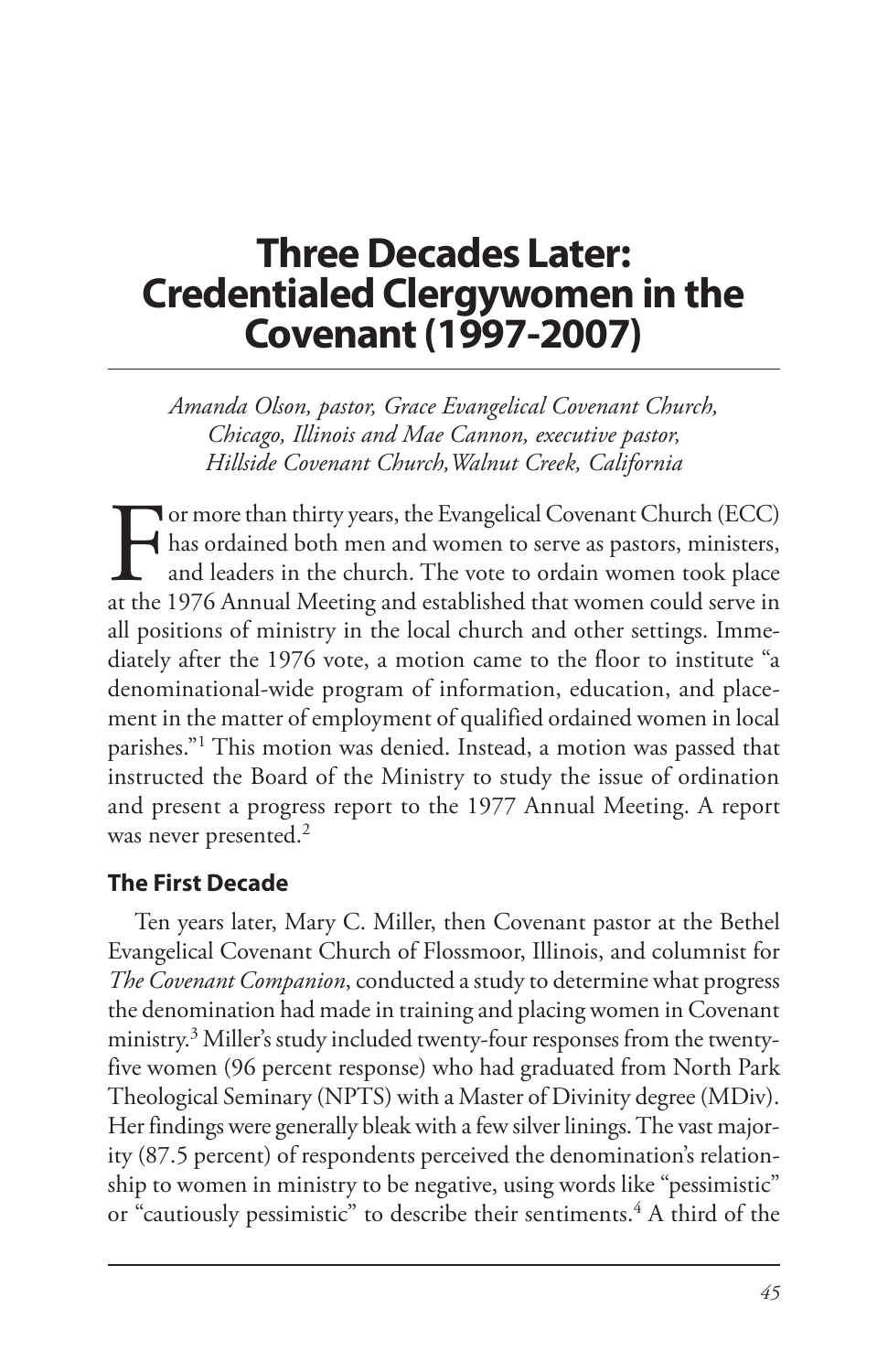twenty-four respondents had left the Covenant, citing "the inability to find placement in a church, and more support for women in ministry elsewhere" as reasons for their departure.<sup>5</sup>

Several statements from these women suggested that there was a willingness to talk about these issues, yet, "when it comes to taking action to support women in ministry, the denomination is just not there to follow through."6 Another respondent used even stronger language: "The Covenant does not want to risk offending its membership by standing with women in ministry in anything but a token few. The Covenant really doesn't want to be bothered."7 There were a few optimistic respondents who felt their gender gave them more visibility in the denomination. Others noted the liabilities of this visibility. They reported experiencing an increased pressure in ministry because of their gender being "on trial" more than their male counterparts.8 There was also a sense that the second call was harder than the first. As one of the respondents noted, "All I see is a glass ceiling."9 Miller summarized her assessment of this first decade in an article published in this journal: "Together the three motions—the quick vote, the lack of investing denominational resources, the avoidance of full discussion—seem an accurate paradigm of the denomination's treatment of ordained women since those historic votes."10

#### **Twenty Years Later**

Twenty years after the 1976 vote, a second study was conducted by Isolde Anderson, then pastor of Sauganash Community Church in Chicago.11 This review of the second decade explored how the denomination was doing in encouraging, preparing, and placing women in Covenant ministry. The survey included thirty-six respondents of the sixty who were MDiv graduates from NPTS (60 percent response). Overall dissatisfaction had dropped, with 47 percent expressing a negative view of the denomination's relation to women in ministry.<sup>12</sup>

 In this second survey, four women reported that they had left the Covenant. Two of the four left because of "inability to find placement in the Covenant Church."13 At the time of the survey, 56 percent (twenty of the thirty-six respondents) were still serving in the Covenant. Nine were serving full-time in a Covenant church (25 percent); four were serving part-time in a Covenant church (11 percent); seven were serving -as chaplains, teachers, or missionaries (19 percent). About a third of the respondents were still part of the denomination, but these women were no longer serving in local church positions.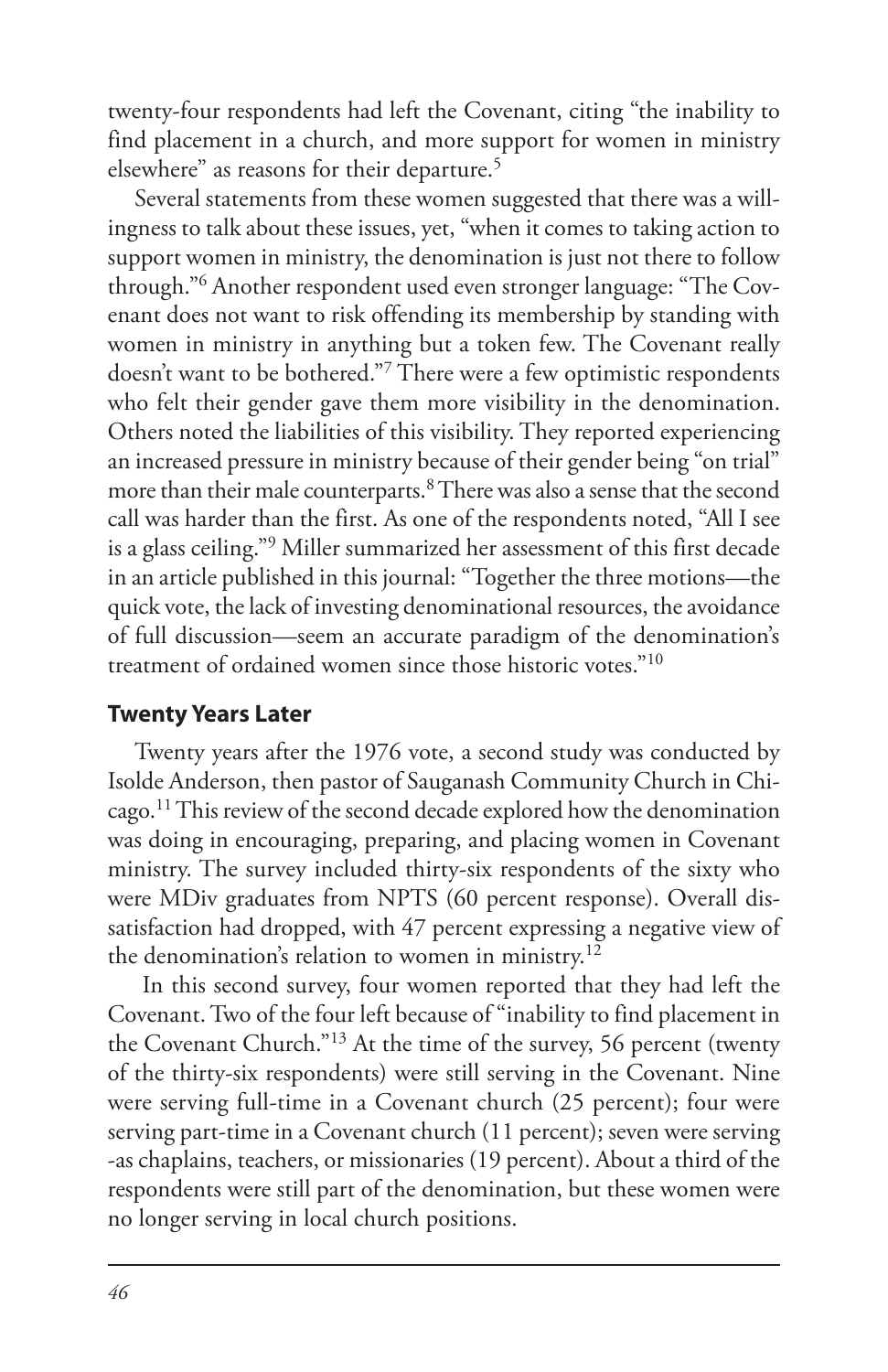An important finding of the twenty-year study was the significance of the "placement process," and it was discussed at length as one of the main hurdles for women in ministry. The second study, like the first, voiced "concern for a lack of teaching in Covenant congregations about the biblical basis for women in ministry as well as the lack of strong support by denominational leaders."14 Although lack of support was referenced, the respondents were more optimistic about the prospect of receiving second or third calls than those reporting in the first decade.<sup>15</sup>

### **Three Decades Later**

Thirty years after the historic vote to ordain women, questions are still being asked. Are women being effectively placed and utilized in ministry and leadership in the Evangelical Covenant Church? Does a "stained glass ceiling" still limit women who are ordained in the Covenant? Attempting to answer these questions, a third study was undertaken by the authors, Olson and Cannon. Following a format similar to the first two, the third study distributed a questionnaire to all female MDiv graduates of NPTS, allowing for a comparison with the previous two surveys. In addition, the thirty-year study distributed an additional questionnaire to all Covenant clergywomen who hold a professional ministerial license or ordination.16 The second survey was added because of the increased specialization in ministry, changes in the credentialing practice of the ECC, and the rapid growth of the number of ministers educated elsewhere.

## **Thirty-Year Study Results**

In the 2007 study 363 women were contacted; 199 of those contacted graduated from the NPTS MDiv program (55 percent). Responses were returned by fifty-one MDiv graduates of NPTS (25 percent response) plus eighteen NPTS graduates holding other degrees and sixty-five Covenant clergywomen who did not graduate from NPTS but currently hold a professional ministerial license or ordination with the denomination (50 percent response). Of the total 134 who responded, only sixteen women (12 percent) reported a negative perception of the Covenant denomination's relationship to women in ministry. Respondents perceived themselves to be slightly less supported from their conferences than they did from the denomination or their local church. Of the total respondents, twenty-one (16 percent) indicated that they were solo pastors, three (2 percent) were senior pastors, and two (1 percent) were executive pastors.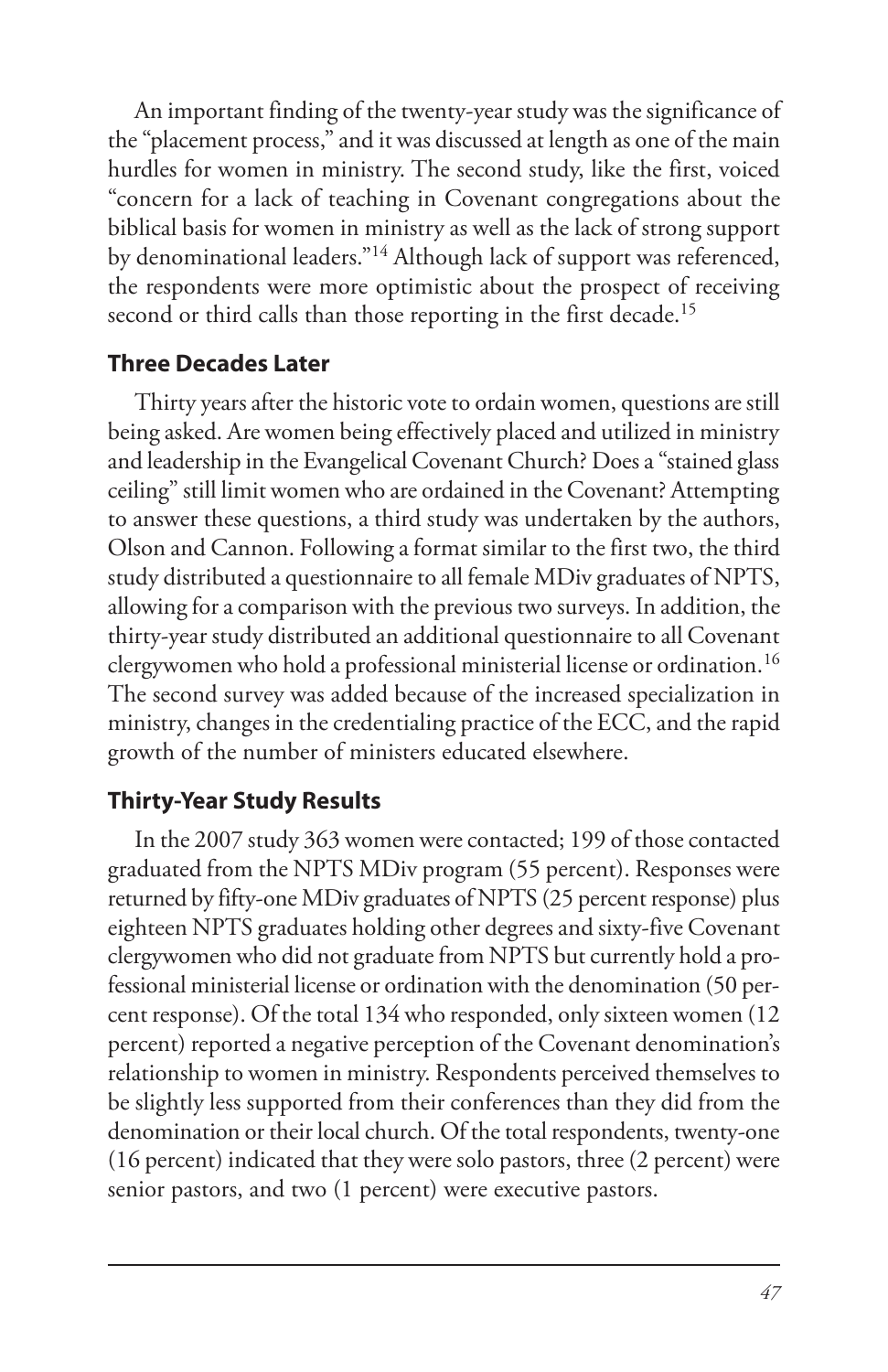**A Direct Comparison: NPTS MDiv Graduates Survey Results.**  Results of the survey conducted with MDiv graduates of North Park Theological Seminary indicated that, of the fifty-one respondents, twenty-seven women (53 percent) were employed in a paid ministry position, one (2 percent) was on staff in an unpaid role, and twentythree (45 percent) were not serving in a church as of January 1, 2008. Twenty-one of those fifty-one respondents were serving in a Covenant church (41 percent). Of the twenty-eight women in staff positions (paid and unpaid) in the church, nineteen were employed full-time. Of those twenty-eight women, the breakdown of their ministry positions for both full and part-time staff was as follows: solo pastors (eight), senior pastor (two), executive pastor (one), associate pastor (four), youth pastor (one), "other" (twelve). Of those who indicated "other," six respondents reported they were co-pastors. The perception of the Covenant denomination's relationship to women improved over the past several decades with only 16 percent of NPTS MDiv respondents reporting a negative view of the Covenant's relationship to women in ministry (compared to 87.5 percent in the ten-year study and 47 percent in the twenty-year study). Of the fifty-one respondents, six (12 percent) left the denomination for reasons that included theological differences, inability to find placement in the Covenant Church, and more support for women in ministry elsewhere. In general, responses varied widely from "I left the Covenant because women are not supported," to "I love the Covenant and am very affirmed." Some seemed to indicate a desire to shift the focus away from gender: "I would just like to be a woman in ministry…why do we have to make it an issue?" "Some women don't get calls *not* because they are women, but for other reasons."

**Expanding the Scope beyond NPTS MDiv Graduates.** In the expanded survey of the eighty-three non-NPTS MDiv respondents, forty-nine women (59 percent) were employed in a paid ministry position, five (6 percent) were on staff in an unpaid role, and twenty-nine (35 percent) were not serving in a church as of January 1, 2008.17 Of the fifty women in paid and unpaid staff positions, thirty-two worked forty hours per week or more. The breakdown of their ministry positions, including both full and part-time staff, was as follows: solo pastor (thirteen), senior pastor (one), executive pastor (one), associate pastor (eleven), youth pastor (four), other (twenty-four). Only 10 percent of respondents in this group indicated a negative view of the Covenant's relationship to women in ministry.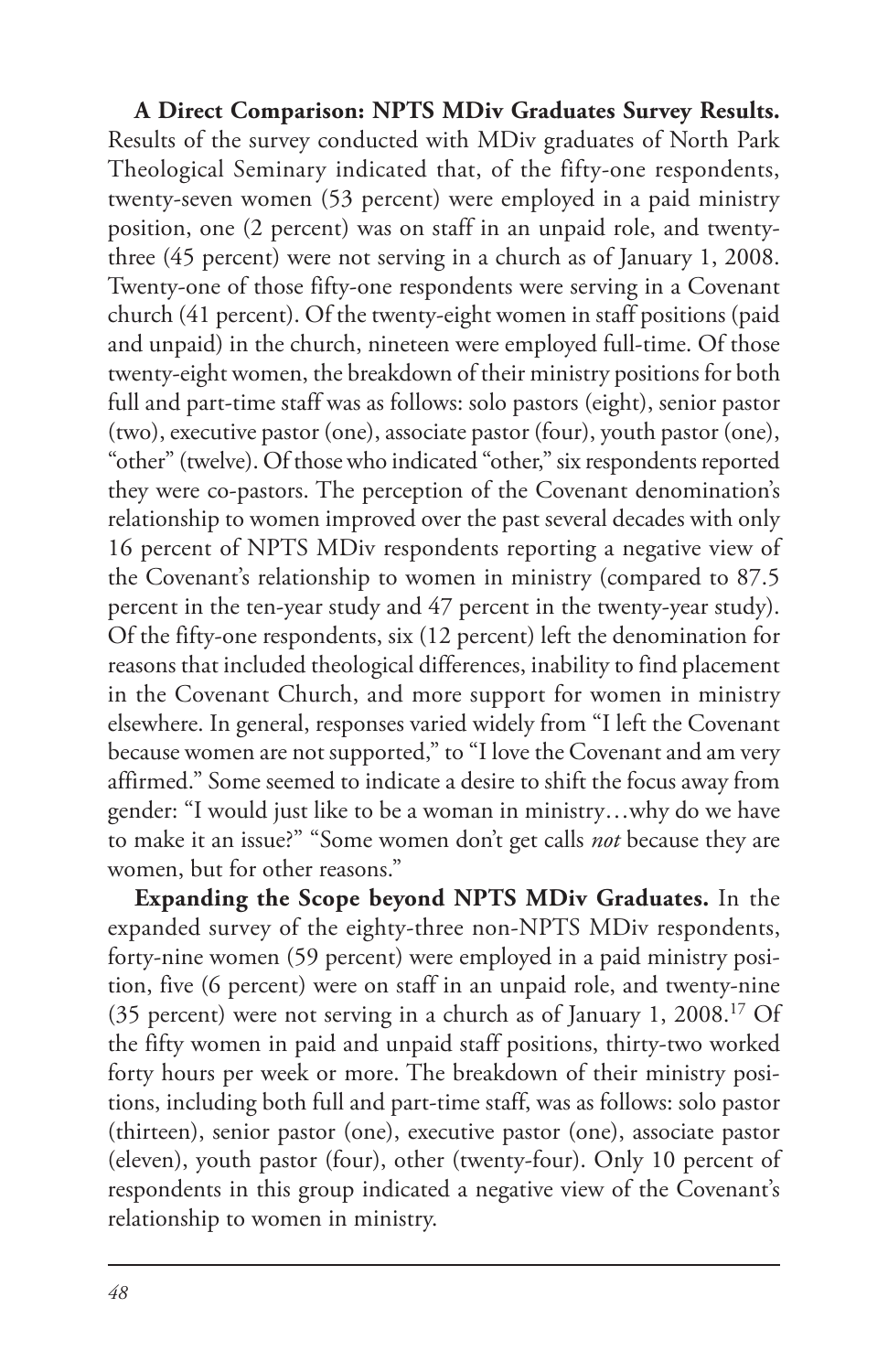#### **Reflection on the Results**

One of the positive trajectories identified in the results of the 2007 surveys is the continued decline in negative perceptions about being women in ministry in the Covenant. In the 1988 survey, the vast majority of respondents indicated negative perceptions (87.5 percent). In the second study (1998), the percentage of negative perceptions decreased to 47 percent of the survey respondents. In 2007 only 16 percent of NPTS MDiv graduates and 12 percent of total respondents held negative views.18

In the 2007 surveys, there was no clear indication of how difficult the second or third call processes were for women. Of the NPTS MDiv graduates who responded, eight (16 percent) indicated the second or third calling was easier, and for six (12 percent) it was more difficult. The majority, thirty-seven (72 percent), responded "other." Of those who had an easier time in later calls, one respondent attributed it to leaving the denomination; another was already serving outside the denomination and took a second call outside the Covenant. Several others suggested that the call process was easier because they were more familiar with the process, had more experience in ministry, and had more Covenant contacts.

Of the six who experienced their second and third callings as more difficult, the following reasons were offered: "very few positions that would have been a good fit for my gifting and experience were open to women," "there were opportunities for service in pastoral roles such as youth ministry, but not for associate pastor or senior pastor positions," and "many of the opportunities that presented themselves to serve were not in traditional pastoral positions."

Of the thirty-seven who chose "other," fifteen were still in their first call. Others are now serving in chaplaincy, active military duty, missions, and other ministry positions. One respondent stated that, while she did not have trouble during her first or second call, some of those involved in the call process "just didn't get it and many churches wouldn't even consider a woman at all—so the pool of possible churches was still rather small."

As in the NPTS MDiv survey, a large number of respondents (thirtyone) of the expanded survey are still in their first call, bringing the number to forty-six total (34 percent). In conjunction with this statistic, it is not surprising that the reports also showed an increasing number of women being educated for ministry at the masters and doctoral levels. Enrollment at NPTS for the 2007-08 school year reflected this trend.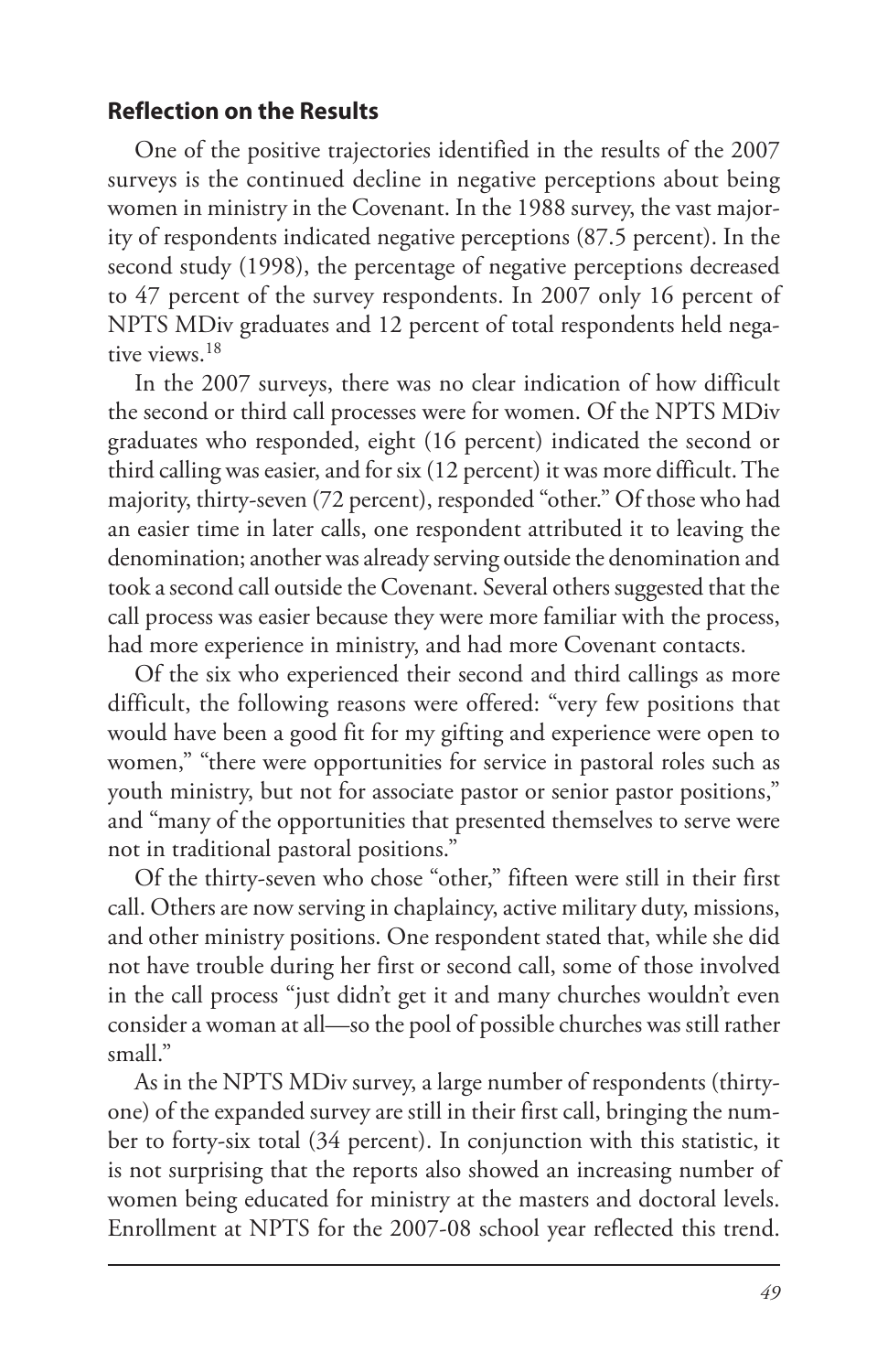Forty-nine percent of enrolled students were female, and of that group 24 percent were working toward an MDiv (compared with 40 percent of men). In the next several years, the acceptance of women in ministry will be tested as more and more women enter professional ministry in the Covenant.

## **Current Statistics**

It is important to look at the thirty-year survey results in light of ministerial statistics available from the Department of the Ordered Ministry (DOM). The 2008 DOM records show a total of 348 credentialed women of 2,132 credentialed clergy in the denomination (16 percent; credentialing now includes ordination to word and sacrament and ordination to specialized ministry).19 The total number of women in solo, senior, or co-pastor positions is  $45$  (6.8 percent) of 656 total.<sup>20</sup> Of the 775 churches in the denomination, less than 1 percent (0.7 percent) has female senior/executive pastors in multi-staff churches. David Kersten, executive minister of the ordered ministry, says: "The senior/solo preaching pastor is the threshold position. The advances in this area have happened in the last seven to eight years. Our department, in conjunction with the Commission on Biblical Gender Equality, plans to continue to advocate for women in ministry through direct conversation with the conference superintendents, education, and orientation for search committees of local churches."21

Formed in 2002, the Commission on Biblical Gender Equality (BGE) is working toward continued advocacy in the denomination through "communication of the biblical mandate on all levels of the church." According to Carol Lawson, director of staff ministry for DOM, the BGE has created two task forces—one focused on advocacy at the denominational level and one focused on the local church, working for grassroots level change.22 The Association for Covenant Clergy Women was formed in 1998 by men and women of the Covenant ministerium to "support collaborative efforts within the ECC to provide women clergy with opportunities to serve in their call," through advocacy, fellowship, provision of resources, and education. <sup>23</sup>

## **Looking Back, Looking Ahead**

 Although the Covenant Church has made significant strides in support of women in ministry, there is still a need for further growth and development. Women need to be given the opportunity to break through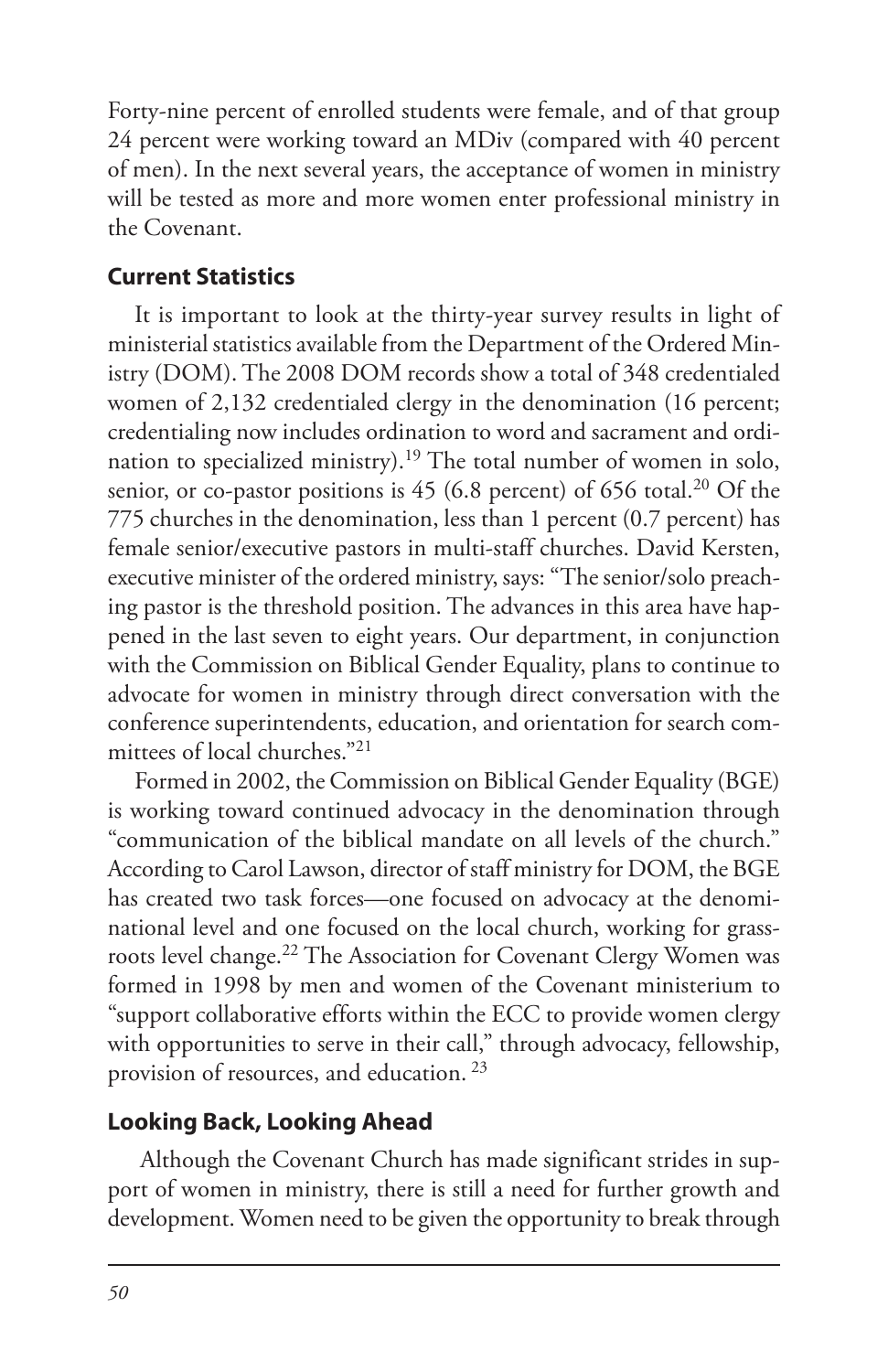the "stained glass ceiling" of top leadership positions in the church, to achieve an increased percentage of women in lead, solo, and preaching positions (only five of the total survey respondents [4 percent] are senior/ executive pastors of multi-staff churches). Efforts have been made to continue promoting education in the denomination, and these efforts should continue to be extended to the congregational level. Too many Covenant churches do not adhere to a theology that affirms women in leadership and too many that affirm that theology do not currently have any women serving in positions of ministry or leadership.

One of the most obvious results of the 2007 surveys was the need for the denomination to have more accessible databases and tracking mechanisms. The number of women graduating with degrees from NPTS is close to the equivalent of men, but the percentage of women serving in executive positions, senior pastor roles, or leadership in multi-staffed churches is disproportionate. While more data is becoming available, especially on the denominational level, there is still a need to consider the role of women in the church at the conference level as well. Common perception is that some conferences are more supportive and intentional about finding roles for female pastors to serve in their churches than others.

Another next step in working toward equal opportunities for women and men in the denomination is a study on salary equity. In the marketplace, 2008 statistics show that women continue to make less money per dollar than their male counterparts in equivalent positions. The church must not only take seriously this matter, it should lead the way for the secular world, honoring the God-given gifts of both men and women.

Looking back over the past thirty years, we can affirm that the Evangelical Covenant Church has made progress in paving the way for women to serve in positions of leadership within the denomination. But there is still much work to be done. The year 2016 will mark forty years since the historic decision to ordain women in the Covenant. With continued advancement and effort, "what will the picture be in another decade?"24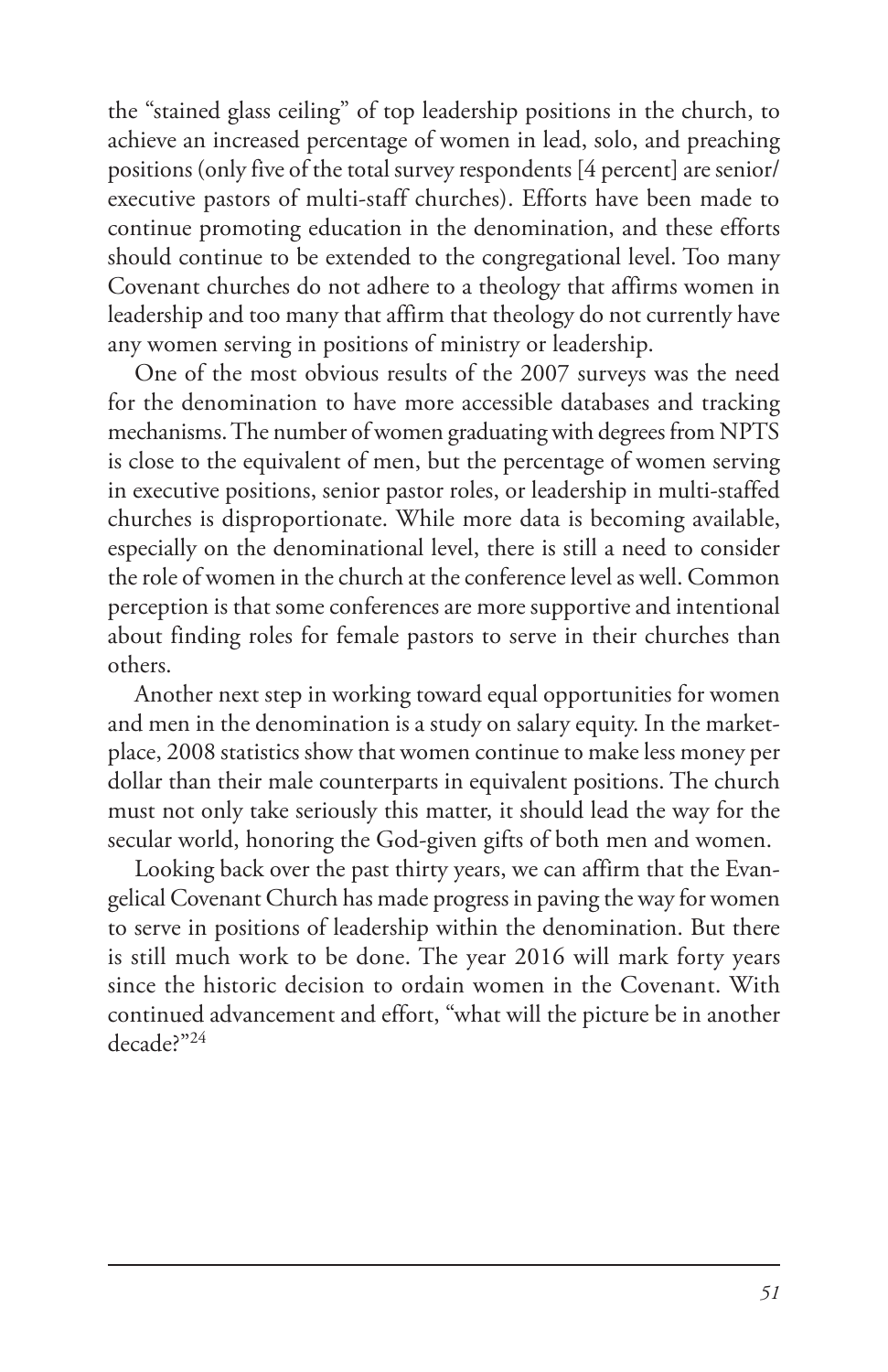## Questions for 2008 Women in Ministry Survey

1. What year did you graduate from North Park Theological Seminary? \_\_\_\_\_\_\_\_\_

|                                                               | (Those who graduated from another seminary were sent a separate questionnaire that |
|---------------------------------------------------------------|------------------------------------------------------------------------------------|
|                                                               | asked respondents to name that seminary. All other questions were the same.)       |
| 2. With what degree did you graduate?                         |                                                                                    |
| □ Master of Divinity                                          |                                                                                    |
|                                                               | □ Master of Arts in Christian Formation/Education                                  |
| Master of Arts in Theological Studies                         |                                                                                    |
| □ Master of Arts in Christian Ministry                        |                                                                                    |
| □ Doctor of Ministry in Preaching                             |                                                                                    |
| □ Dual degree, if so what two degrees ____                    |                                                                                    |
|                                                               | 3. What was your church membership upon entrance to North Park?                    |
| <b>J</b> Evangelical Covenant                                 | □ Nondenominational                                                                |
| $\Box$ Presbyterian                                           | $\Box$ Assemblies of God                                                           |
| $\Box$ Methodist                                              | □ Roman Catholic                                                                   |
| $\Box$ Lutheran                                               | □ Baptist                                                                          |
| □ Evangelical                                                 | $\Box$ Other                                                                       |
| 4. What is your present church membership?                    |                                                                                    |
| <b>J</b> Evangelical Covenant                                 | □ Nondenominational                                                                |
| $\Box$ Presbyterian                                           | □ Assemblies of God                                                                |
| □ United Methodist                                            | □ Roman Catholic                                                                   |
| $\Box$ Lutheran                                               | $\Box$ Baptist                                                                     |
| $\Box$ Evangelical                                            | $\Box$ Other                                                                       |
|                                                               |                                                                                    |
| 5. Are you ordained?                                          |                                                                                    |
| $\Box$ Yes, to word and sacrament                             |                                                                                    |
| $\Box$ Yes, to specialized ministry                           |                                                                                    |
|                                                               | $\Box$ Yes, in a denomination other than the Evangelical Covenant Church           |
| $\Box$ No                                                     | □ Pursuing ordination (type and date expected): ________________________________   |
|                                                               |                                                                                    |
| 6. As of January 1, 2008, are you presently serving a church? |                                                                                    |
| $\Box$ Yes (paid position) $\Box$ Yes (unpaid position)       | $\Box$ No                                                                          |
|                                                               | 7. If you are currently in ministry, are you serving a Covenant church?            |
| $\Box$ Yes                                                    |                                                                                    |
| $\Box$ No, I am serving in a                                  |                                                                                    |
| $\Box$ Presbyterian                                           | □ Assemblies of God                                                                |
| □ United Methodist                                            | □ Roman Catholic                                                                   |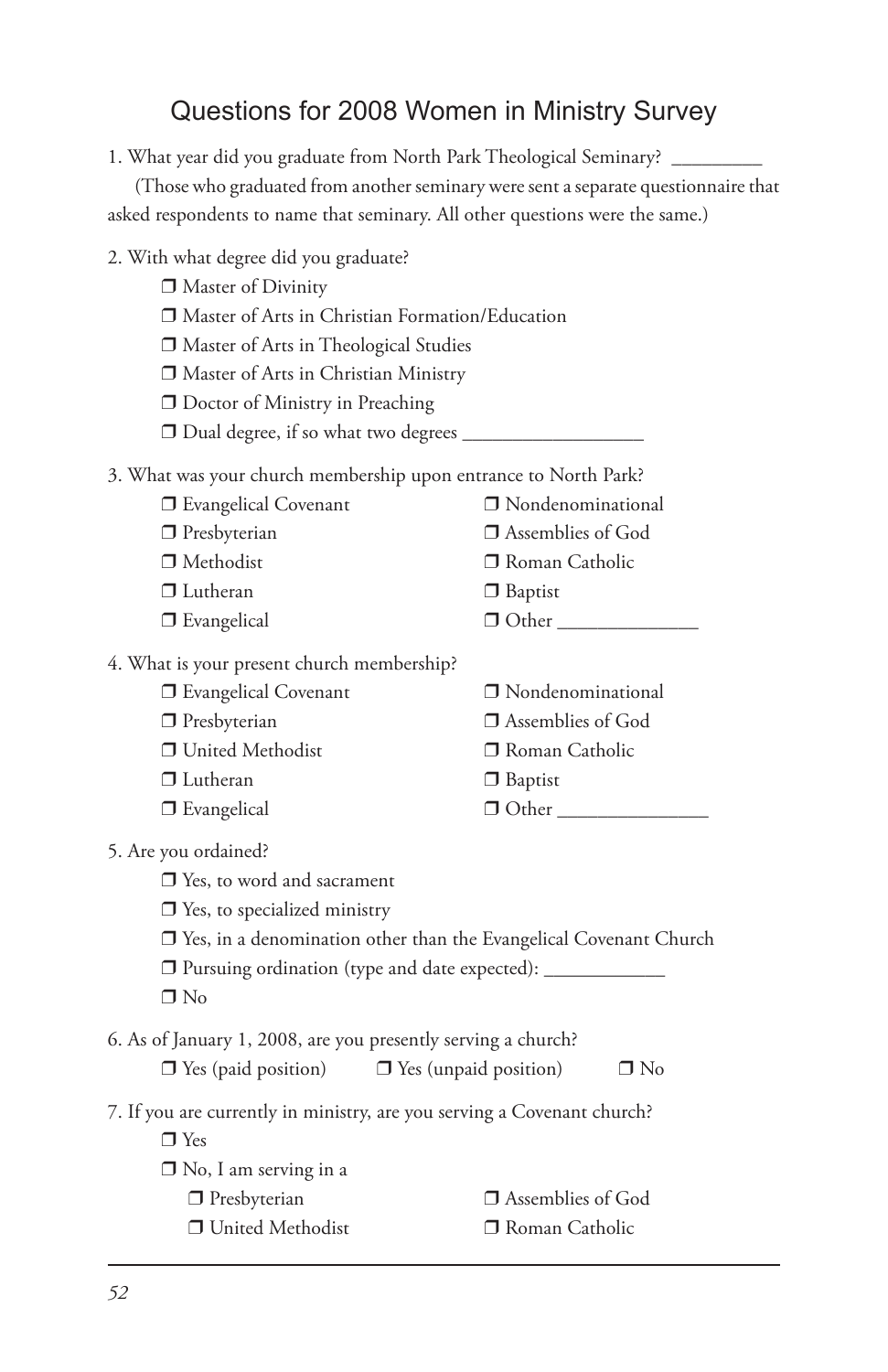| $\Box$ Lutheran                                                               |                          | $\Box$ Baptist                                                              |  |  |
|-------------------------------------------------------------------------------|--------------------------|-----------------------------------------------------------------------------|--|--|
| $\Box$ Evangelical                                                            |                          | $\Box$ Nonprofit ministry                                                   |  |  |
| □ Nondenominational                                                           |                          |                                                                             |  |  |
|                                                                               |                          | 8. If you are serving in a church, how many hours per week are you working? |  |  |
| $\Box$ Less than 20                                                           | $\Box$ 20-40             | $\Box$ 40 or more                                                           |  |  |
| 9. What primary role do you fill in your congregation?<br>$\Box$ Solo pastor  |                          |                                                                             |  |  |
| $\Box$ Senior pastor of multi-staff church, if so how large is your staff?    |                          |                                                                             |  |  |
| $\Box$ 1-3                                                                    | $\Box$ 4-6<br>$\Box$ 7-9 | $\Box$ 10 or more                                                           |  |  |
| $\Box$ Executive pastor of multi-staff church, if so how large is your staff? |                          |                                                                             |  |  |
| $\Box$ 1-3                                                                    | $\Box$ 4-6<br>$\Box$ 7-9 | $\Box$ 10 or more                                                           |  |  |
|                                                                               |                          | $\Box$ Associate pastor, if so what is your primary area of ministry?       |  |  |
| □ Christian formation                                                         |                          | $\Box$ Preaching                                                            |  |  |
| □ Pastoral care                                                               |                          | $\Box$ Other: $\Box$                                                        |  |  |
| $\Box$ Missions and evangelism                                                |                          | $\Box$ Youth pastor                                                         |  |  |
| $\Box$ Administrative                                                         |                          |                                                                             |  |  |
| $A \cap T$                                                                    |                          |                                                                             |  |  |

10. Is your current church a church in which you were a layperson before earning your theological degree?

 $\square$  Yes  $\square$  No

11. If you are not serving a church in a pastoral role, please indicate what work you are doing at the present time.

12. Are you married?

❒ No

- ❒ Yes, spouse is not in ministry
- ❒ Yes, spouse serves in ministry.
	- Please specify what role: \_\_\_\_\_\_\_\_\_\_\_\_\_

13. When you graduated from North Park Theological Seminary, did you place your name in process for a pastoral call in the denomination?

❒ Yes

❒ No, indicate the reasons:

❒ Decision to enter specialized ministry

❒ Change in job interests

❒ Anticipated difficulty in the Covenant's placement process

❒ Theological differences with denomination

❒ Other\_\_\_\_\_\_\_\_\_\_\_\_\_\_\_\_\_\_\_\_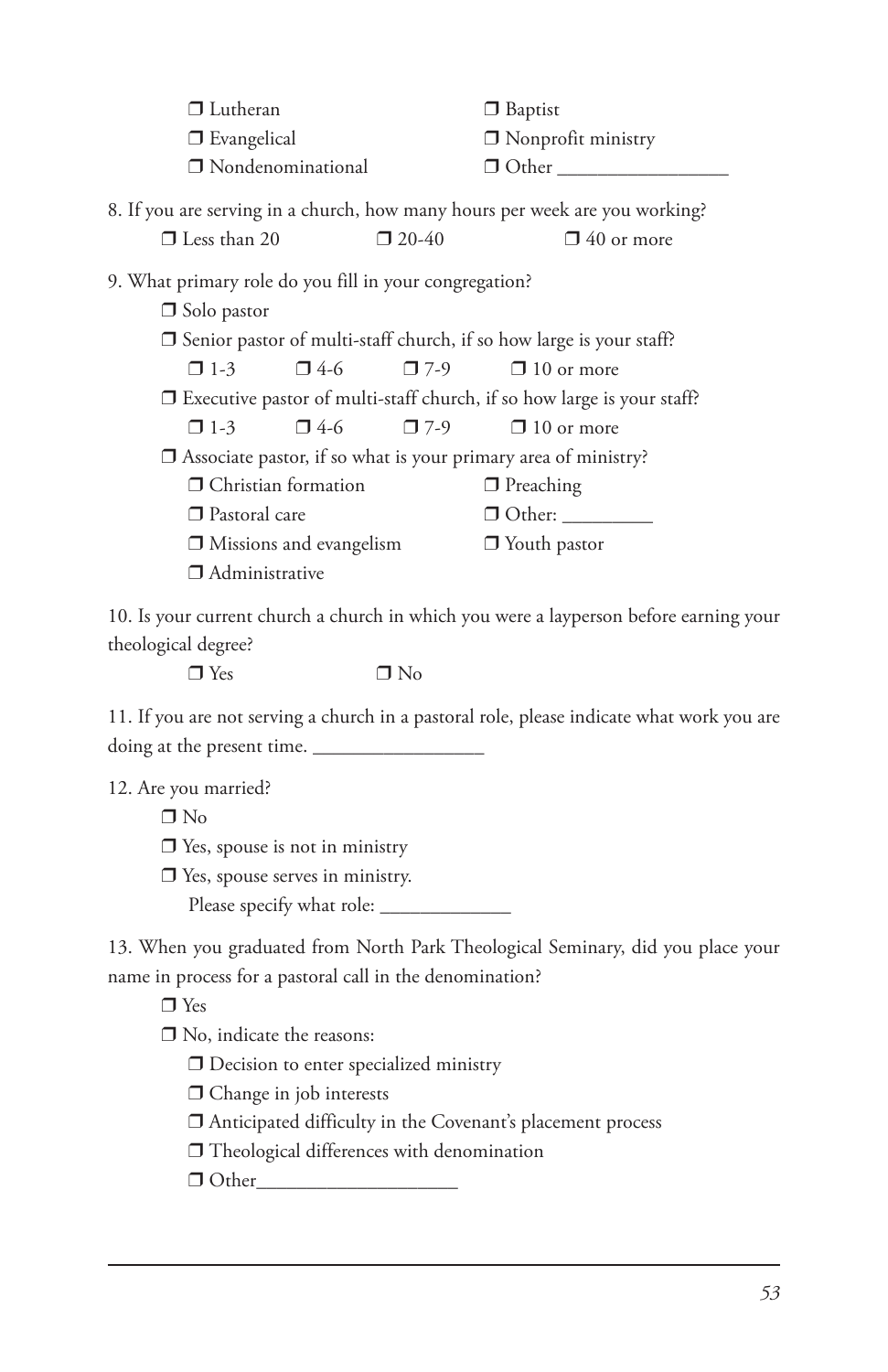14. Please list the contacts you had from Covenant churches in the first year after graduation during the placement process:

- ❒ Phone calls from conference superintendent
- ❒ Phone calls from church members
- ❒ Phone calls from search committees
- ❒ Meeting with church search committees
- ❒ Meeting with congregations
- ❒ Senior pastor of church needing multiple staff
- ❒ Phone call from pastor near the open church who informed you of opening

15. What work have you done since graduating from North Park?

- ❒ Pastoral ministry, full-time
- ❒ Pastoral ministry, part-time
- ❒ Specialized ministry, full-time
- ❒ Specialized ministry, part-time
- ❒ Paid conference or denominational leadership ministry position
- ❒ Unpaid ministry
- $\Box$  Other, please specify

16. If you have served in more than one church since graduation, how would you compare the second or third placement process with the first?

- ❒ Easier ❒ Other
- ❒ Harder ❒ Please explain your answer\_\_\_\_\_\_\_\_\_\_\_\_\_\_\_

17. If you were a member of the Covenant upon entering North Park but are not a member now, please indicate some of the reasons for your change:

❒ Theological differences

- ❒ Inability to find placement in a Covenant church
- ❒ Change in career goals
- ❒ More support for women in ministry elsewhere
- ❒ Comments \_\_\_\_\_\_\_\_\_\_\_\_\_\_\_\_\_\_

18. If appropriate, describe how placement as a female pastor has been either easy or difficult for you.

19. Mark an X where you perceive the Covenant denomination's relationship to women in ministry to be.

| Positive | Negative |
|----------|----------|
|          |          |

20. Mark an X to indicate how supported you feel as a woman in ministry.

Very supported No supported No supported No support